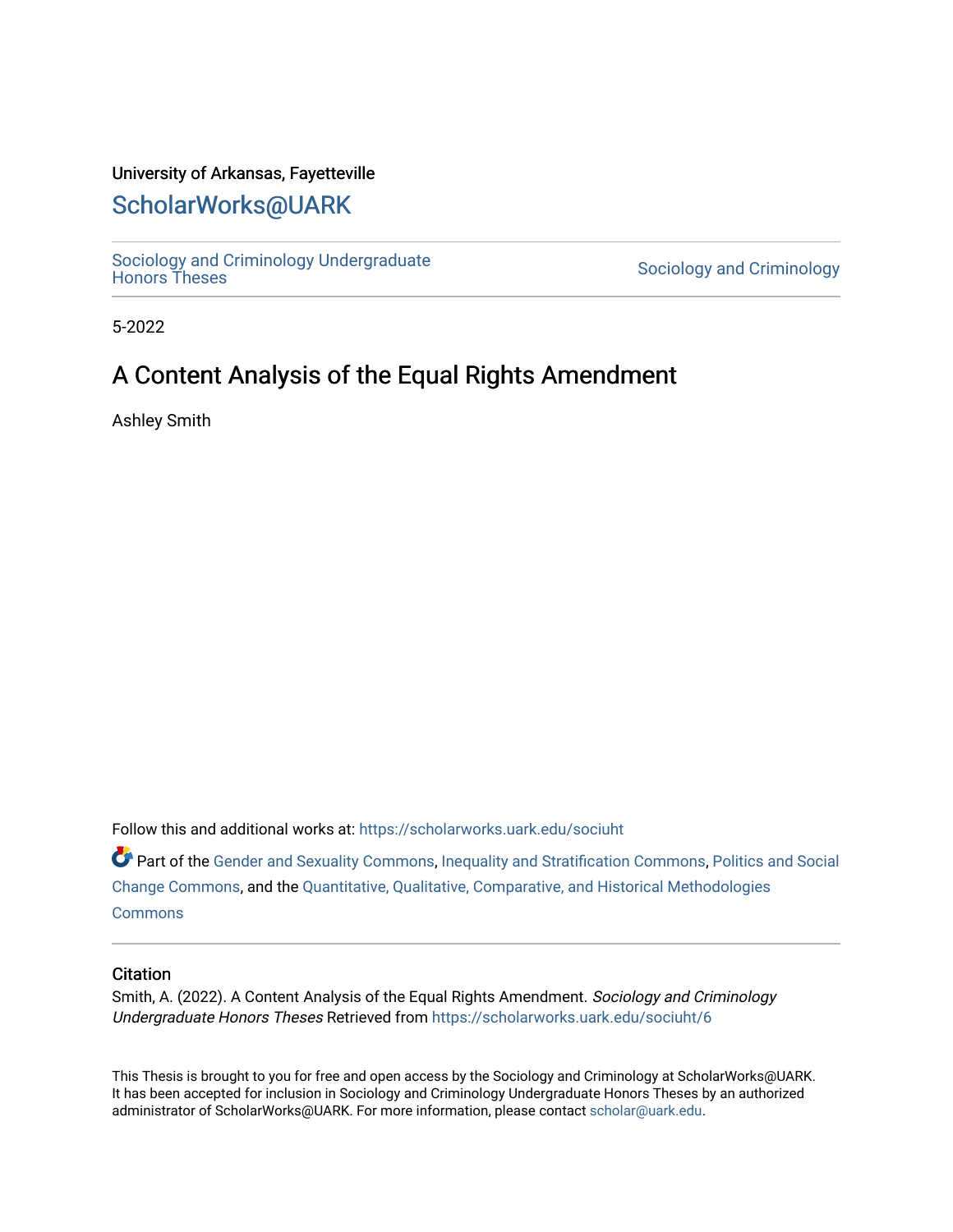# **A Content Analysis of the Equal Rights Amendment**

An Honors Thesis submitted in partial fulfillment of the requirements of Honors Studies in Sociology

By

Ashley Jordan Smith

Spring 2022

Sociology and Criminology

J. William Fulbright College of Arts and Sciences

**The University of Arkansas**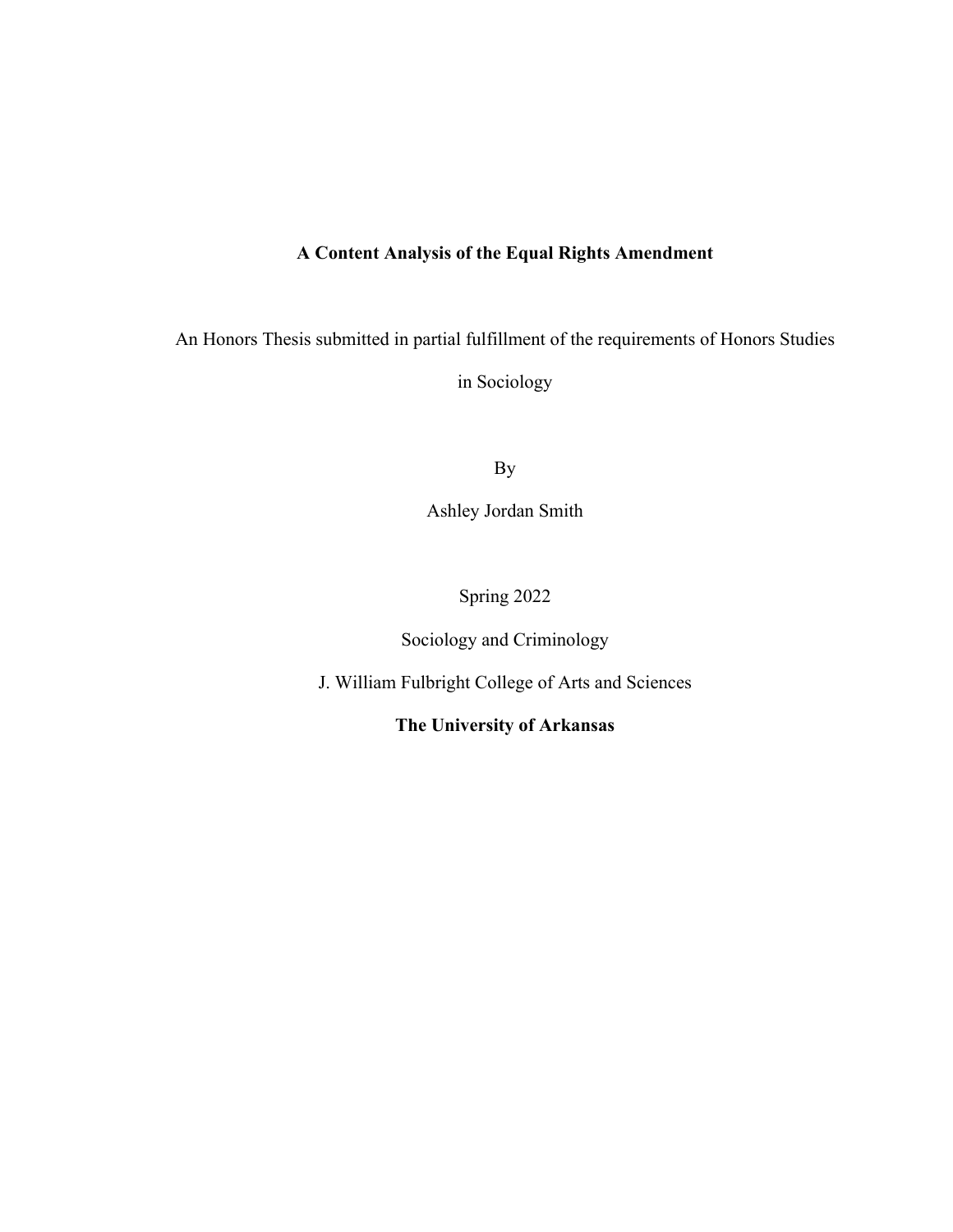# **Acknowledgements**

I would like to express my gratitude to the countless professors who have supported me throughout my undergraduate career. I want to give special thanks to my thesis advisor, Dr. Justin Barnum, for piquing my interest in this topic and for his support in making my vision come to life. I would also like to thank Dr. Lori Holyfield and Professor Gina Shelton for being so willing to answer questions and provide feedback throughout this entire process. Thank you to all of the faculty in the Sociology and Criminology department at the University of Arkansas for their endless support and instruction over the last four years.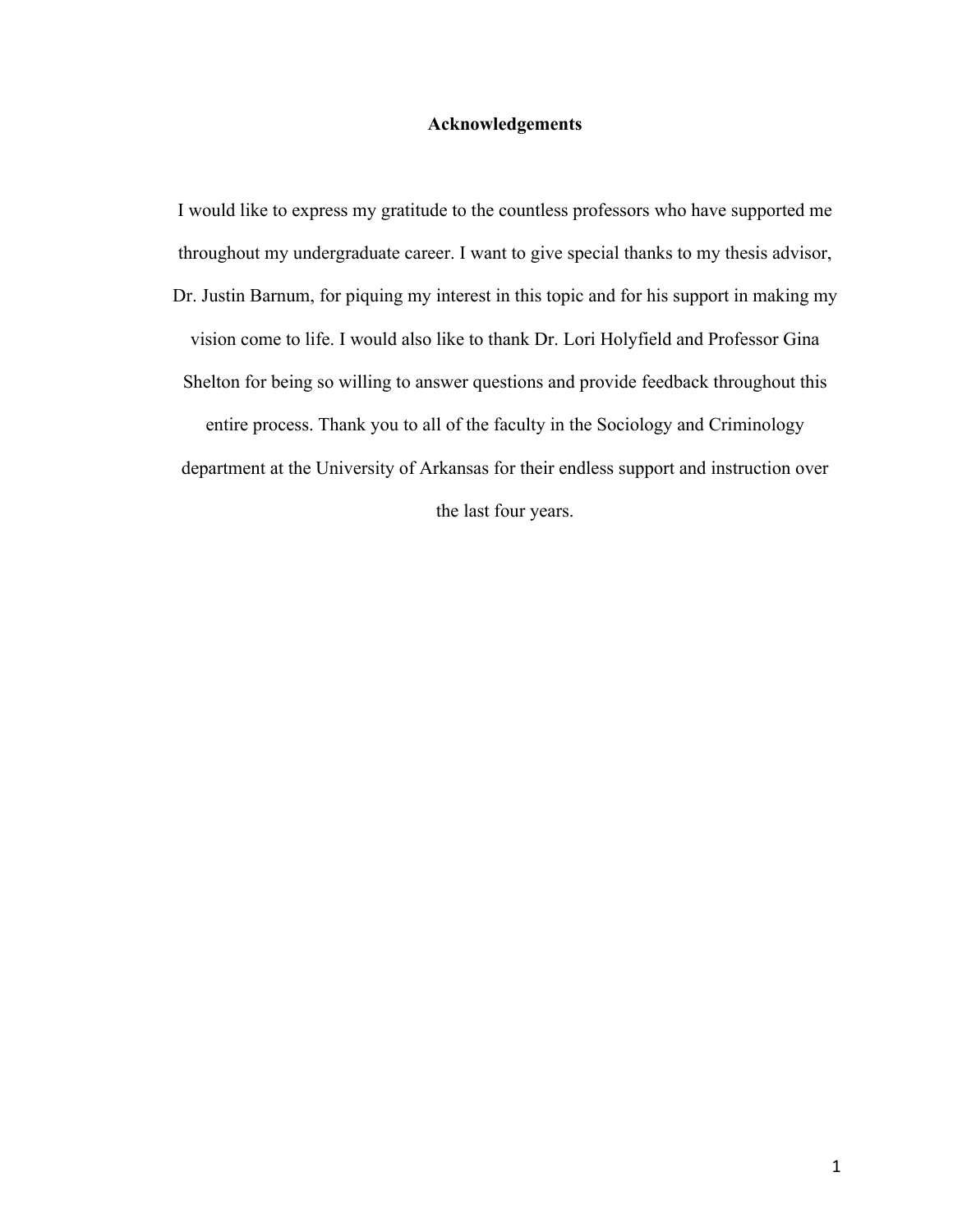# **Table of Contents**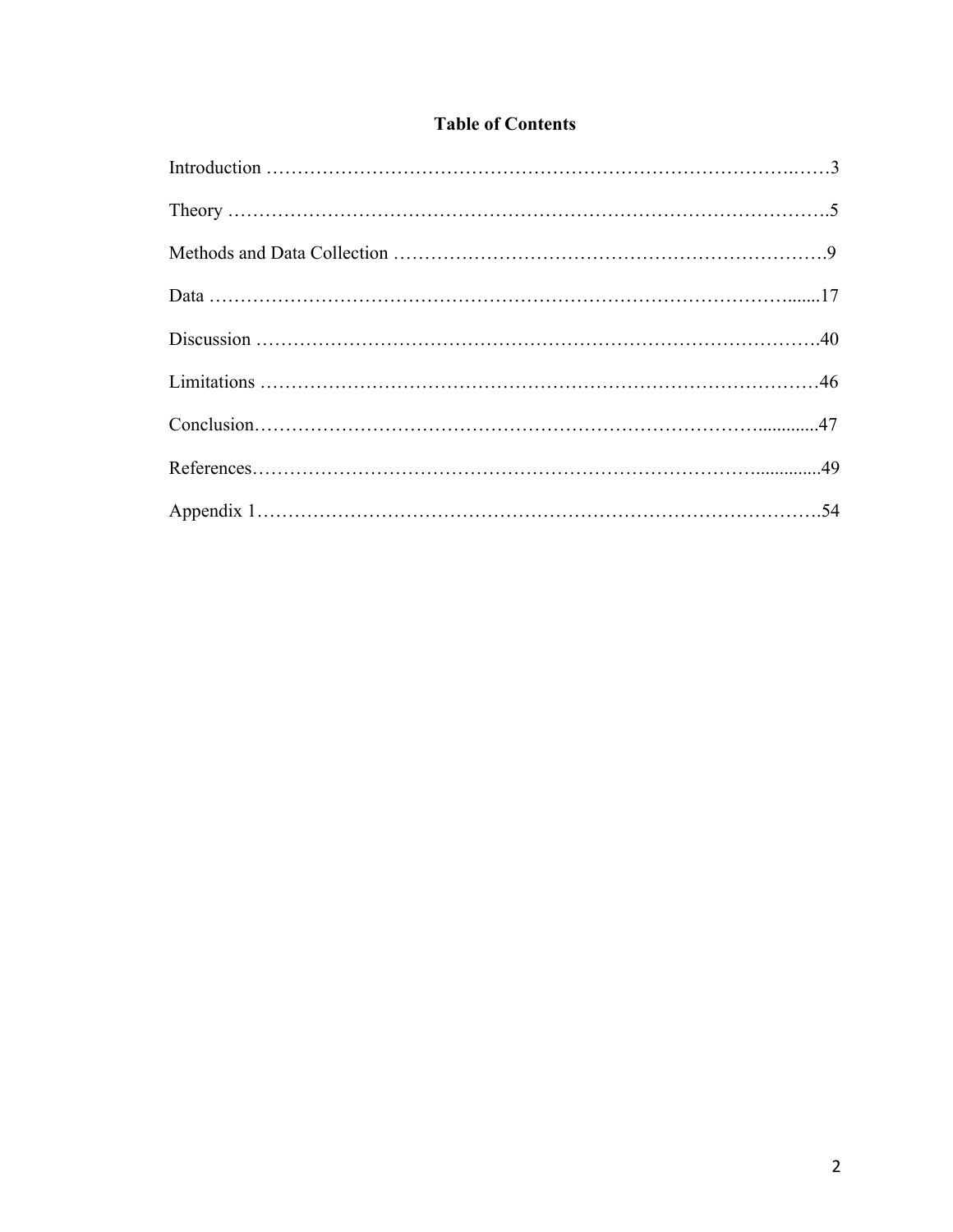#### **Introduction**

The Equal Rights Amendment, originally introduced in 1923 and sent to the states for ratification in 1972, reads "Equality of rights under the law shall not be denied or abridged by the United States or by any state on account of sex" (ERA, 1972). The proposed amendment had ten years to be ratified by three-fourths of the states as stated in Article V of the United States Constitution. However, it fell short of its goal by three states. Since the 1982 deadline, the ERA has been passed by three additional states. This occurred between 2017 and 2020, bringing the total from 35 to the necessary 38. Given the recent resurgence of equal rights issues, groups like the Alice Paul Institute, the ERA Coalition, the National Woman's Party, and many more are still working to accomplish the goal of ratification (ERA, 1972).

Although some strides are being made, such as various states adding equal rights amendments to their constitutions (see Appendix 1), that does not diminish the need for a federal constitutional amendment. Women today are much more involved in public activities, are serving in more occupational fields, and are being elected to office at higher rates than ever before. In 1960, women made up 33.4% of the civilian labor force in the United States. That number had increased to 46.9% in 2017 (United States Department of Labor, 2020). However, issues such as sexual harassment and workplace discrimination still plague society at rates that are much too high to be ignored. According to the Pew Research Center, about 42% of women in the United States say that they have faced discrimination in their workplace because of their gender (Pew Research Center, 2017). The #MeToo movement provides an example of the urgency of the issue. Beginning in 2017, this movement encouraged women to speak out about their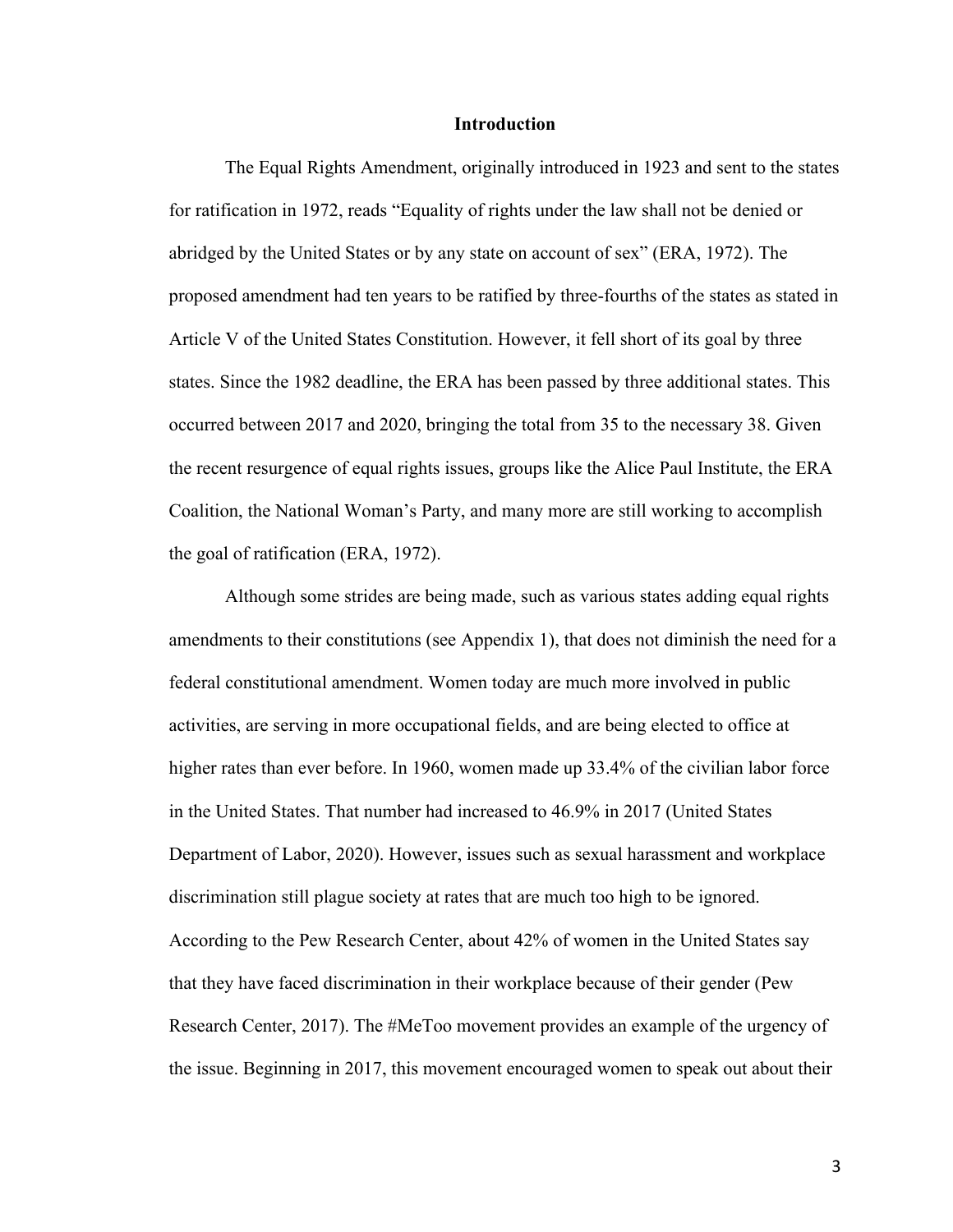experiences of sexual harassment and assault (Machalow, 2020). By highlighting the astounding rates at which these offenses occur and the limited responses to them, the movement has highlighted areas of life where women are still treated unequally.

Though the social climate differed for women throughout the years, the underlying problems remained the same. Even though women may not have faced the exact same issues, the issues that were once faced are merely being replaced by others. For example, women today may be able to freely pursue the degree and occupation of their choice, but that does not ensure that they are treated equally or paid fairly. Based on Census data from 2018, there are many contributing factors to the current wage gap – women on average are earning 82 cents for every dollar earned by men. Specifically, the median earning for White women is 79 cents to every dollar earned by men, 62 cents for Black women, 54 cents for Latina women, and 90 cents for Asian women (Bleiweis, 2020). Women still tend to fill historically majority-female occupations, such as childcare workers and home health aides, and these occupations often have lower pay and fewer benefits. Also, women may earn less because they are the primary care givers for their children and therefore are able to work less hours (Bleiweis, 2020). A study on women in the legal field found this to be true. Despite recent balances in the number of women in leadership positions, wage inequities persist. According to the study, the majority of women in leadership hold managing attorney positions, yet the men in those same positions make on average 28 percent more (Miller, 1995). Women in this study also reported incidents of being passed over for promotions and left out of major cases when they worked part-time to balance taking care of their families (Miller, 1995). Though these disadvantages have taken various forms over the years, the underlying issue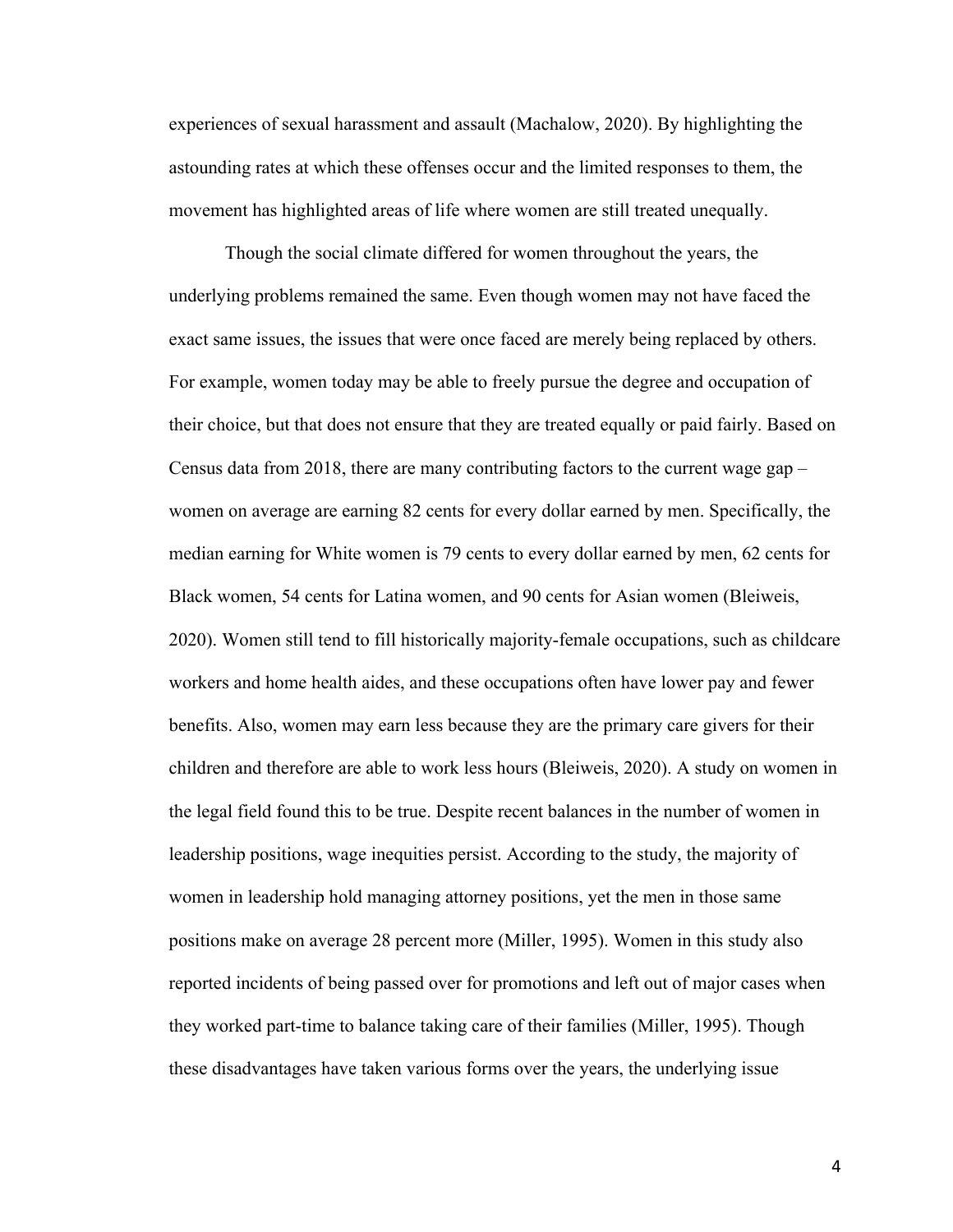remains the same. The only way to see true equality improvement is through a large-scale societal change.

The purpose of this paper is to analyze the Equal Rights Amendment throughout various stages in its history to better understand why it has seen both tremendous gains and losses. This will be accomplished by looking at the social, political, and economic contexts that surrounded each major stage of the amendment process. These stages will then be compared to address any similarities that may be indicative of larger trends. Finally, it will address the current status of the ERA and its potential moving forward.

## **Theory**

Feminist Theory provides a baseline for understanding and framing the success and failures of the Equal Rights Amendment. Feminist Theory centers around women's inequality and how that is displayed and experienced at all levels of society (Dillon, 2019: 331). Theorists throughout the years have identified the numerous ways that women experience inequality at the micro and macro levels of society. Feminist Theory also seeks to address the androcentric biases that undermine society and challenge the idea that the biological difference between men and women is a "naturally legitimating social role" that serves as a legitimate basis for inequality (Dillon, 2019: 332).

A caveat regarding Feminist Theory is that it has long been left out of the discussion of traditional social theory. The male-dominated world of social theory has only recently seen women being included in organizations like the American Sociological Association, despite female sociologists being present long before (Dillon, 2019: 330). Nonetheless, female theorists have been writing and analyzing society through their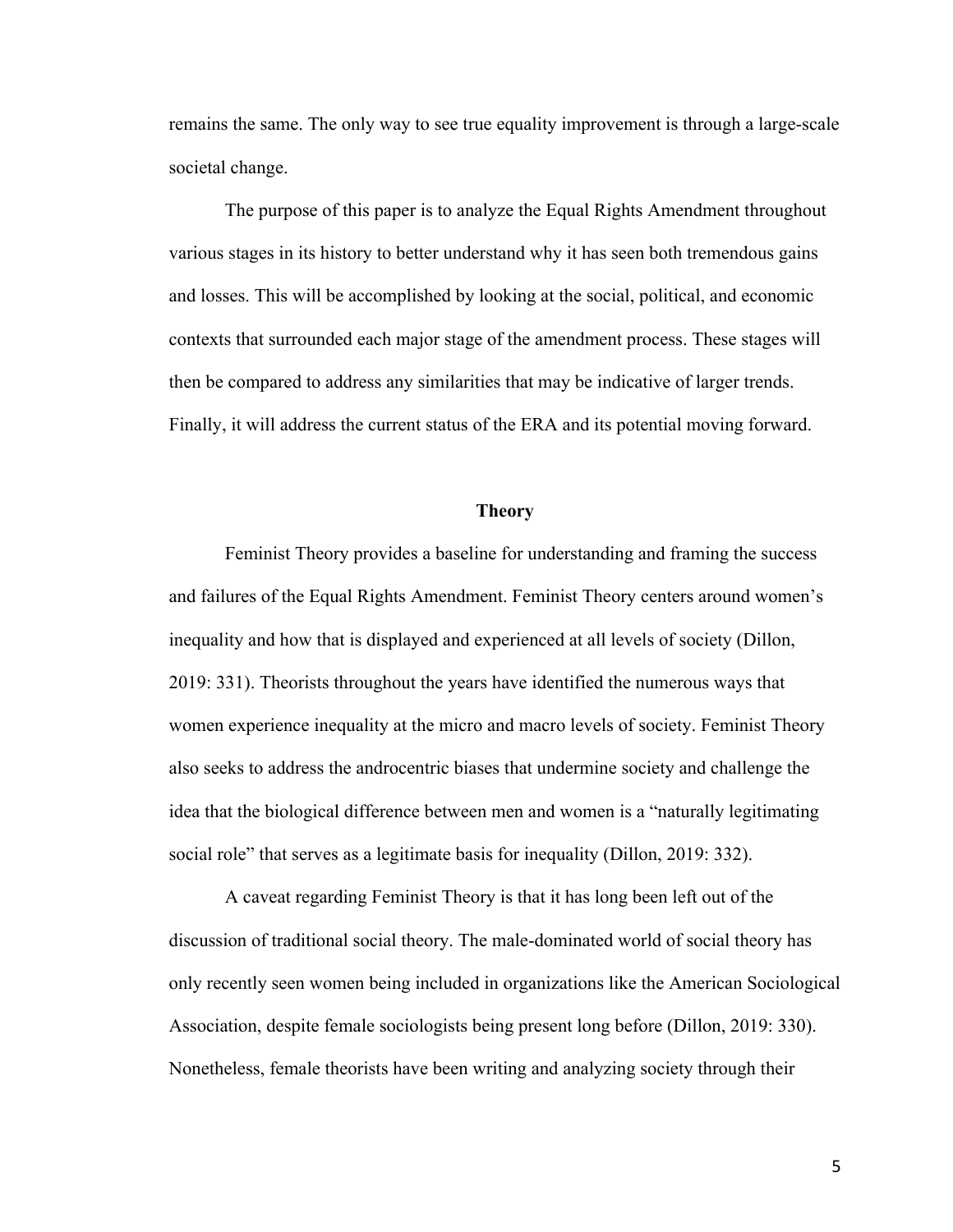perspective, creating the framework for the theory that this research is built upon. Theories such as the gendered/feminist standpoint, the sexuo-economic relation, political inequality, and intersectionality provide the space to look back and analyze women's rights movements from a perspective that has only recently become available and accepted into the world of sociology.

Within the three waves of feminism, theorists have made observations of the inequalities of women that plague society. Harriet Martineau, a 19<sup>th</sup> century sociologist, viewed the world from a gendered standpoint and focused on how women's lives were situated in the greater society. In her work "Society in America," Martineau takes issue with the fact that the government in America is supposed to be ruling with the consent of the governed, yet women had no power to voice their opinions. She boldly claims that the government's powers are not "just" because they "are not derived from the consent of the women thus governed" (Lengerman and Niebrugge, 1988). Charlotte Perkins Gilman, writing in the late 19<sup>th</sup> century, held similar views regarding women's inequality. She argues that there exists an androcentric culture where men run the world and women just live in it. This is what Gilman defines as a sexuo-economic relation: "a condition, existing only among human beings, in which one sex, the female, is economically dependent on the other sex, the male" (Lengerman and Niebrugge, 1998). This provides the framework for the double standard set for men and women in society. As feminists writing during this first wave, these women shed light on the inequalities faced by women in the most basic social, political, and economic ways. They also provide an early glimpse into how these inequalities are systematic and deeply rooted in society and emphasize the need for change early on in the history of feminism.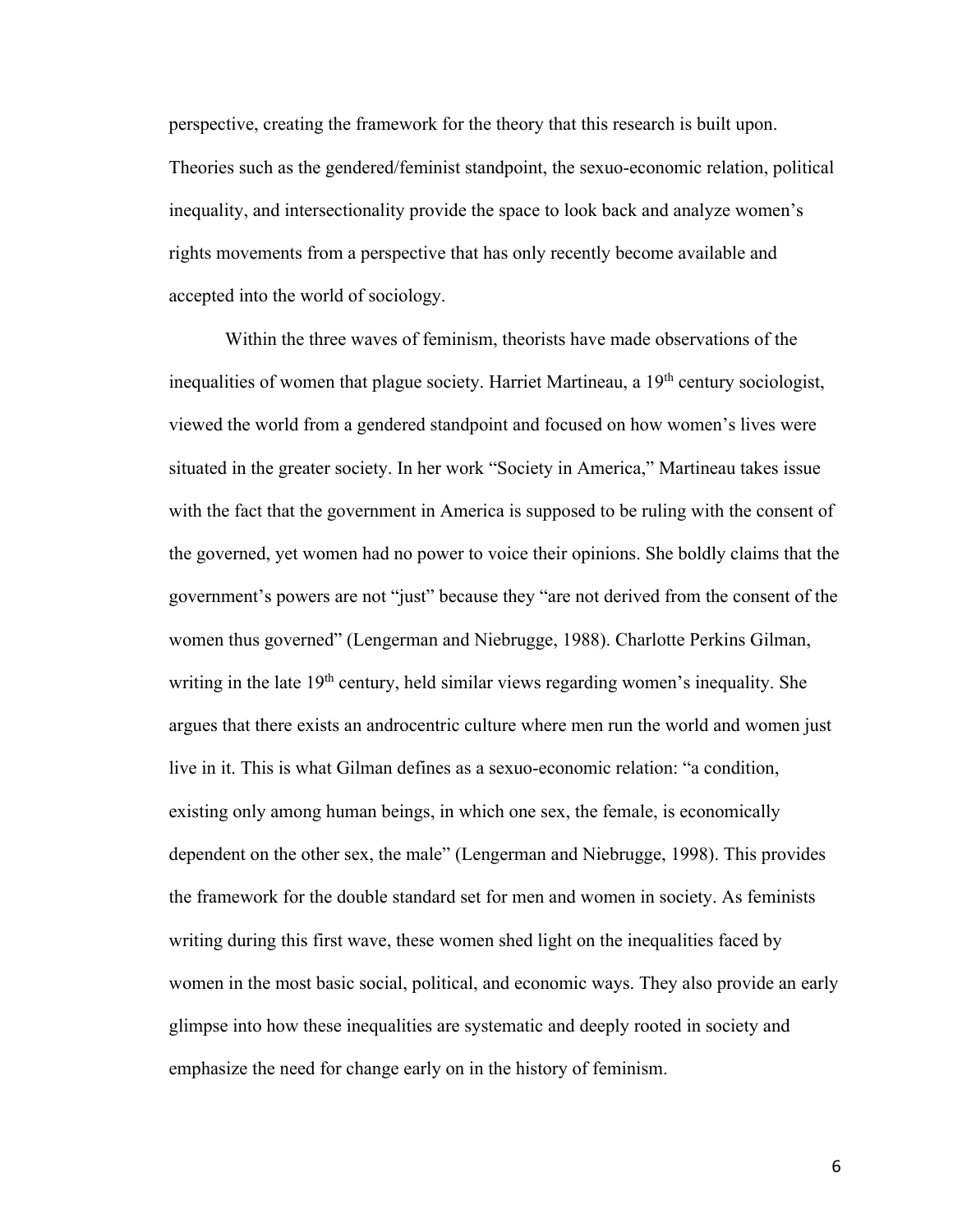The 1960s and 1970s saw a resurgence of Feminist Theory. During these decades, a "transformation of public consciousness of social inequality" came to the forefront of society through social and political protests and movements (Dillon, 2019: 332). Now that women had obtained the right to vote, they began fighting for things like workplace equality, reproductive rights, and overall equality under the law. Dorothy Smith, a sociologist with research focuses on women's studies and feminist theory, acknowledges the absence of what she calls the feminist standpoint. She argues that all of the knowledge in society has been set by standards created by men – they wrote the rules that the rest of society follows (Dillon, 2019: 333). This further uncovers the idea that the issue is not that women have not been around to contribute to the discourse and share their life experiences – rather, they were socially and institutionally barred from doing so. In arguing for the presence of the feminist standpoint, Smith calls into question the universal truths of the male standpoint. She claims that the existence of multiple standpoints means that one cannot be accepted as universally true at the expense of any others (Dillon, 2019: 338). Approaching this research through the lens of feminist standpoint theory serves to uncover the work that women have contributed to society and the inequalities that they have not been given the space to share. It will also shed light on the various stages throughout the process of developing and advocating for the Equal Rights Amendment by analyzing the role that the women (whom the amendment would most directly affect) played in its development.

Theorists in the third wave of feminism, beginning in the 1990s and continuing through today, focus on how the gendered norms and marginalization of women in society still persist to the present day. They continue to emphasize how the sex inequality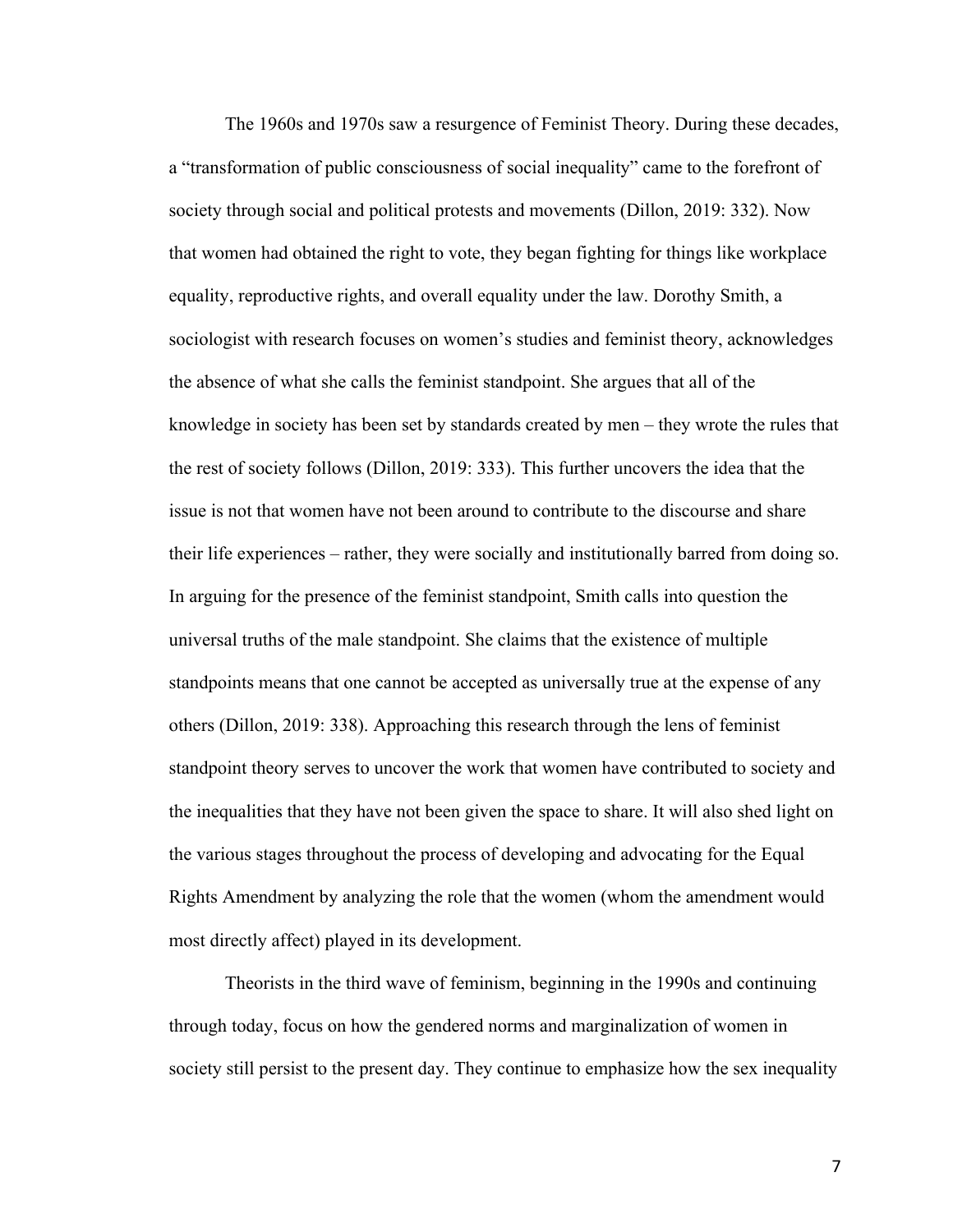is such a deeply rooted issue that making surface level changes (though beneficial in themselves) is not enough to invoke a change at the societal level. Feminist activist and scholar Catharine Mackinnon directs her focus at these deeply rooted issues and argues that sex is made into a bipolarity where one group will always be different from what is socially desired and therefore true equality can never be achieved (Mackinnon, 2013: 336-349). In the American society, the feminine is the one that is different and therefore deemed inferior. Mackinnon also argues a difference approach in which "women are measured according to our correspondence with man," where gender neutrality is simply the male standpoint (Mackinnon, 1987: 34). These theories are beneficial for analyzing the journey of the Equal Rights Amendment because they not only acknowledge the inequality that exists but seek to uncover why. By understanding why these inequalities exist, there is more room to move beyond them and devise a proper solution.

Patricia Hill Collins' take on the theory of intersectionality also helps situate the Equal Rights Amendment into the greater feminist theory. Collins writes about the experiences of Black women in a White male society. She emphasizes that social factors like race, gender, class, etc. interact with one another to create the context in which individuals experience certain situations (Dillon, 2019: 350). A person facing discrimination or inequality does not possess one socially disadvantageous quality such as being poor or a woman or a racial minority – rather, they often possess many of these qualities simultaneously. By analyzing the failures and successes in the movement for equal rights through this lens of intersectionality, it allows for a clearer image of the entirety of the situation. Social groups and movements have continuously formed and failed since the introduction of the Equal Rights Amendment in 1923, but situating them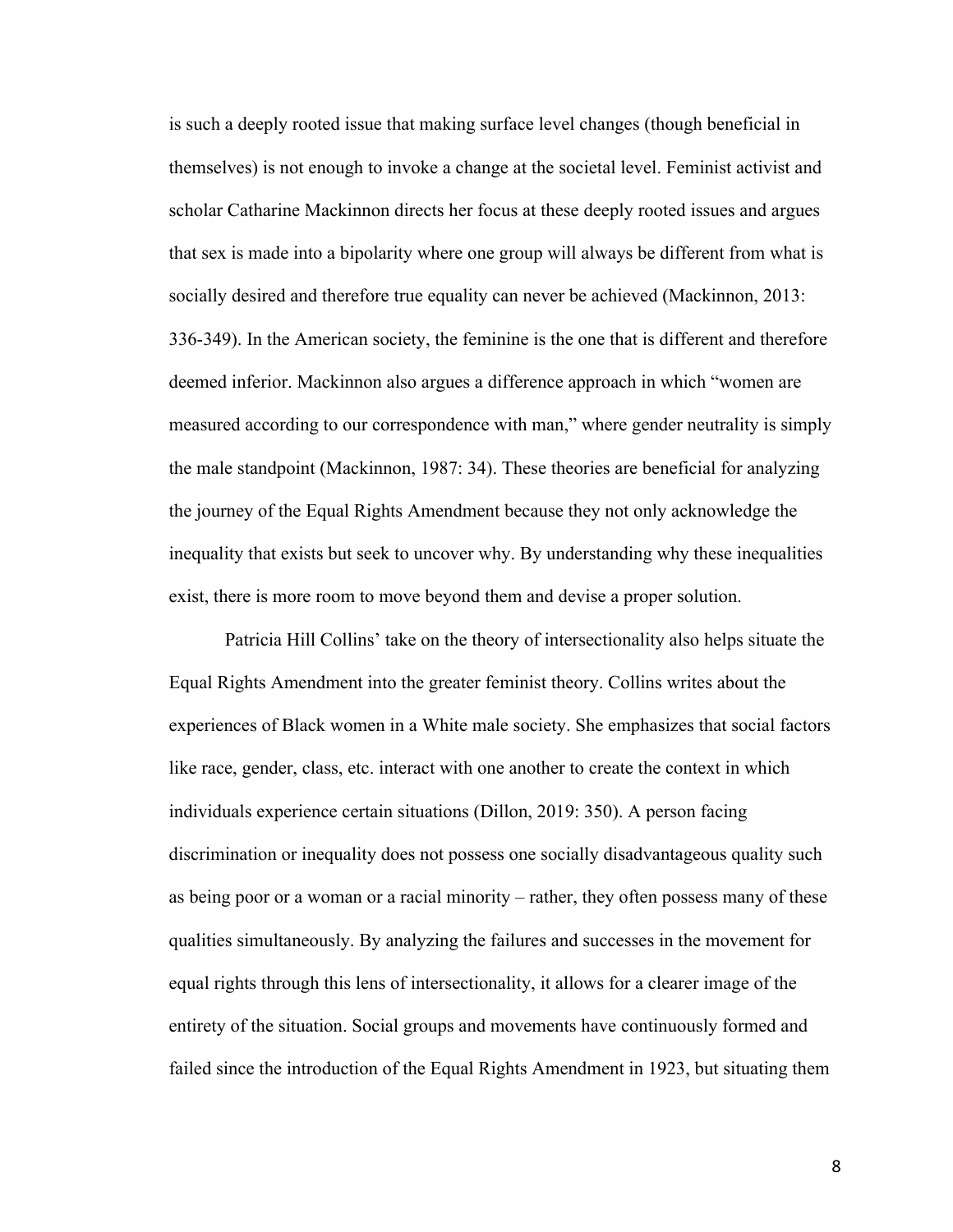all in their historical contexts and analyzing them through the lens of these theories puts the pieces together in ways that they have not been before.

#### **Methods and Data Collection**

This research aims to answer the following overarching question: what factors have contributed to the failures and successes of the Equal Rights Amendment? In doing so, it will also address the following sub questions: are any of these factors consistent over time? Have any past failures become successes? Based on trends, is the passage of the Equal Rights Amendment any more likely today than it was when it was first drafted?

# **Research Design**

This research project takes a qualitative approach when collecting data. The primary method of research conducted is content analysis in order to compare data over time. Content analysis can be defined as "a research technique for making replicable and valid inferences from texts to the contexts of their use" (White and Marsh, 2006). With qualitative content analysis, a particular phenomenon that exists within a given context is analyzed to gain a better understanding of the situation itself. Beyond this, it allows the researcher to discover how it exists in the greater scheme of society (White and Marsh, 2006). Additionally, numerical data on women's involvement in different sectors of social life is utilized to note any concrete changes over time. The Feminist Movement can be divided into three distinct time periods with the First Wave in the late 1800s and early 1900s, the Second Wave in the 1960s and 1970s, and the Third Wave beginning in the 1990s. Arguments can be made that the events of recent years have sparked a new Fourth Wave of feminism, beginning in the 2010s. However, given that there is not an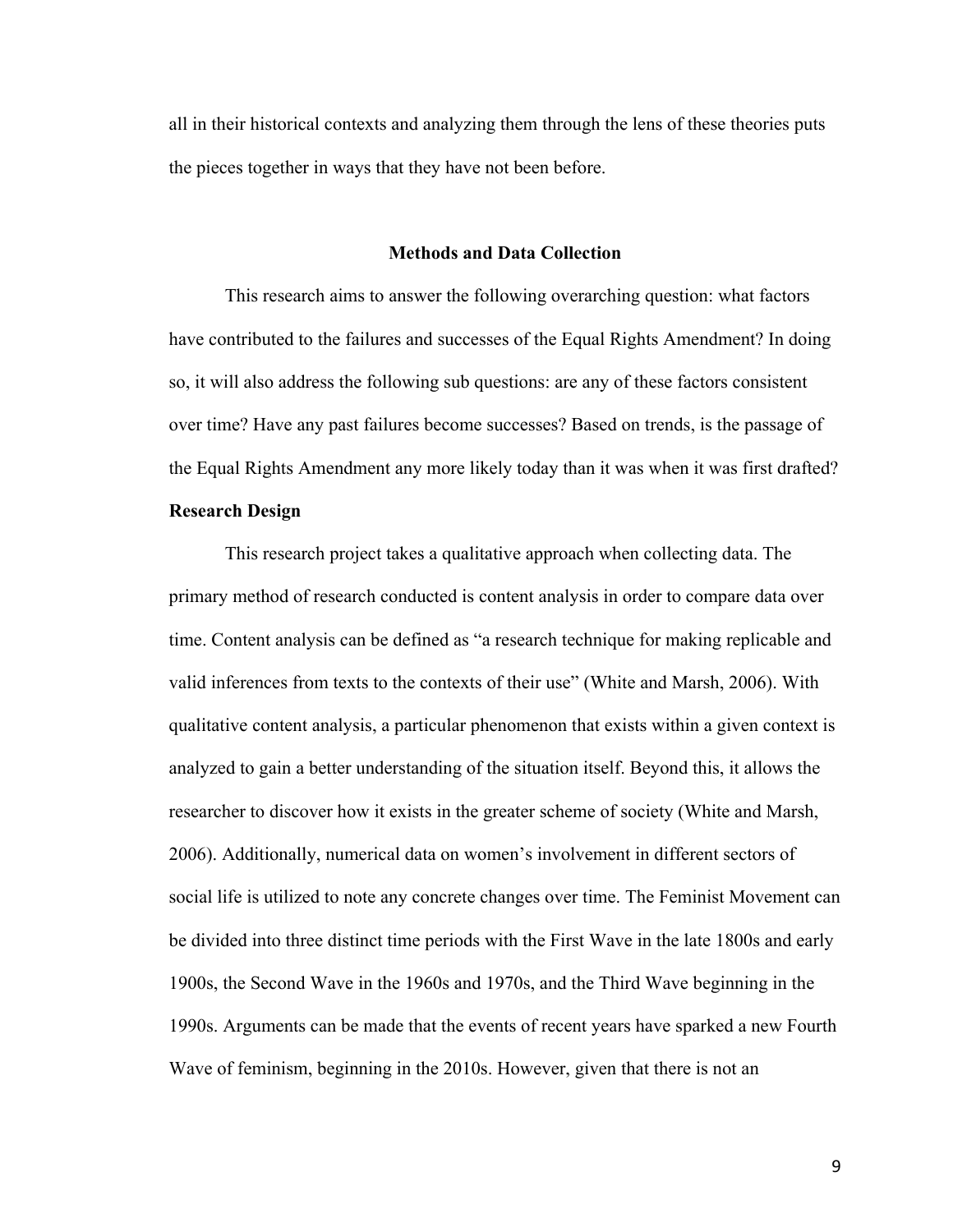abundance of data for making such claims within the context of this thesis, events occurring up to the present day will be included under the umbrella of Third Wave Feminism.

Each time period achieved significant gains and experienced significant losses for women's movements and their achievements. Though they are distinct in their goals and methods of achieving those goals, there are numerous overarching themes which will be identified in the analysis section of this paper. The theory of path dependency offers a means to analyze each time period and their subsequent relation to one another. Path dependency "organizes events and circumstances into temporal sequences" in order to identify "choices or conditions that foreclosed options and steered history in one or another direction" (Haydu, 1998). Essentially, it helps observers to explain the differences between two time periods as well as recognize a commonality of problems across periods. These events and social patterns are known as "institutional patterns," which are defined as event chains that have deterministic properties (Mahoney, 2000). These patterns are initially caused by a particular event or circumstance and are reproduced over time. Additionally, these path dependent institutions exist and continue even in the absence of the events responsible for their original production (Mahoney, 2000). Once the process has begun, it can continue and evolve. Path dependency also allows observers to examine the solutions to problems across time and ask how and why those solutions may have differed (Haydu, 1998). Each wave of feminism marked a significant change in the overall status, power, and opportunity for women in the United States – all of which are central components of the movement behind the Equal Rights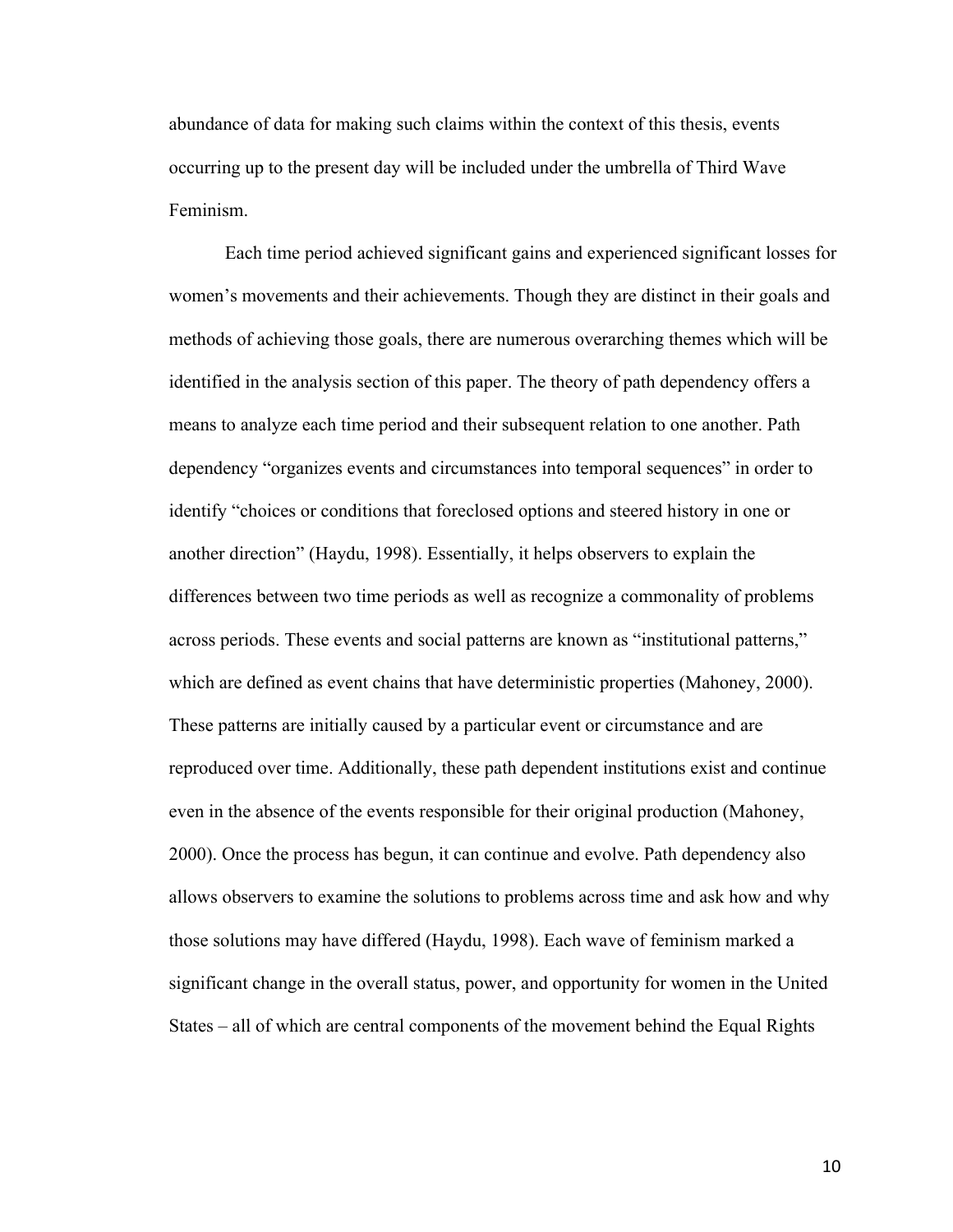Amendment. The goal of this thesis is to go beyond simply identifying historical change and instead explain why those changes occurred.

Time is the main organizing variable throughout the entirety of this research. The research questions will be answered through analysis and comparison of the events of each time period and their relation to the Equal Rights Amendment. The time periods encompass a specific set of years that coincide with the three waves of feminism: the first from 1848 through the 1920s, the second from the 1960s through the 1970s, and the third from the 1990s through the present day. Each wave of feminism resulted in numerous developments for women in the social, economic, and political realms. However, these should not be viewed in isolation from one another because each wave was built upon the one before. By exploring both the significance of an individual period of time and its relation to others, this research seeks to develop a clearer image of the driving forces behind the Equal Rights Amendment. Themes will be identified across time and categorized using the framework below.

# **Data Collection**

Data on the number of women with higher education experience and in the workforce allow a greater understanding of the social and economic power and status afforded to women at any given time, and as a result reveal if or when any shifts in the power balance occurred. Statistics on the number of women holding public office during each time period, both at the Federal and State levels, are also analyzed as a representation of political power and status. Being that the lobbying for passage of the Equal Rights Amendment is an inherently political act and the first step in ratifying a Constitutional Amendment is through Congressional approval, women's representation in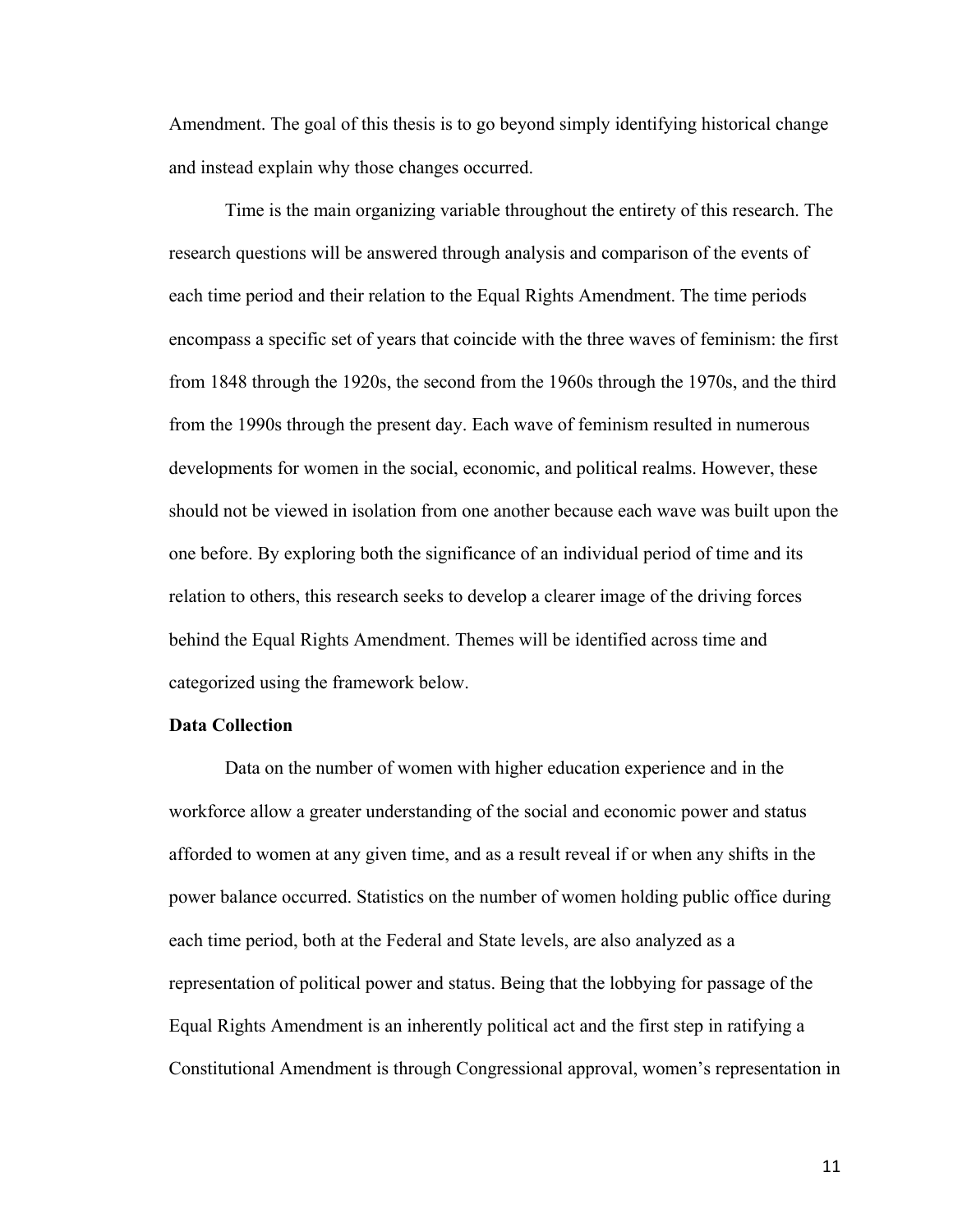federal public office may play a key role in the future of the amendment. This may also be true at the state level, as amendments must be ratified by three-fourths of the states. In recent years, a large number of women's political successes have occurred at the state and local level (Palley, 2001). The majority of this legislation being passed at the hands of women is meant to advance "childcare services, women's health services, and equal educational opportunities for women" (Palley, 2001). Based on these trends, it would be beneficial to track the number of women in politics at the state level throughout the life of the ERA.

The presence of advocacy groups and organizations both for and against the amendment also provide insight into what people believed to be the most pressing social issues at the time. This content is necessary to the understanding of why the amendment was able to make positive strides quickly in some decades and face major setbacks in the next. Additionally, the timelines and major events of the large-scale social movements occurring within each wave of feminism are compared to address any emerging themes that may have contributed to the current status of the Equal Rights Amendment.

Data was collected from the United States Department of Labor displaying the makeup of the civilian labor force by sex. Records are available from 1948 through 2020 and record the number of men and women in the civilian labor force in a given year, as well as the percentage of the labor force made up by each sex. Additionally, data was collected from the Pew Research Center regarding the number of women leaders in politics. Records are available from 1965 to 2020 for the United States Senate and House of Representatives and from 1971 to 2020 for State Legislatures. These records show what percentage of each government body was made up of women. Data from the United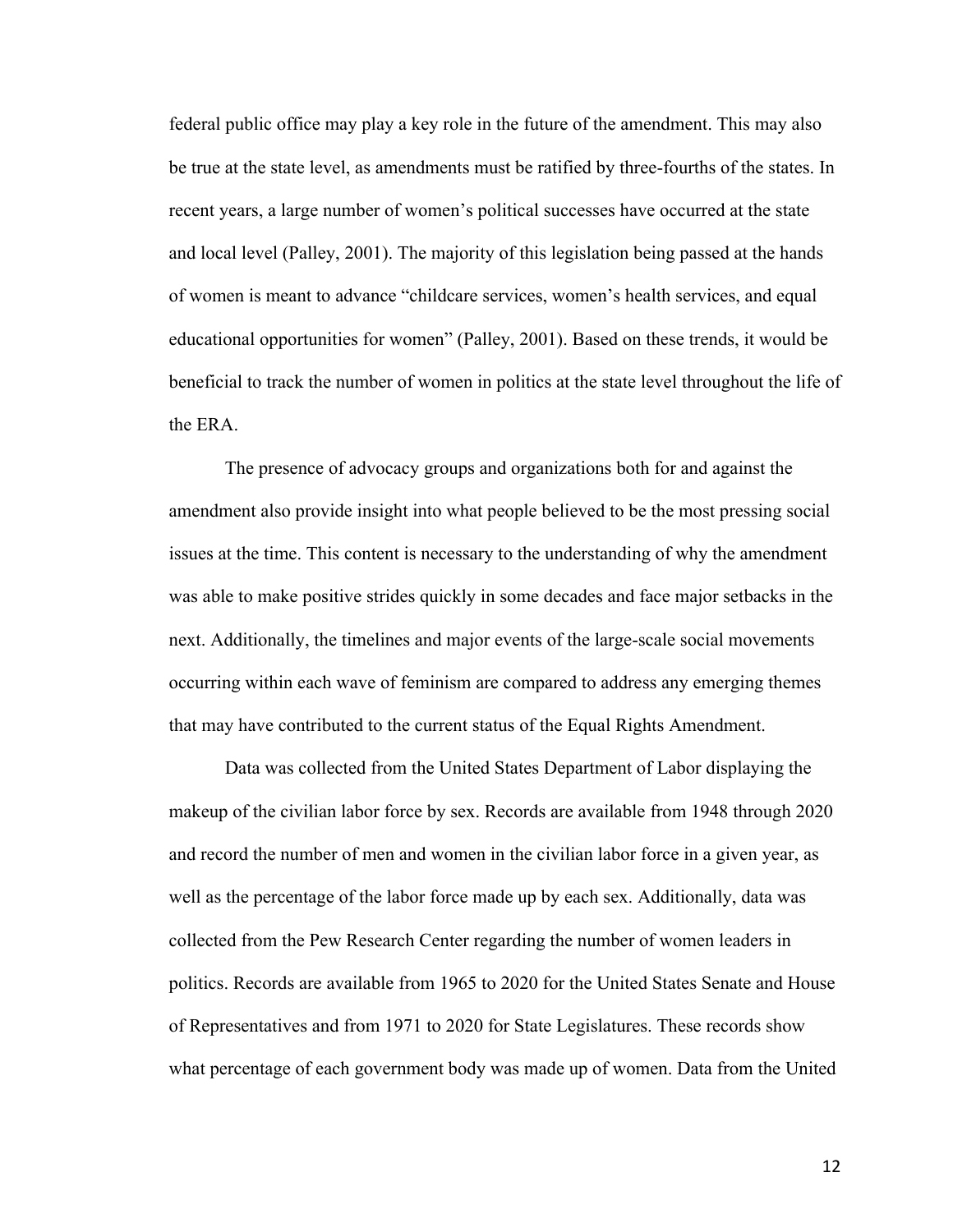States Bureau of Statistics was collected to discover the educational attainment levels of the women in the civilian labor force. Records were available from 1970-2016 and reveal the percent distribution of women in the civilian labor force categorized by level of educational attainment. For the purposes of this research, the data from all sources was examined in the years of significance for the Equal Rights Amendment and the Feminist Movement. Some data was not available for the year 1923 when the Equal Rights Amendment was originally introduced. However, data was noted for the following years: 1960, 1965 (the first Pew data available), 1970, 1972, 1990, 1999, and 2017 (when available). The data from 1960-1970 is indicative of the results of second wave feminism, 1972 marks the year that the Equal Rights Amendment was sent to the states for ratification, 1990-1999 highlights the peak of third wave feminism, and 2017 marks the first time a state ratified the Equal Rights Amendment since it reached its time limit in the 1980s.

Articles on the social movements that occurred within each wave are also used to provide context. They detail the events of the women's suffrage movement and the #MeToo movement, including what sparked them, how they grew, and the significance they had on future movements.

The other main group of sources for the data consist of historical and government documents, works of literature, and interviews with lawmakers. The historical and government documents include the Declaration of Sentiments, the Declaration of Independence, the 19th Amendment, documents from the Women's Bureau, and President Kennedy's Executive Order 10980. These documents set the stage of legal precedent surrounding the ERA and serve as an indication of developments made by government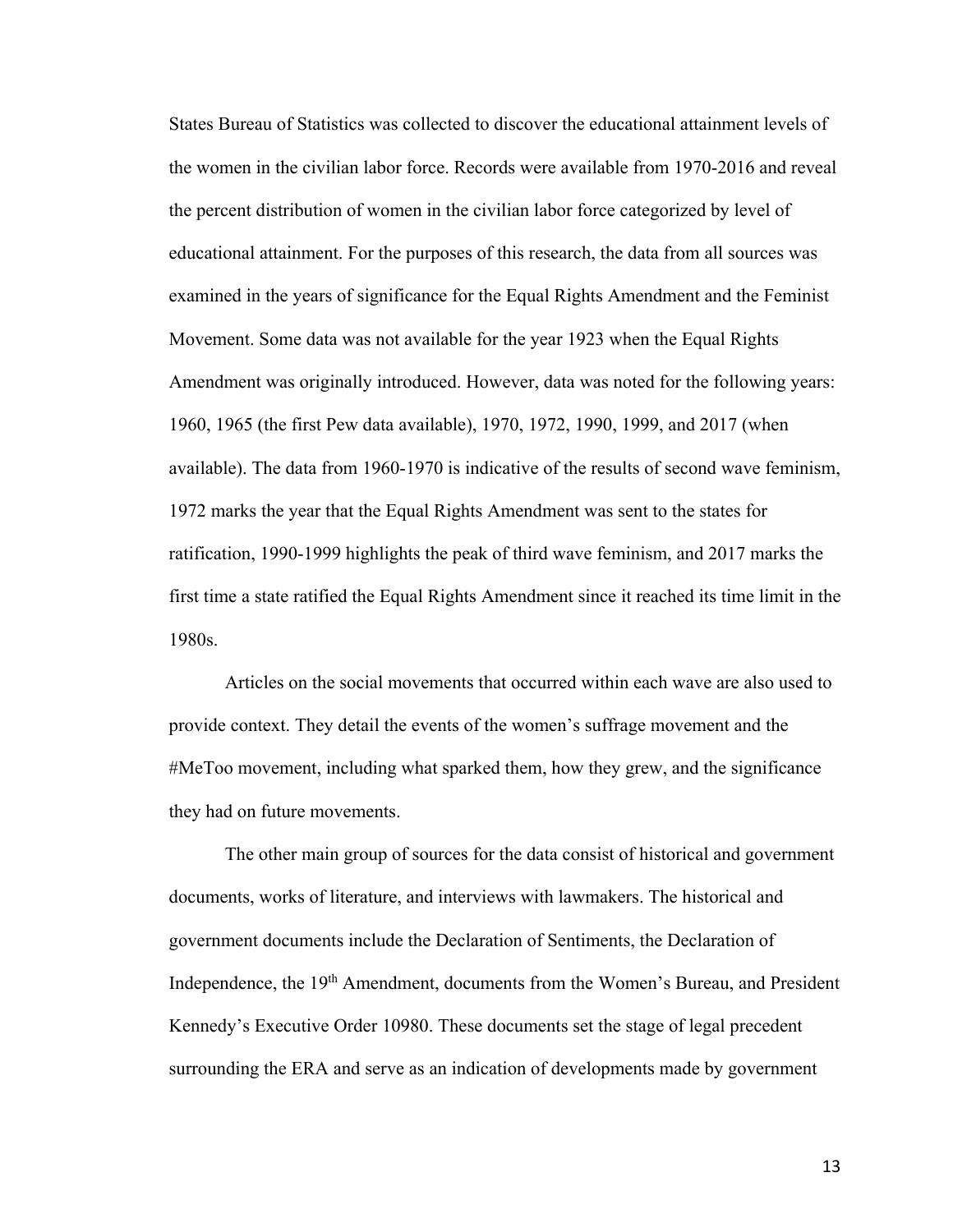bodies. Works of literature include Simone de Beauvoir's "The Second Sex" and Betty Friedan's "The Feminine Mystique," both of which gained major popularity in the United States in their time. They provide a glimpse into what everyday life was like for women and explain many problems that the ERA seeks to address. Finally, interviews with lawmakers regarding the recent ratification in Nevada and Virginia provide insight into the situation as it stands today. Conducted by NPR, these articles and interviews highlight why the ERA is still a relevant political issue today (Dwyer and Kaufman, 2017; Chappell, 2020).

The materials used for the purposes of this research were collected using purposive sampling. With purposive sampling, researchers rely on their specialized knowledge about a group to select the subjects that will represent that specific population. By gathering data in this way, researchers are able to identify and select the "informationrich cases for the most proper utilization of available resources" (Etikan, et al, 2016). In this case, the statistics regarding the number of women in the workforce and in public office were carefully selected from specific years in order to shape the narrative of the Equal Rights Amendment. Similarly, historical documents and accounts were purposely selected to include those advocating for and against the amendment during the prescribed time periods. Situating the data within each time period allows for a better understanding of those specific events. Once that has been established, it allows connections to be drawn across time and aids in ultimately determining what factors contributed to the successes and failures of the Equal Rights Amendment.

# **Data Analysis**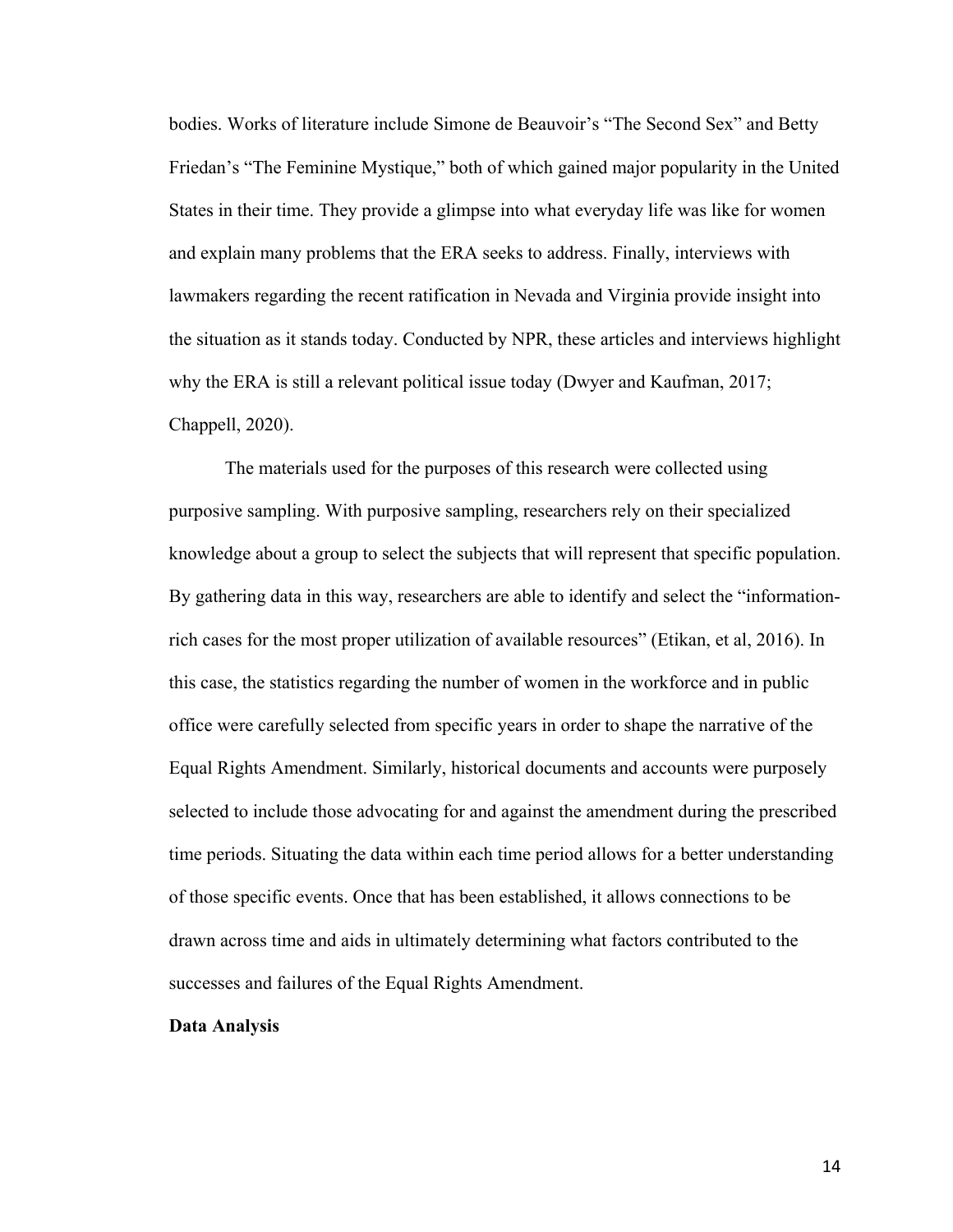Themes will be identified across time and categorized using the framework below.

| Time Period | Wave 1         | Wave 2          | Wave 3            |
|-------------|----------------|-----------------|-------------------|
|             | $(1848-1920s)$ | $(1960s-1970s)$ | $(1990s-present)$ |
|             |                |                 |                   |
|             |                |                 |                   |
| Social      |                |                 |                   |
|             |                |                 |                   |
|             |                |                 |                   |
|             |                |                 |                   |
| Political   |                |                 |                   |
|             |                |                 |                   |
|             |                |                 |                   |
|             |                |                 |                   |
| Economic    |                |                 |                   |
|             |                |                 |                   |
|             |                |                 |                   |
|             |                |                 |                   |

Within each wave, data will be categorized into one of three a priori themes: social, political, and economic. The social aspect of the Equal Rights Amendment will refer to the statistics on women facing workplace harassment and discrimination, the prevalence of advocacy groups or Amendment-supporting organizations, and the general public sentiments regarding the Amendment during each respective era. The political theme encompasses the role of women in federal and state politics, such as the percentage of women in Congress or in state government in a given year. Finally, the economic theme will be measured by data on women in the workforce and women's higher education levels.

# **Rationale**

Given the longevity and uniqueness of the Women's Rights Movement in the United States, potential difficulties arise with analysis. There are two main elements to be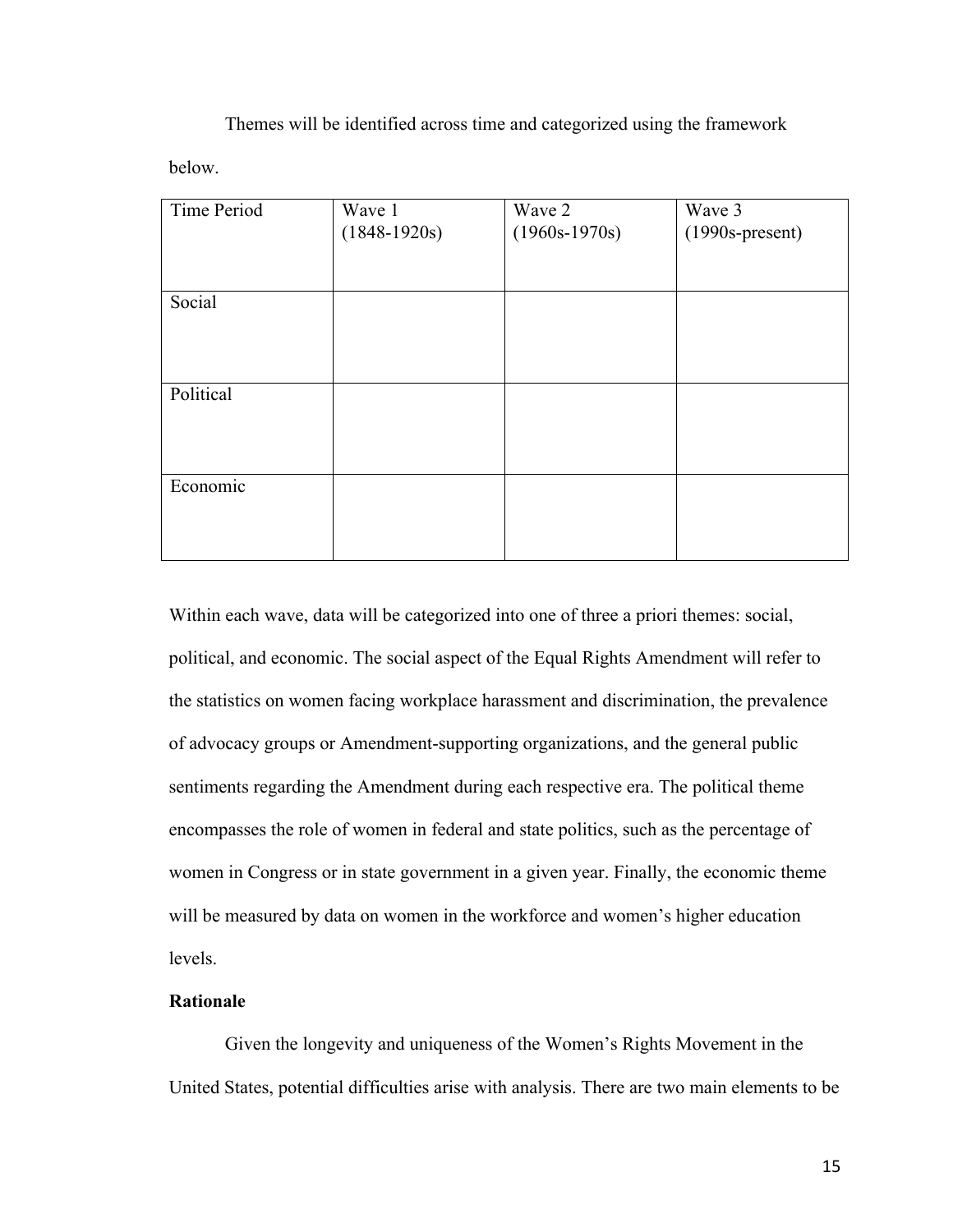examined: each wave as an individual entity and their place in the movement as a whole. Each wave had distinct central issues that were the driving force behind it, so integrating the elements of numerical data into each distinct time period provides context for the situation. Having data on the number of women in the workforce and in public office, for example, can aid in explaining why the specific issues of each wave took the form that they did. They also serve as an indication as to why the Equal Rights Amendment saw gains or losses in that particular era. Essentially, the numerical data will be utilized to frame the social situations in which the major shifts regarding the Equal Rights Amendment occurred.

However, as stated previously, analyzing each era on its own does little in the way of explaining the journey of the Equal Rights Amendment. As pieces of the overarching Women's Movement, each section of time builds off the others in some form where certain turning points occurred in relation to the greater movement. To see the ebbs and flows of the movement in this manner then allows the Equal Rights Amendment to be situated into any of those waves of feminism. The successes and failures did not occur in isolation from the larger Feminist Movement as a whole. Rather, members of the Women's Movement in many ways contributed to *both* successes and failures. Additionally, qualitative analysis revealing society's perceptions of women and individual accounts highlights the personal connection that the Equal Rights Amendment has among those in the United States. Society's perceptions tend to change fairly frequently depending on the era, so comparing these greater perceptions to the status of the Equal Rights Amendment at any given time allows the pieces of the puzzle to slowly be put together. For example, women have gained more freedom since the early 1900s in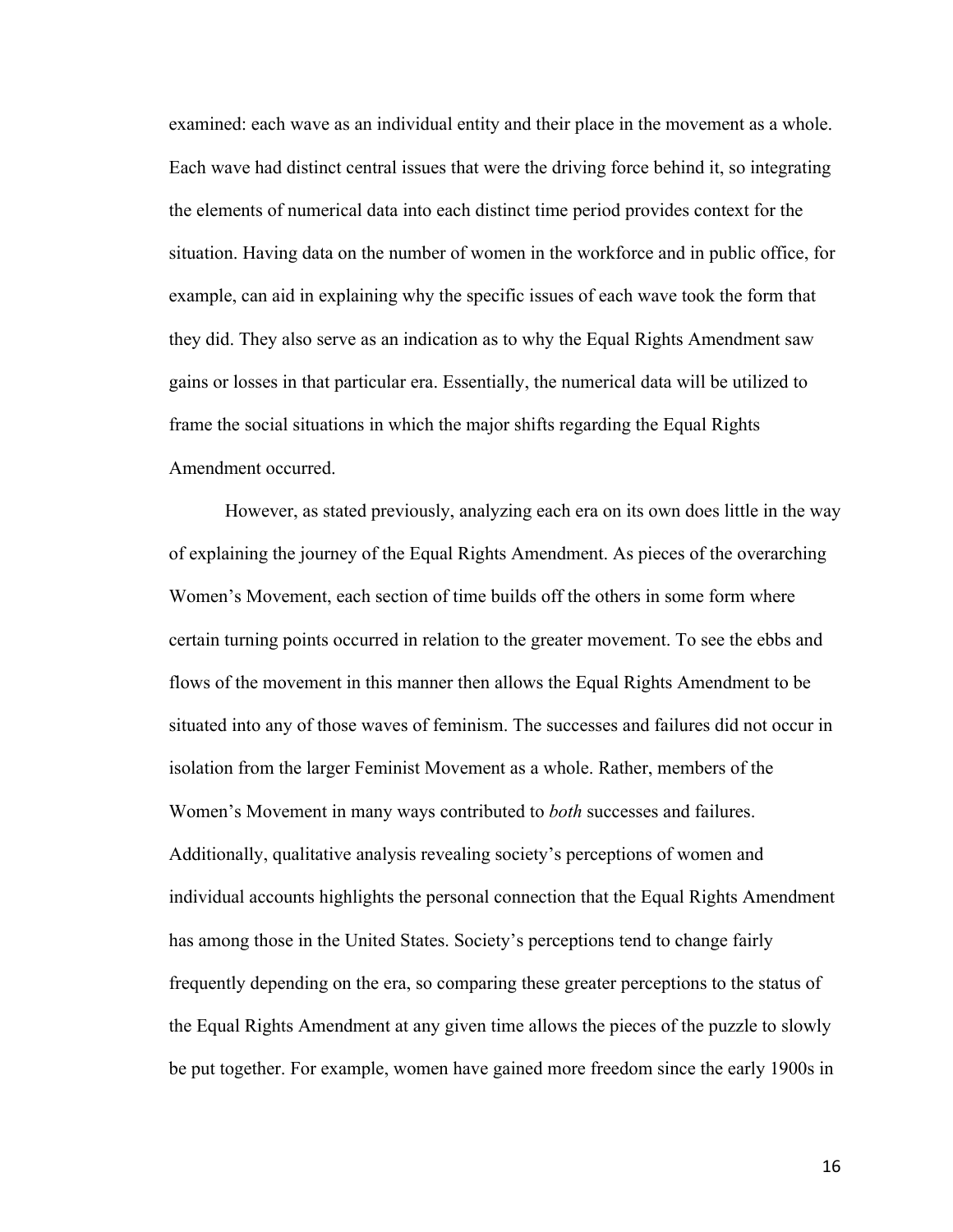the form of social independence, educational opportunities, and political voices among many others. However, issues such as unequal employment opportunities, harassment and discrimination, mistreatment in the criminal justice system (to name a few) are just as prevalent today as they were back then. By analyzing the data in these ways, this research seeks to not only gain a better understanding of the history up until the present day, but also to predict the future of the movement.

# **Data**

# **Wave 1**

| Time Period | Wave 1                        | Wave 2          | Wave 3            |
|-------------|-------------------------------|-----------------|-------------------|
|             | $(1848-1920s)$                | $(1960s-1970s)$ | $(1990s-present)$ |
|             |                               |                 |                   |
|             |                               |                 |                   |
|             |                               |                 |                   |
| Social      | Declaration of<br>$\bullet$   |                 |                   |
|             | Sentiments                    |                 |                   |
|             | Formation of                  |                 |                   |
|             | the NWP                       |                 |                   |
|             | Widespread<br>$\bullet$       |                 |                   |
|             | lobbying for                  |                 |                   |
|             | the 19 <sup>th</sup>          |                 |                   |
|             | Amendment                     |                 |                   |
|             |                               |                 |                   |
| Political   | 19 <sup>th</sup><br>$\bullet$ |                 |                   |
|             | Amendment                     |                 |                   |
|             | (1920)                        |                 |                   |
|             | Women's                       |                 |                   |
|             | Bureau of the                 |                 |                   |
|             | U.S.                          |                 |                   |
|             | Department of                 |                 |                   |
|             | Labor                         |                 |                   |
|             | established                   |                 |                   |
|             | (1920)                        |                 |                   |
|             | Introduction                  |                 |                   |
|             | of the Equal                  |                 |                   |
|             | Rights                        |                 |                   |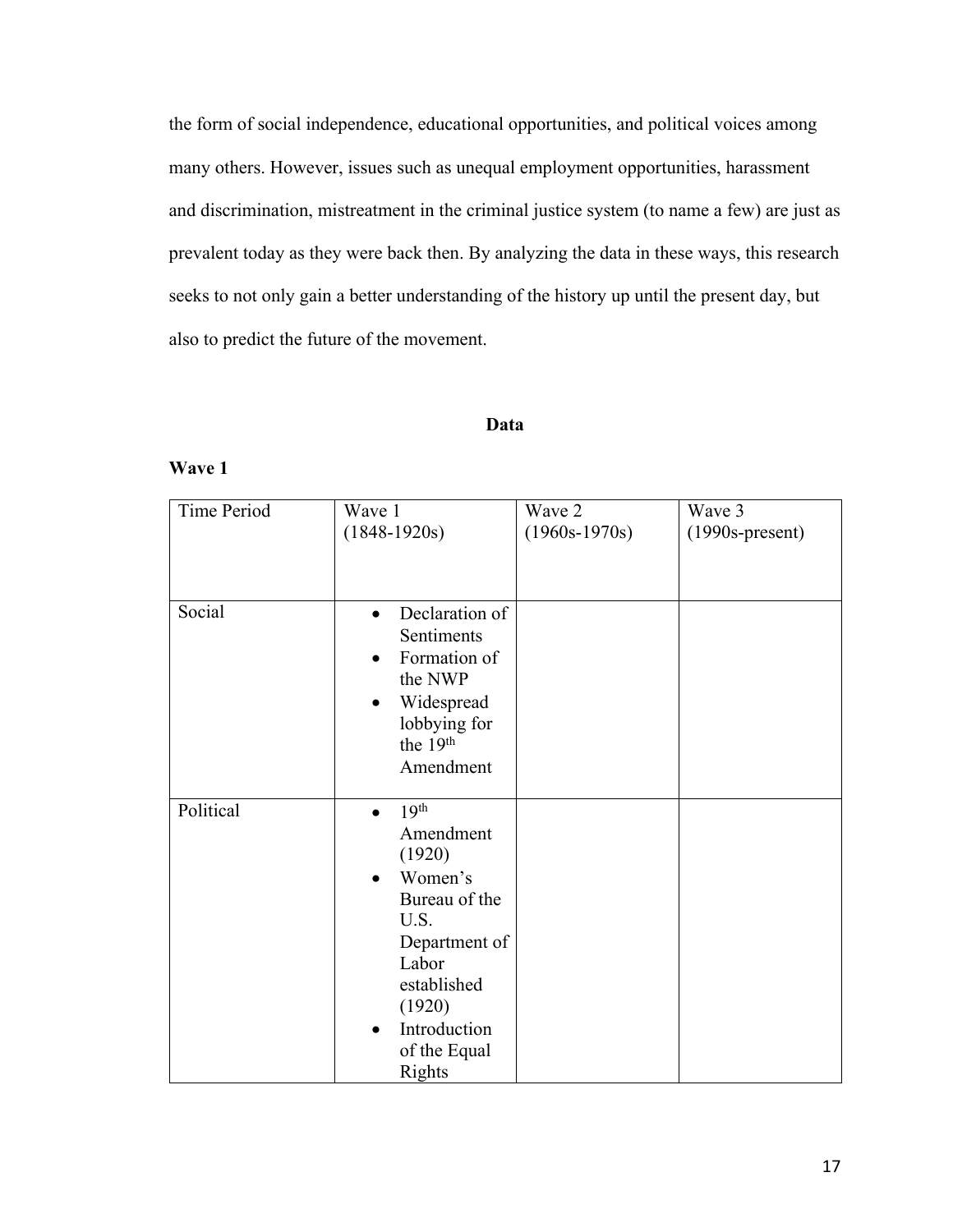|          | Amendment<br>(1923)                                                                                                                                                                                                                                                                               |
|----------|---------------------------------------------------------------------------------------------------------------------------------------------------------------------------------------------------------------------------------------------------------------------------------------------------|
| Economic | $20.6\%$ women<br>$\bullet$<br>working<br>outside of the<br>home in 1900<br>Increased<br>$\bullet$<br>labor force<br>participation<br>of single<br>women (only<br>30% of<br>unmarried<br>women<br>worked in the<br>home by<br>1900)<br>Increase of<br>$\bullet$<br>working<br>women<br>during WWI |

# **Social**

Prior to the drafting of the Equal Rights Amendment, the United States entered a period that would come to be known as the first wave of feminism. In 1848, hundreds of men and women gathered at the Wesleyan Chapel in Seneca Falls, NY for the first Women's Rights Convention (National Park Service, 2015). It was at this convention that a group of men and women signed the Declaration of Sentiments, a document authored by Elizabeth Cady Stanton that outlines the rights that American women should be entitled to as American citizens. The document contains similar language used by Thomas Jefferson in the Declaration of Independence (1776), which lays out the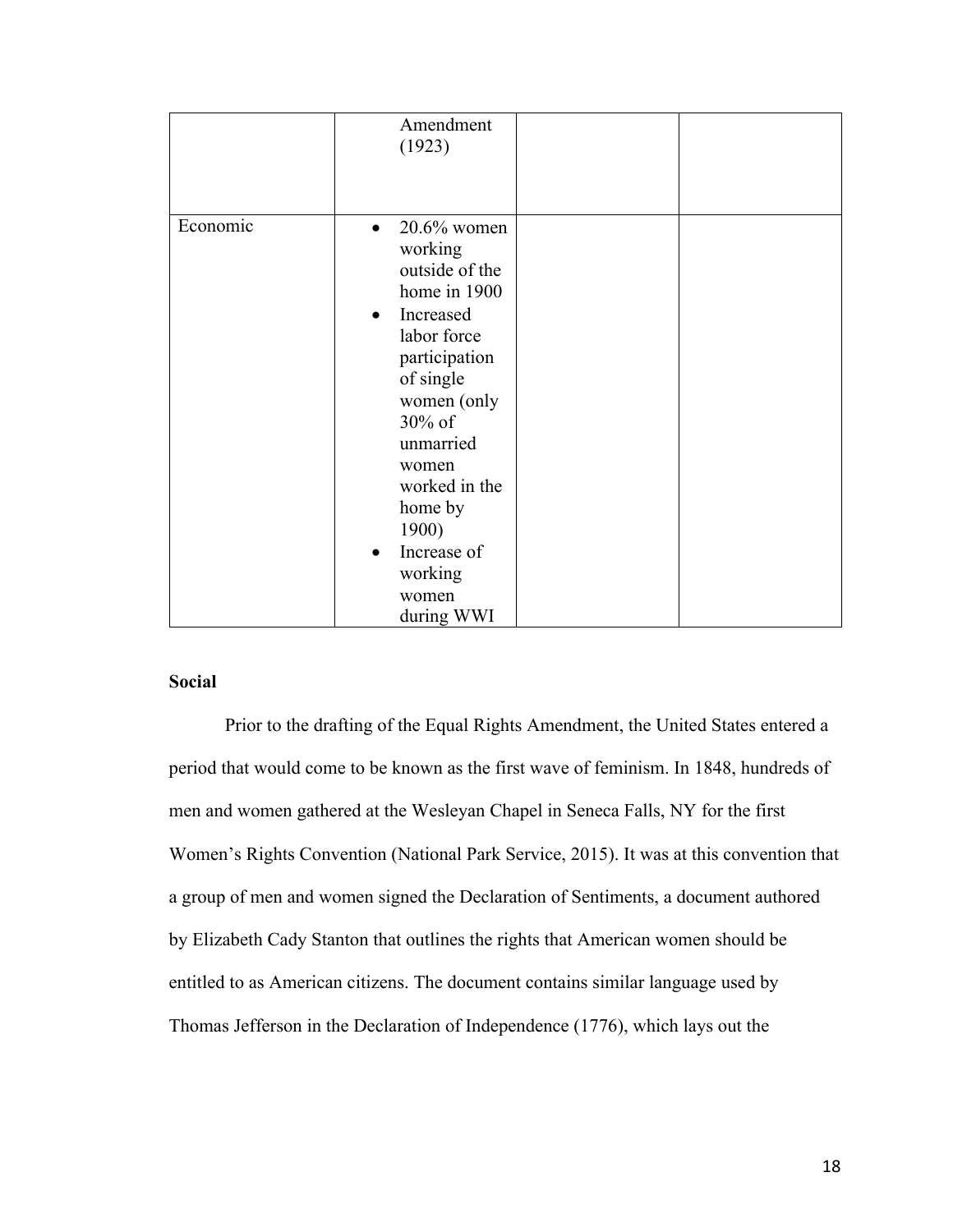principles upon which the United States government would be based on. The preamble to the Declaration of Independence reads:

> "We hold these truths to be self-evident, that all men are created equal, that they are endowed by their Creator with certain unalienable Rights, that among these are Life, Liberty and the pursuit of Happiness" (Declaration of Independence, 1776).

The Declaration of Sentiments includes very similar language:

"We hold these truths to be self-evident; that all men and women are created equal; that they are endowed by their creator with certain inalienable rights; that among these are life, liberty, and the pursuit of happiness" (Stanton, 1848).

The similarity in writing of the beginning of these two documents highlights Stanton's desire to point out where the current system has failed and enact changes to fix it. The document argues that women, as citizens of the United States, are not being given the equality under the law that the Declaration of Independence prescribed (Stanton, 1848). The argument is not that they should be granted more rights, but rather they should be able to exercise those that they are supposed to already have. The gathering of these men and women is significant because they had to find new and creative ways to get their voices heard. Given that they were not allowed to vote and enjoy the political freedoms granted to men in the Declaration of Independence, moving through the political system in the traditional sense was not a feasible option. In many ways, this gathering will signify a trend for future endeavors of women's rights activists.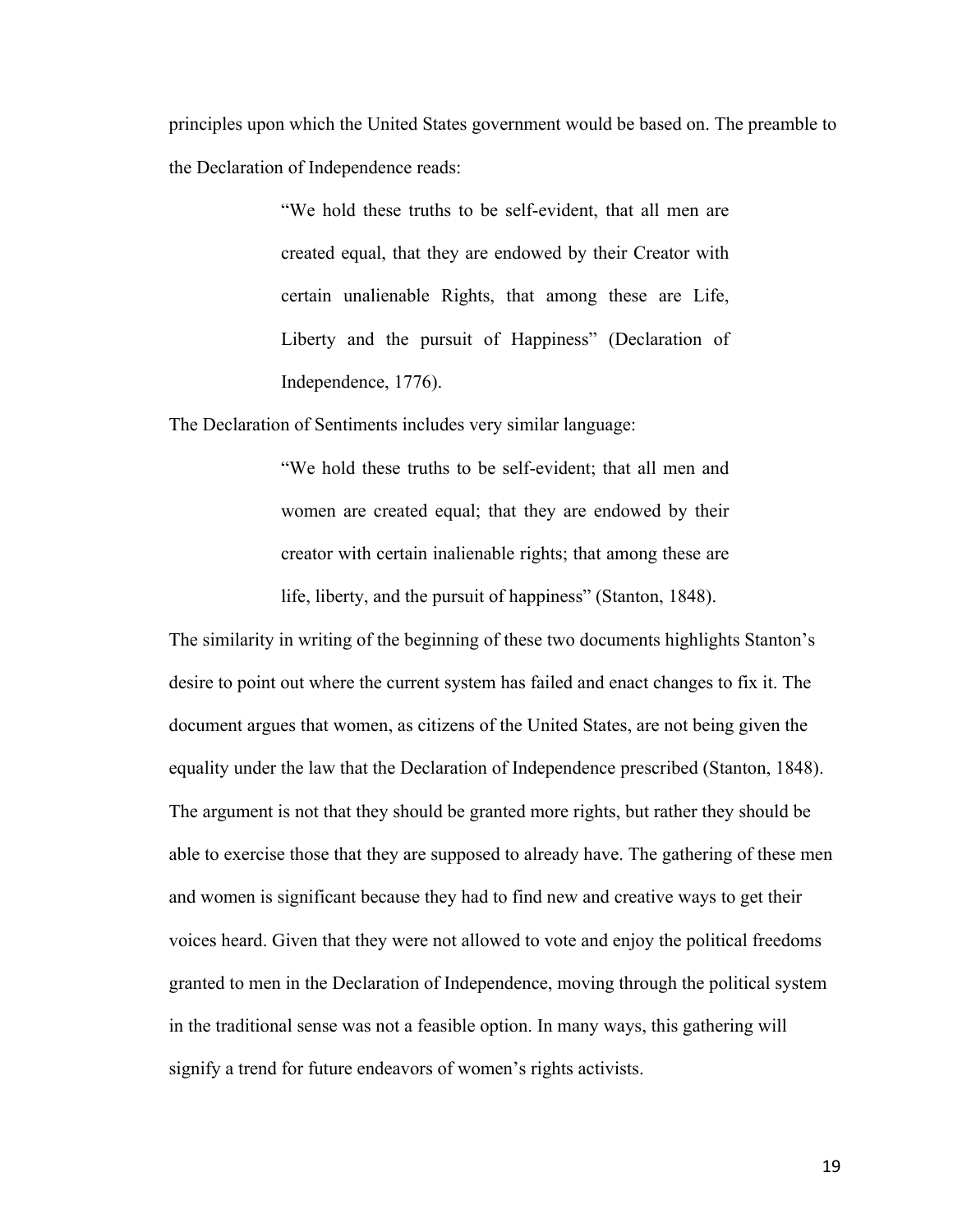Additionally, the document spends a significant amount of time expressing the need for women's suffrage. It states that this is an inalienable right, and that by preventing women to be participants in the elective franchise, the government is compelling women to submit to laws of which they have no voice in the creation of (Stanton, 1848). The work done at this convention went on to spark the women's suffrage movement, which lays the foundation for the journey of the Equal Rights Amendment.

Originating in the early 1910s, the National Woman's Party (headed by Alice Paul) emerged in 1917 with one goal: immediate passage of the Susan B. Anthony federal suffrage amendment (Library of Congress, 2021). This puts into motion concrete steps to achieving what the women and men of the Seneca Falls Convention identified as a major issue for women in America. In advocating for this amendment, the members of the National Woman's Party became the first political activists to picket the White House and lobbied continuously for women's suffrage (Library of Congress, 2021). These women, all of different ages, occupations, and political affiliations, united to make their position known. Because of their persistence and increased public support, President Woodrow Wilson endorsed the 19<sup>th</sup> Amendment in 1918 (Library of Congress, 2021). It would be 1919 before the House of Representatives and Senate passed the amendment, and by 1920 it had received the amount of state ratifications needed to be enacted into law (Library of Congress, 2021).

Achieving this goal, however, was not enough to pacify the voices of women in the United States who believed that the social inequality and inequality under the law between men and women was not something to be ignored. They continued to gather and, outside of the traditional means for enacting social and legal change, fight for women's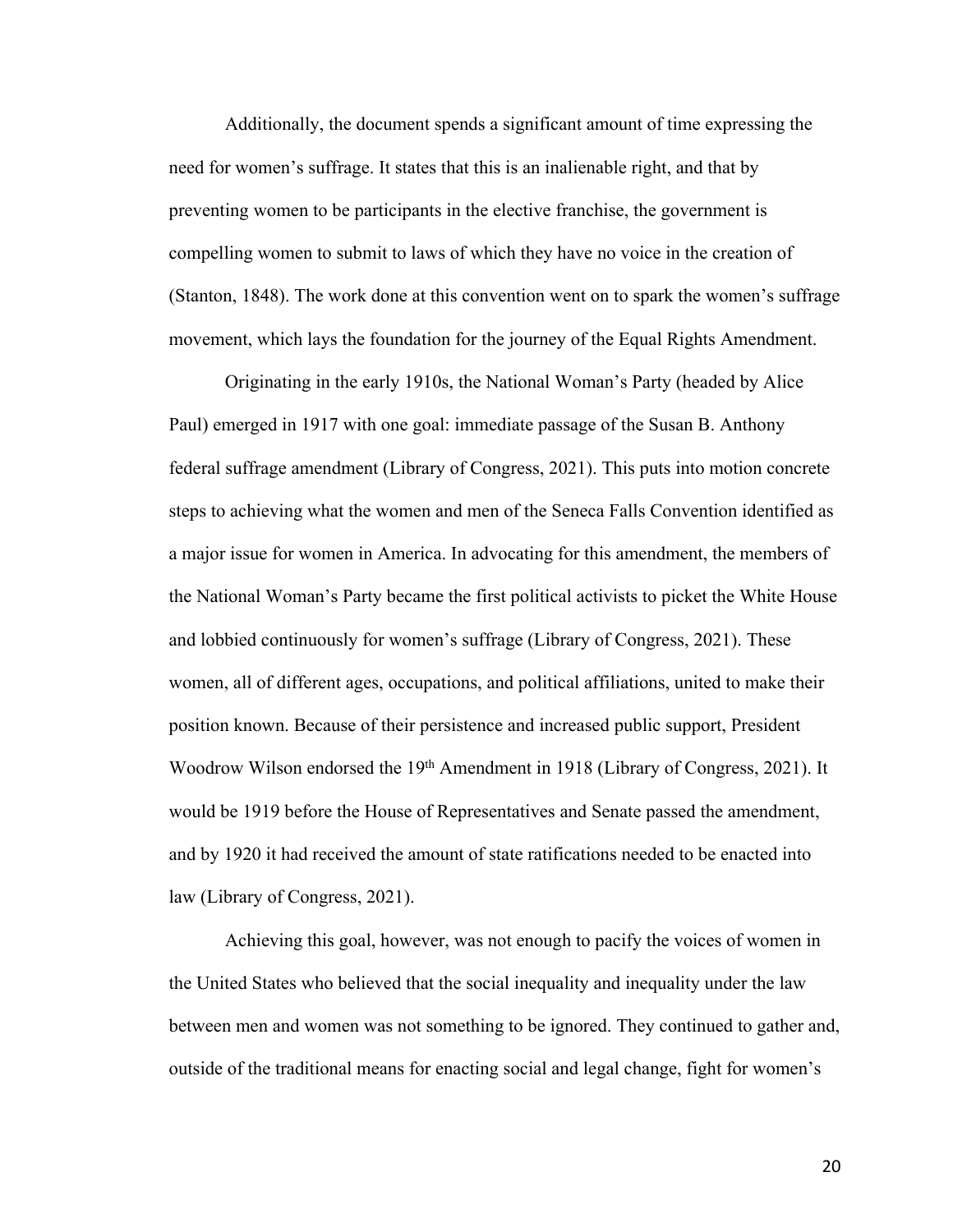equality. Once the 19<sup>th</sup> Amendment was ratified, the National Woman's Party set their sights on another major endeavor: a federal Equal Rights Amendment.

# **Political**

During the first wave of feminism, developments were also made in the political sphere toward the equality of women. The first of these was the passage of the  $19<sup>th</sup>$ Amendment, which was passed by the House of Representatives and Senate in 1919 and was ratified by the states and put into effect in August of 1920 (Library of Congress, 2021). The text of the 19<sup>th</sup> Amendment reads:

> "The right of citizens of the United States to vote shall not be denied or abridged by the United States or by any State on account of sex.

> Congress shall have power to enforce this article by appropriate legislation." (US Constitution, 1920).

This marked a significant political gain for women in the United States. The passage of the 19th Amendment occurred over seventy years after the original call for Women's Suffrage at the Seneca Falls Convention (Mintz, 2007). A precursor to the Equal Rights Amendment, the 19<sup>th</sup> Amendment was a way for women to get a foot in the door of politics. While some argued that women's suffrage was based on a need for equal rights, many women argued from the platform that women have a special concern for education, children, and healthcare that could benefit the nation (Mintz, 2007). By winning the vote in this way, the women of this era could now take this right they had been awarded and use it for other issues like true equality under the law.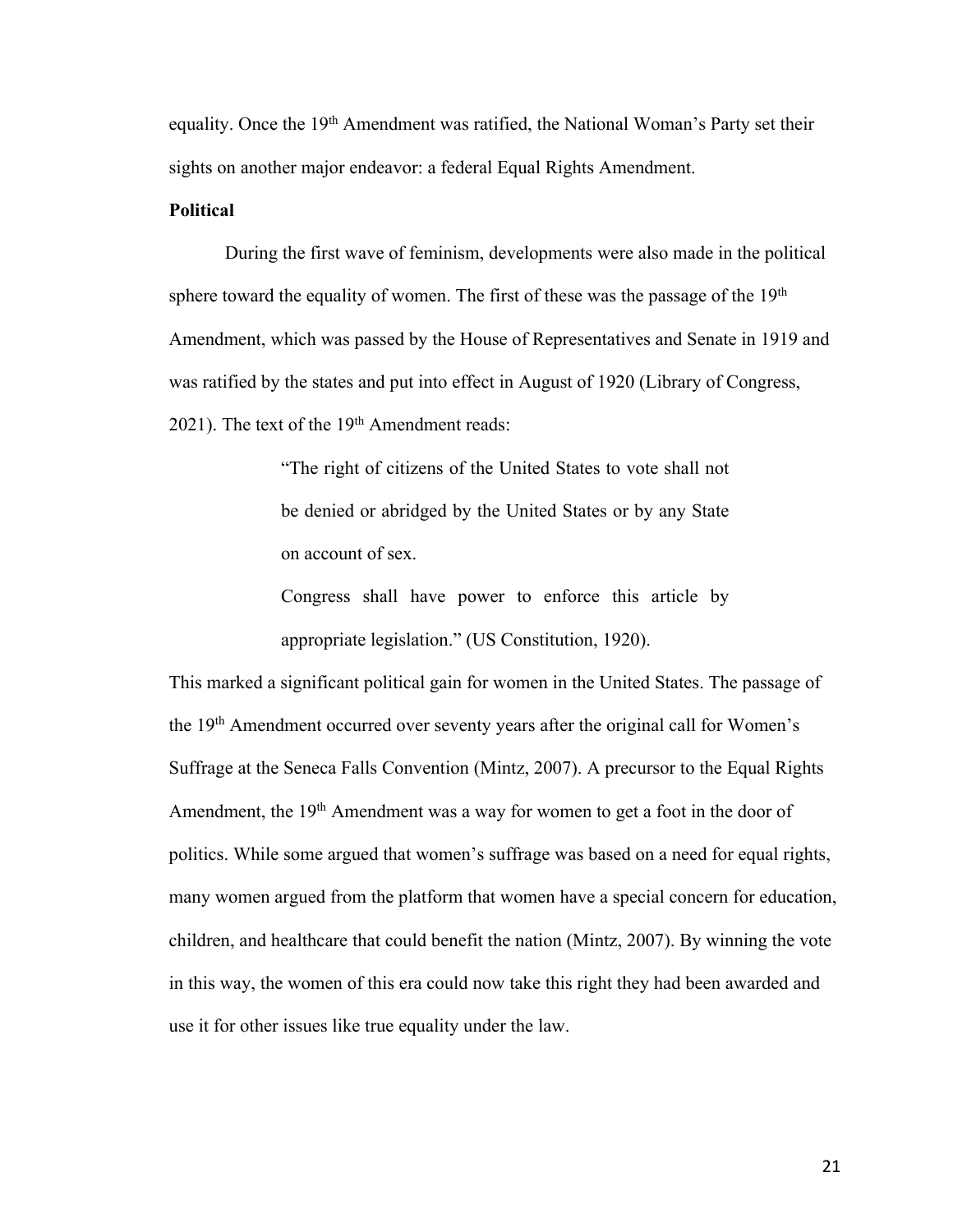After the passage of the 19<sup>th</sup> Amendment, Alice Paul and the National Woman's Party set their sights on the passage of an Equal Rights Amendment. The argument set forth by Paul was that voting equality was not the same as total equality, and this victory should merely be the beginning of a greater fight (Geidel, 1980). The National Woman's Party acknowledged three areas in which they believed women were entitled to equality. These areas were the husband-wife relationship, family support, and equal economic opportunity (Geidel, 1980). In order to address all of these issues in a cohesive way at the national level, the NWP sought out a permanent solution in the form of a federal amendment. Drafted by Alice Paul, the Equal Rights Amendment as it was drafted stated:

> "Equality of rights under the law shall not be denied or abridged by the United States or by any State on account of sex. Congress shall have the power to enforce, by appropriate legislation, the provisions of this article" (Murphy, 2018).

Paul introduced the amendment to Congress in 1923, but it failed to move past that point.

Another significant political development during the first wave of feminism was the establishment of the Women's Bureau as a part of the United States Department of Labor. Established on June 5, 1920, the Women's Bureau was given the duty to "formulate standards and policies which shall promote the welfare of wage-earning women," as well as "improve their working conditions, increase their efficiency, and advance their opportunities for profitable employment" (United States Department of Labor, 2021). Additionally, this Bureau is the only federal agency that is mandated to represent the needs of wage-earning women within the public policy process (United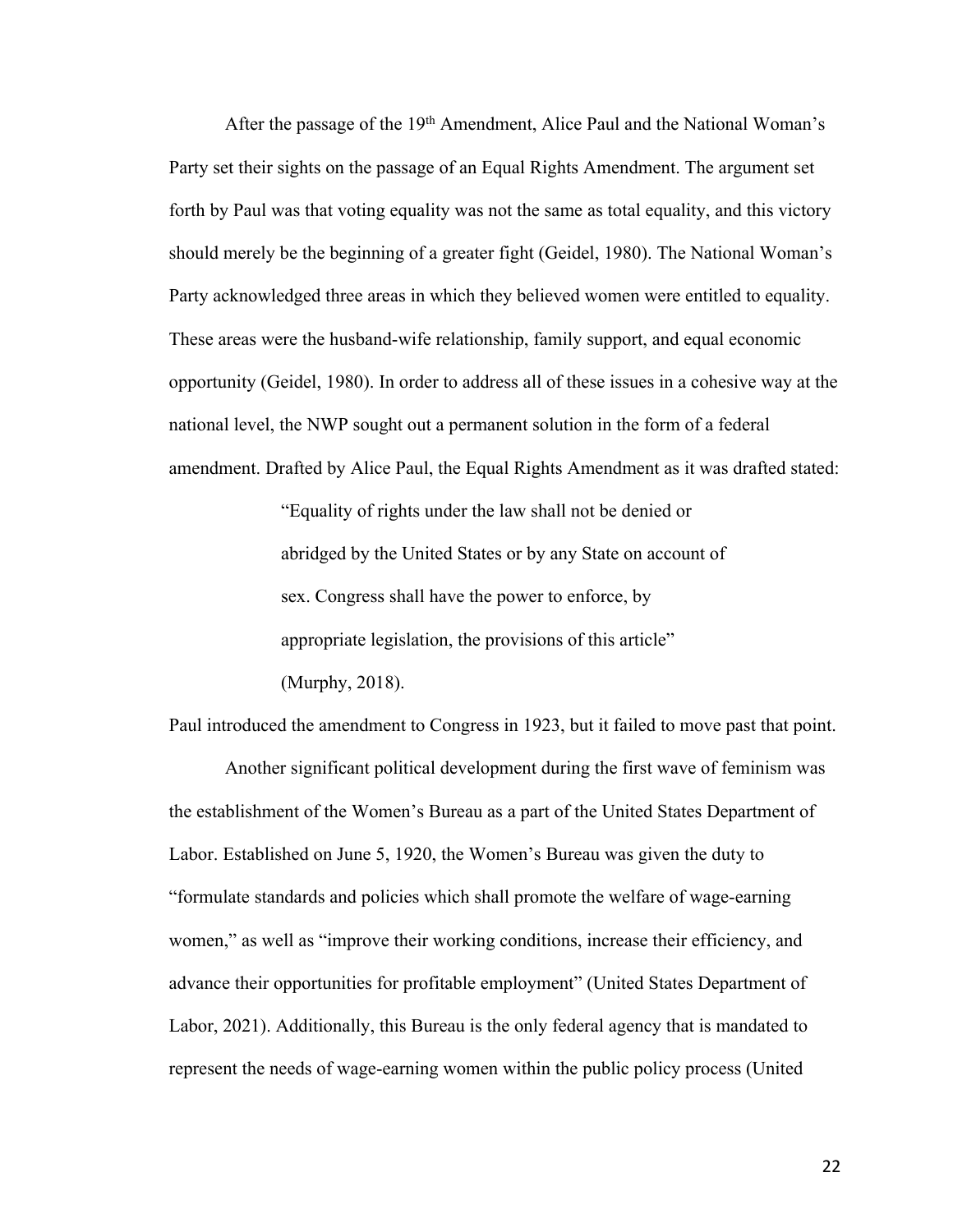States Department of Labor, 2021). The existence of the Bureau allows issues that arise with the increasing number of women in the workforce to be adequately addressed. This was the first time the government had taken a practical stance on the regulation of working conditions for women, and it made a standard that future laws and regulations regarding women would be held to (United States Department of Labor, 2021).

## **Economic**

Like other areas of society, the economic roles of women went through significant changes during the first wave of feminism. One way this is seen is through an increase in the percentage of breadwinners in the female population ages 16 and up. A 1900 Census Special Report was published in 1907 to present previously unpublished census information regarding women over 16 with a gainful occupation (United States Census Bureau, 1907). The data reveals that in 1880 the percentage of the female population at work was 16%, with an increase to 19% in 1890 and 20.6% in 1900 (United States Census Bureau, 1907). Though this data is only available up to the year 1900, it paints a picture of the economic gains experienced by women in the first half of this time frame. It reveals that although women still predominantly worked inside of the home, there was an increase in occupations outside of the home during this time.

Moving into the 1910s, World War I opened a door for women in the workforce. Though not directly related to the fight for women's equality, the corresponding timelines of these events led to shifts that may not have otherwise occurred. Despite the slowly increasing number of women in the workforce, these women were very restricted in opportunities for employment (Freedman, 1974). Just because the number of working women increased, this did not lead to an automatic shift in the types of occupations held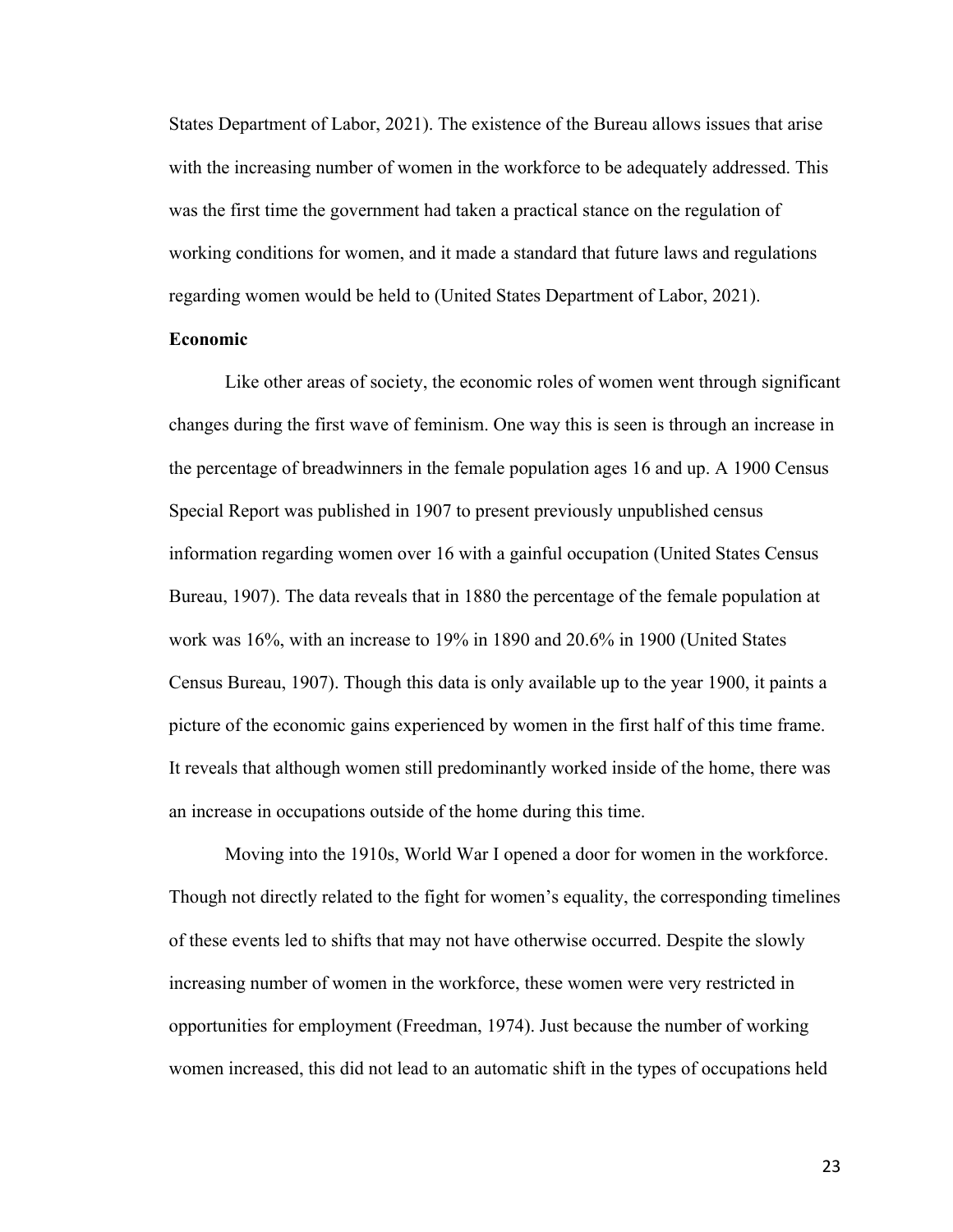by women or the opportunities to expand past those. World War I led to increased employment of women because they were needed to fulfill the roles that the men who were now in combat had left behind (Freedman, 1974). However, this temporary workforce was not enough to sustain true sex equality once the war was over, and the men returned to their previous jobs.

Another significant note regarding the working women during the early  $20<sup>th</sup>$ century is that the expansion of working women was seen predominantly in the single population. That is, the labor force participation of single women expanded steadily through the early 1900s (Goldin, 1983). Rather than spending the majority of their time within the home and doing household chores like the married women, single women in these years began to expand their roles outside of the home. In 1880 over 50% of all unmarried women between sixteen and twenty-four worked full time in their parents' home; this number was down to 30% by 1900 (Goldin, 1983). This decrease of women in the home and subsequent increase of women in the labor force is a trend that will continue throughout the future waves of feminism. Though the data during this time period is less available than those in more recent years, this information provided regarding the women in the workforce provides a foundation for future trends for women's involvement in economics and the overall trends of the Equal Rights Amendment as a whole.

#### **Wave 2**

| Time Period | Wave 1         | Wave 2          | Wave 3            |
|-------------|----------------|-----------------|-------------------|
|             | $(1848-1920s)$ | $(1960s-1970s)$ | $(1990s-present)$ |
|             |                |                 |                   |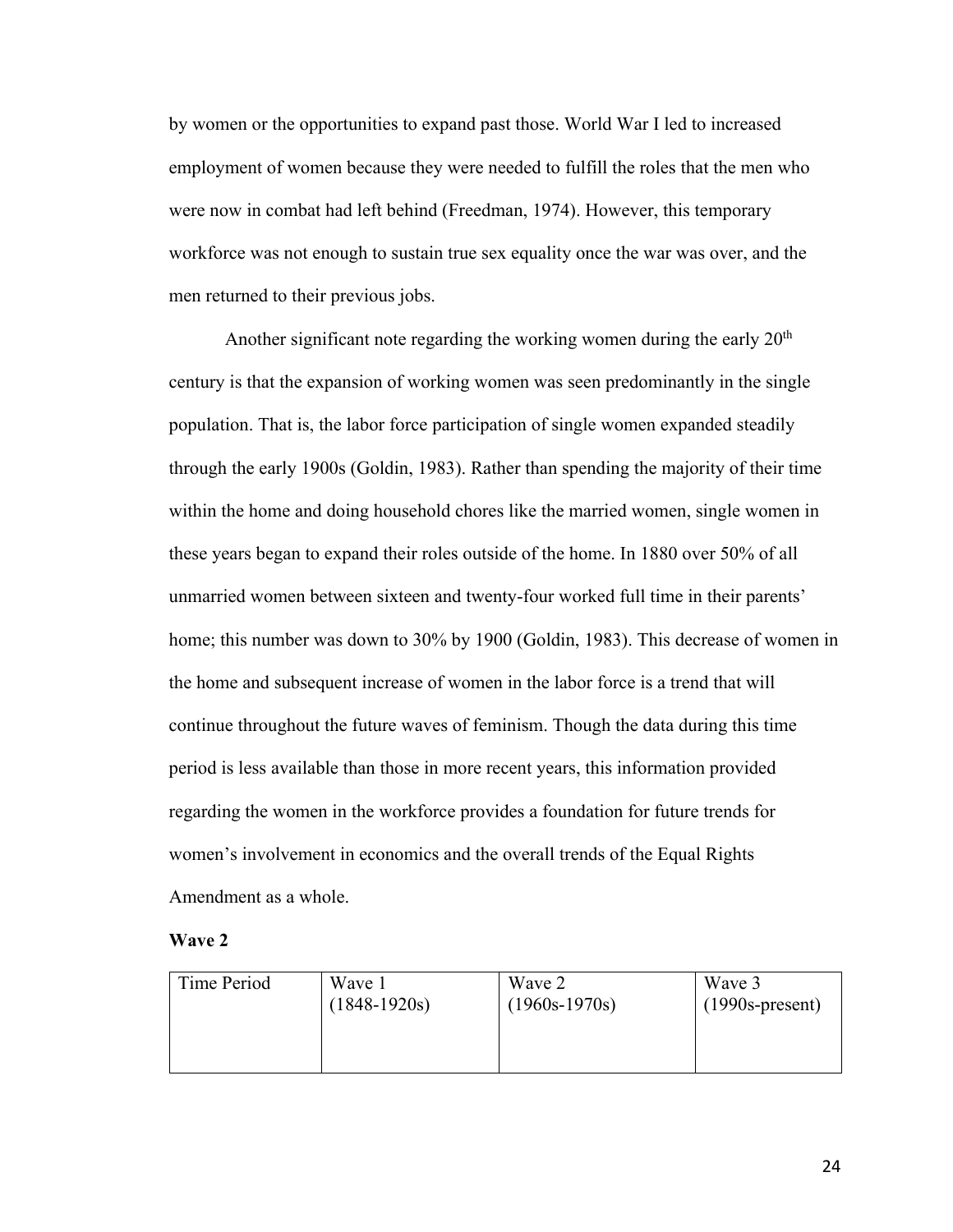| Social    | Declaration<br>$\bullet$<br>of Sentiments<br>Formation of<br>$\bullet$<br>the NWP<br>Widespread                                                                                                              | Civil Rights<br>$\bullet$<br>Movement and<br><b>Gay Rights</b><br>Movement<br>Prominent                                                                                                                                                                                                                                                                                                                                                               |
|-----------|--------------------------------------------------------------------------------------------------------------------------------------------------------------------------------------------------------------|-------------------------------------------------------------------------------------------------------------------------------------------------------------------------------------------------------------------------------------------------------------------------------------------------------------------------------------------------------------------------------------------------------------------------------------------------------|
|           | lobbying for<br>the 19 <sup>th</sup><br>Amendment                                                                                                                                                            | feminist<br>literature<br>Loud<br>opposition from<br>Phyllis Schlafly                                                                                                                                                                                                                                                                                                                                                                                 |
| Political | 19 <sup>th</sup><br>$\bullet$<br>Amendment<br>(1920)<br>Women's<br>Bureau of the<br>U.S.<br>Department<br>of Labor<br>established<br>(1920)<br>Introduction<br>of the Equal<br>Rights<br>Amendment<br>(1923) | President's<br>$\bullet$<br>Commission on<br>the Status of<br>Women (1961)<br>Equal Pay Act<br>$\bullet$<br>of 1963<br>Title VII of the<br>$\bullet$<br>Civil Rights Act<br>(1964)<br><b>ERA</b> passes<br>through both<br>houses of<br>Congress<br>(1971)<br>Women made<br>up $0\%$ of US<br>Senators, 3.2%<br>of US<br>Representatives,<br>and $6.4\%$ of<br>state legislators<br>in 1973<br>By 1977,<br>ratifications<br>plateaued at 35<br>states |
| Economic  | 20.6%<br>women<br>working<br>outside of the<br>home in 1900<br>Increased<br>labor force<br>participation<br>of single                                                                                        | Percentage of<br>women in the<br>workforce over<br>30%<br>Percentage of<br>$\bullet$<br>college<br>educated<br>women with a<br>bachelor's                                                                                                                                                                                                                                                                                                             |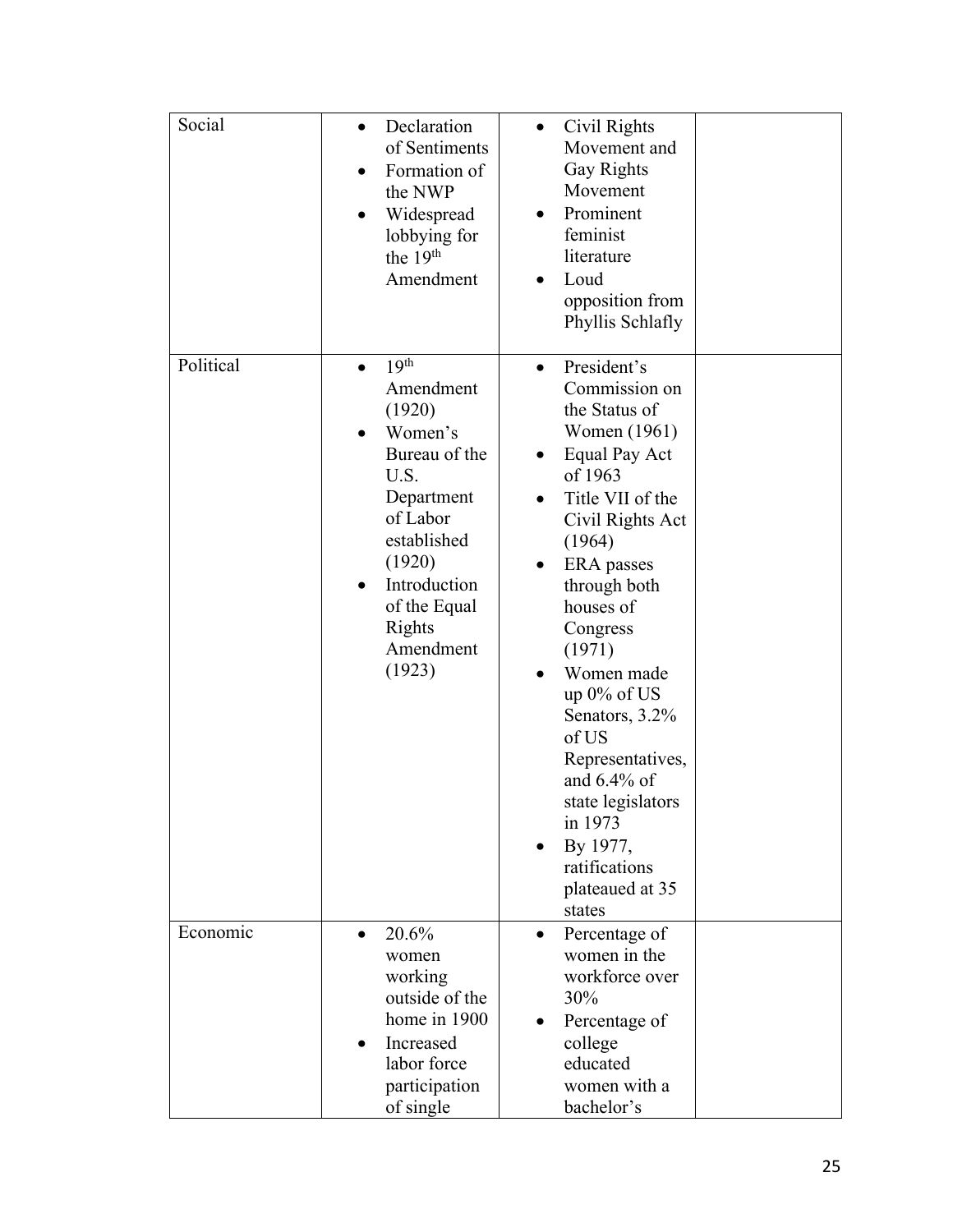| women (only<br>$30\%$ of | degree or higher<br>over $12\%$ |  |
|--------------------------|---------------------------------|--|
| unmarried                | Increase in                     |  |
| women<br>worked in the   | women filing<br>sexual          |  |
| home by<br>1900)         | harassment and                  |  |
| $\bullet$ Increase of    | workplace<br>discrimination     |  |
| working<br>women         | cases                           |  |
| during WW1               |                                 |  |

# **Social**

Following the dip after the 1920s, second wave feminism emerged amidst various other social and political movements of the 1960s and 1970s. It emerged in a time when the Civil Rights Movement was already underway and African American men and women were fighting for freedom from racial oppression (National Women's History Museum, 2020). During this same time period, the Gay Rights movement was also gaining momentum. In the mid 1960s, advocates began speaking out against discriminatory actions and fighting for equal rights (National Women's History Museum, 2020). Feminists were not alone in their actions – during this era, numerous marginalized groups were fighting for their own form of freedom and equality.

As early as the 1950s, feminist literature was beginning to take a hold on society and bring issues to the forefront that had been hidden for so long. Published in the United States in 1953, Simone de Beauvoir's "The Second Sex" addresses the issues that come with being a woman in that current society. She asserts in her writing that the attributes associated with womanhood are not ones that women are born with, but rather things they acquire because of how society treats them. In an interview with de Beauvoir conducted in 1979, she expands on her process and thoughts behind creating this book. She states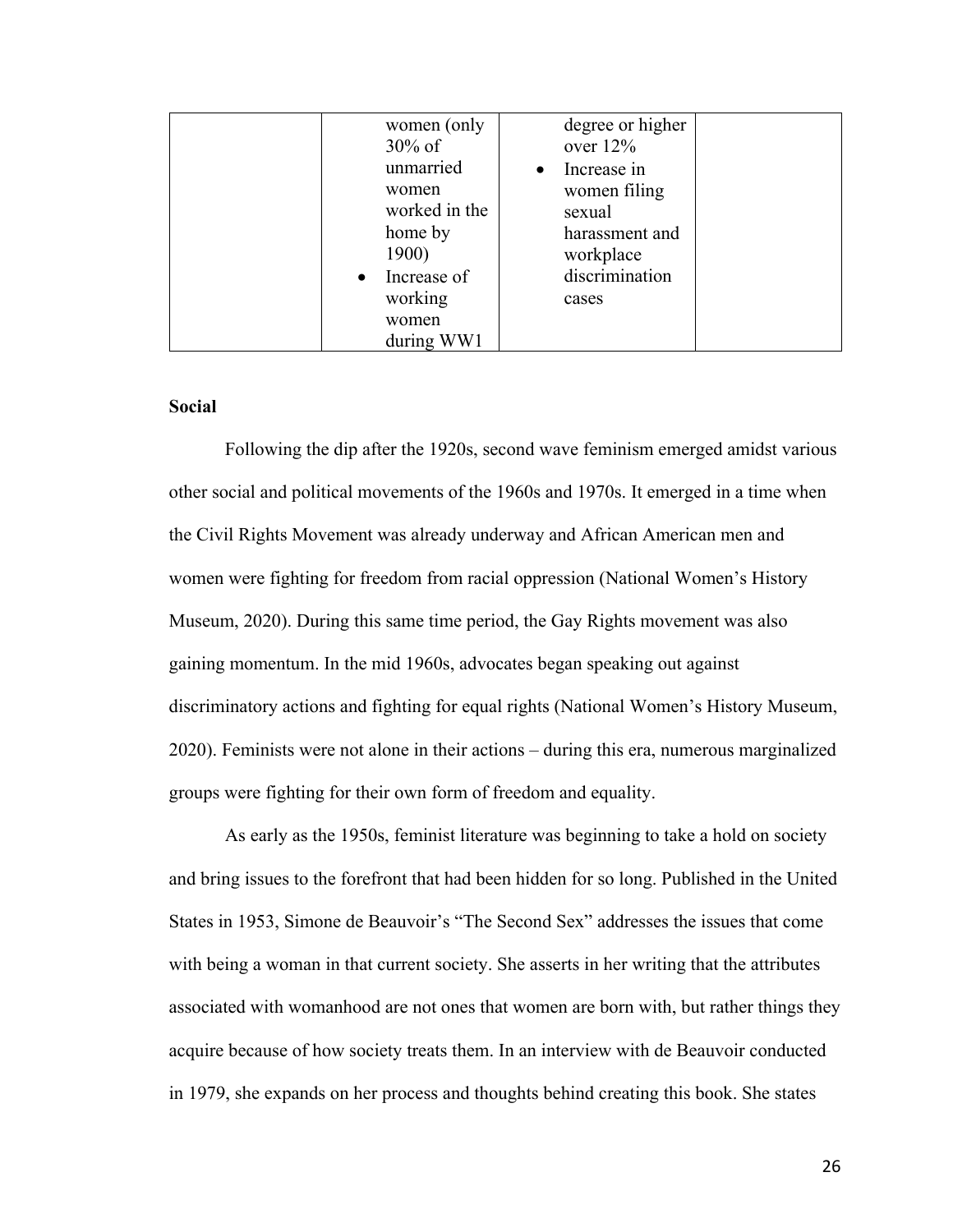that the book was written based on her own experiences and reflections as a woman (Simons, et al, 1979). When asked about the difference between a world with and without feminism, de Beauvoir said that the world is the same with or without feminism. The only difference is that with feminism, "women communicate with each other much more openly, much more sincerely" than in a world where they are forced to be silent (Simons, et al, 1979). She also addresses the topic of motherhood and the "feminine vocation." This is the idea that the job of a woman is to be a housewife and a mother, and that this essentially makes them slaves to their home and their husbands (Simons, et al, 1979). This was a significant piece of literature for this time because it put this issue out in the open and its popularity forced people to address it.

Another significant piece of feminist literature during this time was Betty Friedan's "The Feminine Mystique." Published in 1963, this work featured interviews from real women who were able to tell their stories of what it was like to be a housewife in the 1950s and early 1960s. They explain what Friedan calls "the problem that has no name:" the idea that being a suburban housewife was not as fulfilling as women were told that it should be (Friedan, 1963). She writes of ordinary women who continually ask themselves, "who am I?" This work did something that had not previously been done – it allowed women to see that they were not alone. Friedan notes that in interviewing these women, she was able to uncover that this lack of true identity was something that most women shared but felt that they were not able to talk about (Friedan, 1963). This is important going into the resurgence of prominent feminist activism because it also brings issues to light that were previously swept under the rug.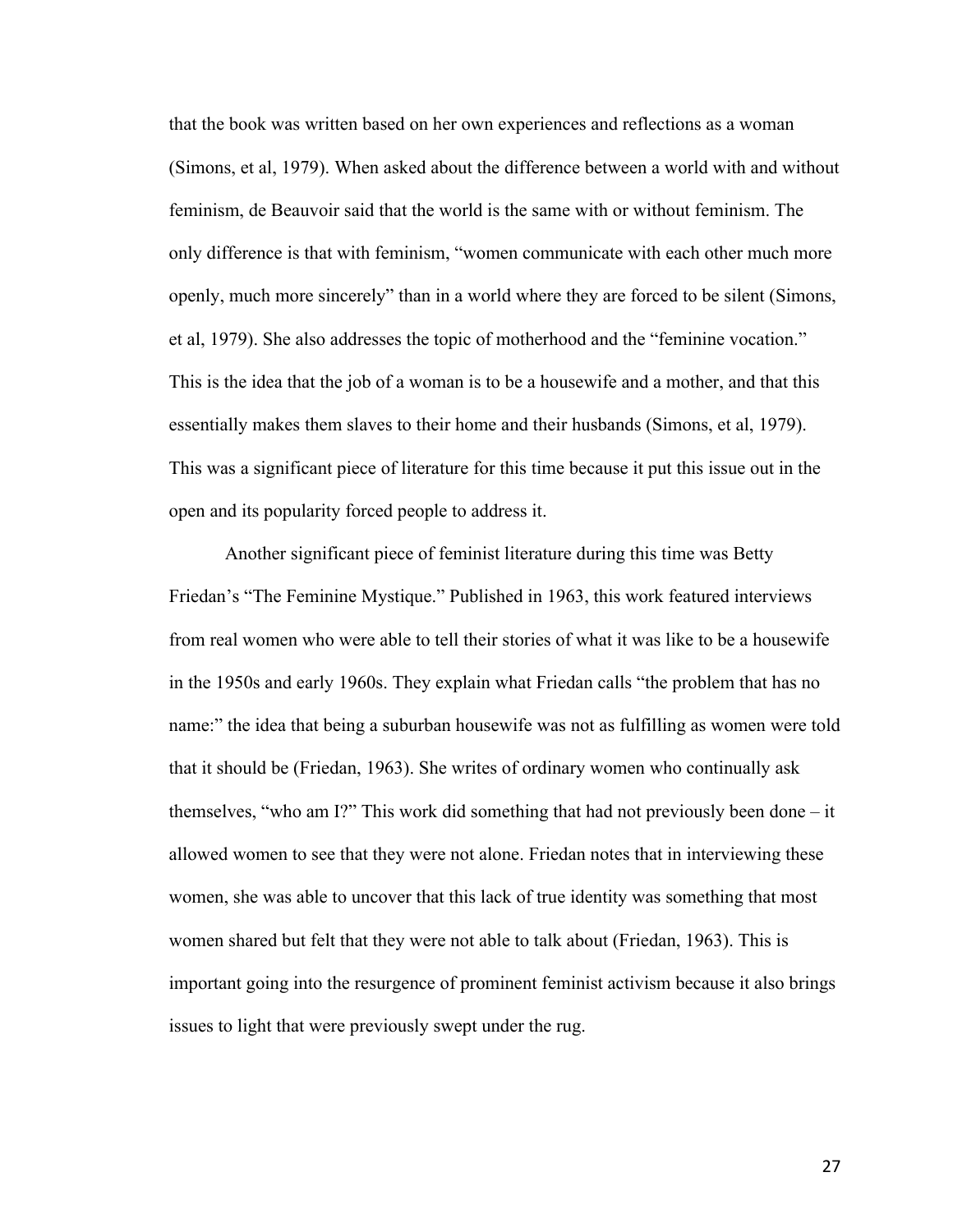By the early 1970s, second wave feminism was in full swing. Public opinion polls showed that more and more people supported women working outside the home, gender equality in schools, female political candidates, and even the Equal Rights Amendment (Soule and Olzak, 2004). As discussed in greater detail in the following section, this increased social support for feminist causes was followed by the Equal Rights Amendment passing in both houses of Congress. Though it had been introduced every year since 1923, this success came at a time when laws were being passed that addressed women's inequality in the workplace and by the state, and women were seeing more and more successes in the social, political, and economic world. Just as the successes of the Feminist Movement in the early 1900s was followed by the ratification of the 19<sup>th</sup> Amendment, a comparison can be drawn between the increase in feminist thought in the 1960s and the new successes of the ERA. However, once sent to the states for ratification, it did not have the same outcome as the 19<sup>th</sup> Amendment. This is likely due in part to the simultaneous rise in opposition to feminism and the ERA, a movement led by a woman named Phyllis Schlafly.

Phyllis Schlafly quickly became a prominent figure in the fight against the Equal Rights Amendment (Murphy, 2018). She founded organizations and gave speeches with the goal of advocating against the works of the Feminist Movement. In fighting against the ERA, Schlafly argued that it was an attack on the traditional American family values. She also claimed that it would lead to same-sex marriage and would force women into the military draft (Murphy, 2018). Schlafly was able to take underlying fears that existed within society and argue that by passing an Equal Rights Amendment, Americans would be inviting those things to happen. Her fight gained widespread attraction, and in 1975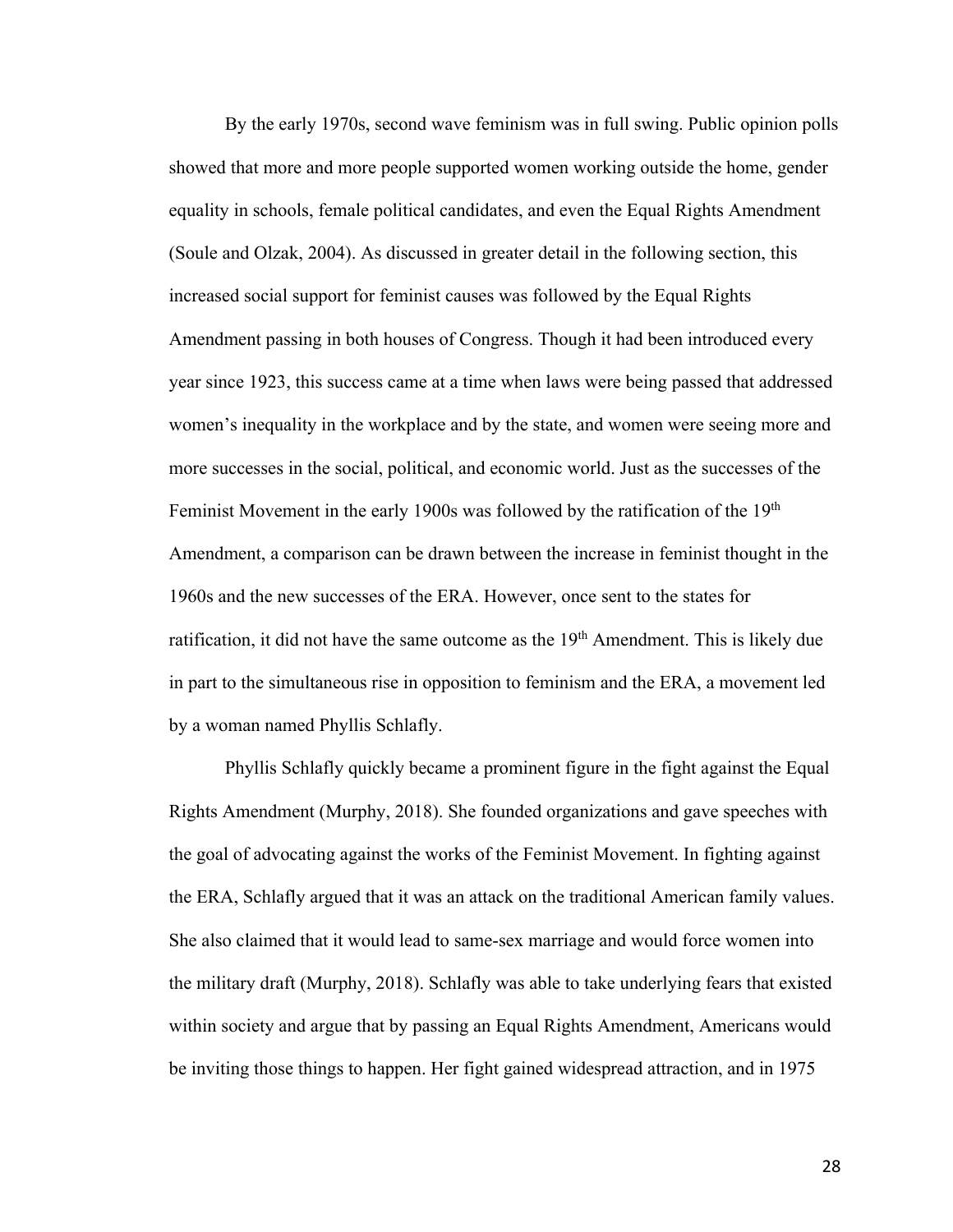she founded the Eagle Forum – a conservative organization that advocated against issues like abortion and the ERA (Murphy, 2018). Despite the support that was growing for the Amendment, this stark opposition was enough to result in a decline in public opinion polls favoring the ERA between 1972 and 1982 (Soule and Olzak, 2004).

Although it ultimately did not meet the ratification deadline, the Equal Rights Amendment saw more success in this time period than in any before. This success also came at a time when society was in the midst of major reform. Between the developments of other social movements and the struggles of women being brought to light and addressed, it is not radical to assume that the ERA would follow that trend.

# **Political**

By the early 1960s, the efforts of women's rights groups were seen through various political changes. Approval of the Equal Rights Amendment by the United States House of Representatives and Senate (and numerous states) would come at the tail end of this time period, and there were numerous significant political advances leading up to that moment that warrant further exploration.

The 1960s through the 1970s saw fluctuating percentages of women in Congress, as well as in state legislatures. In 1965, 2% of United States Senators and 2.3% of United States Representatives were women. By 1973, the year after the ERA was passed by both houses, 0% of United States Senators and 3.2% of United States Representatives were women (Pew Research Center, 2018). Data for women in state legislatures was not available for 1965, but the percentage reached 4.5% in 1971 and 6.4% in 1973 (Pew Research Center, 2018). Though there is a decline in percentage for the Senate, there was still an increase in the number of women being elected to two of three major public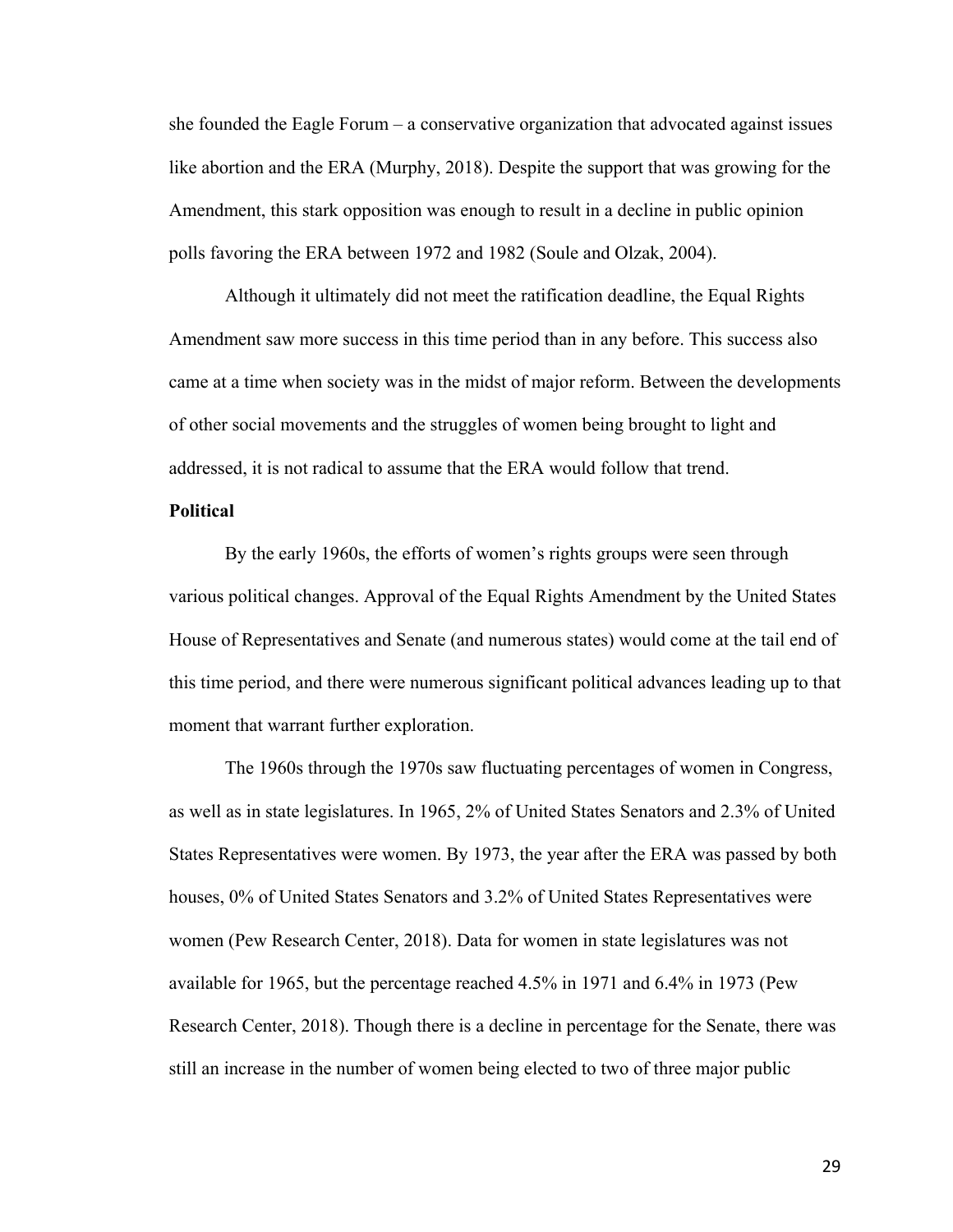offices. These numbers highlight that women during the second wave of feminism were not only becoming more involved in politics but were able to hold positions of power within the political sphere.

Another significant political gain for women in the United States was the establishment of the President's Commission on the Status of Women. Dated in December of 1961 as Executive Order 10980, the Commission was created by President Kennedy to acknowledge the basic rights of women that needed to be addressed and met by the United States government. President Kennedy ordered the Commission to publish a report by October of 1963, making recommendations for improvement across a broad range of topics. Those topics included employment practices and policies of the federal government, the effect of insurance and tax programs on women's income, federal and state labor laws, differences in legal treatment of men and women, and new services for women in various sectors of life (Executive Order 10980, 1961). This executive order signified the creation of a practical political means to address sex inequality. It allowed discriminatory practices to be brought to light with the goal of finding tangible ways to combat them.

Two other important pieces of legislation passed during this time were the Equal Pay Act of 1963 and Title VII of the Civil Rights Act of 1964. Part of the Fair Labor Standards Act of 1938, the Equal Pay Act "prohibits sex-based wage discrimination between men and women in the same establishment who perform jobs that require substantially equal skill, effort and responsibility under similar working conditions" (United States Code, 1963). By 1964, the National Woman's Party had successfully campaigned for the inclusion of Title VII of the Civil Rights Act, which "Prevented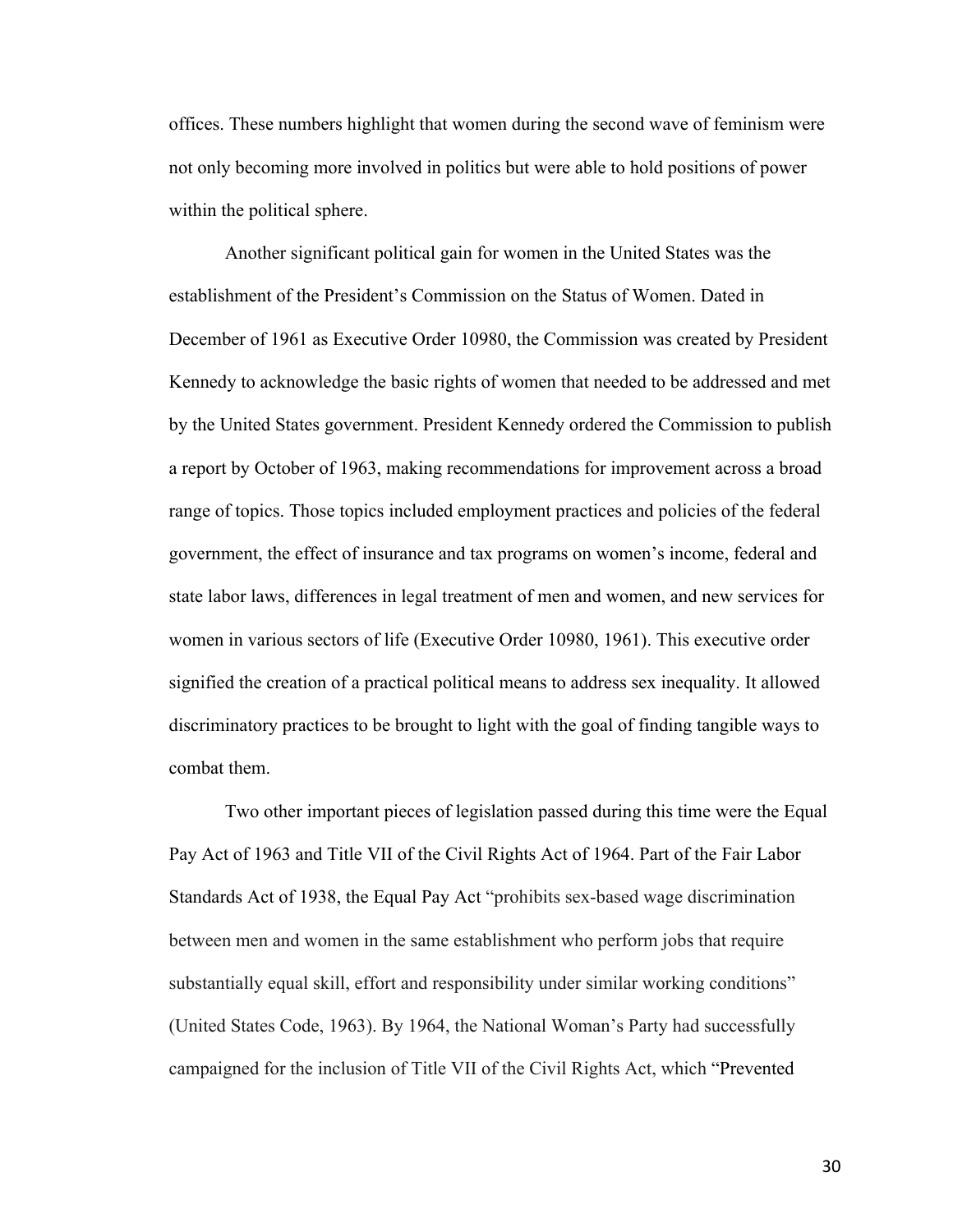employers from discriminating against employees on the basis of race, religion, sex, or national origin" (National Women's History Museum, 2020). Both of these acts, though they also have tremendous economic significance, serve as political successes for women. As discussed in greater detail in the following section, more women during the 1960s and 1970s were working outside of the home than ever before. With this new trend also came new problems. These pieces of legislation not only acknowledge the prevailing discrimination, but they also take a stance on them. They show that the discrimination of women is a national issue.

In the wake of these political movements, the Equal Rights Amendment was proposed to Congress again. Though it was proposed every year after its initial introduction in 1923, it was not until 1972 that it was approved by both houses and sent to the states for ratification (Murphy, 2018). This was the farthest that the amendment had made it in the ratification process, and it came at a time when women were continuing to see political success. With each piece of legislation that was passed, the movement gained momentum. Once passed by Congress, the ERA had to be ratified by 38 states by 1979 in order to become a constitutional amendment. 35 states ratified by 1977, and despite the deadline being extended to 1982, there were no new ratifications. The ERA fell short of its goal by three states, where it would remain until gaining traction again in recent years (Murphy, 2018).

# **Economic**

The second wave of feminism marked a major shift in the economic role of women. As the idea of the woman as the suburban housewife began to change after the 1950s, more women began working outside of the home. By 1960, the percentage of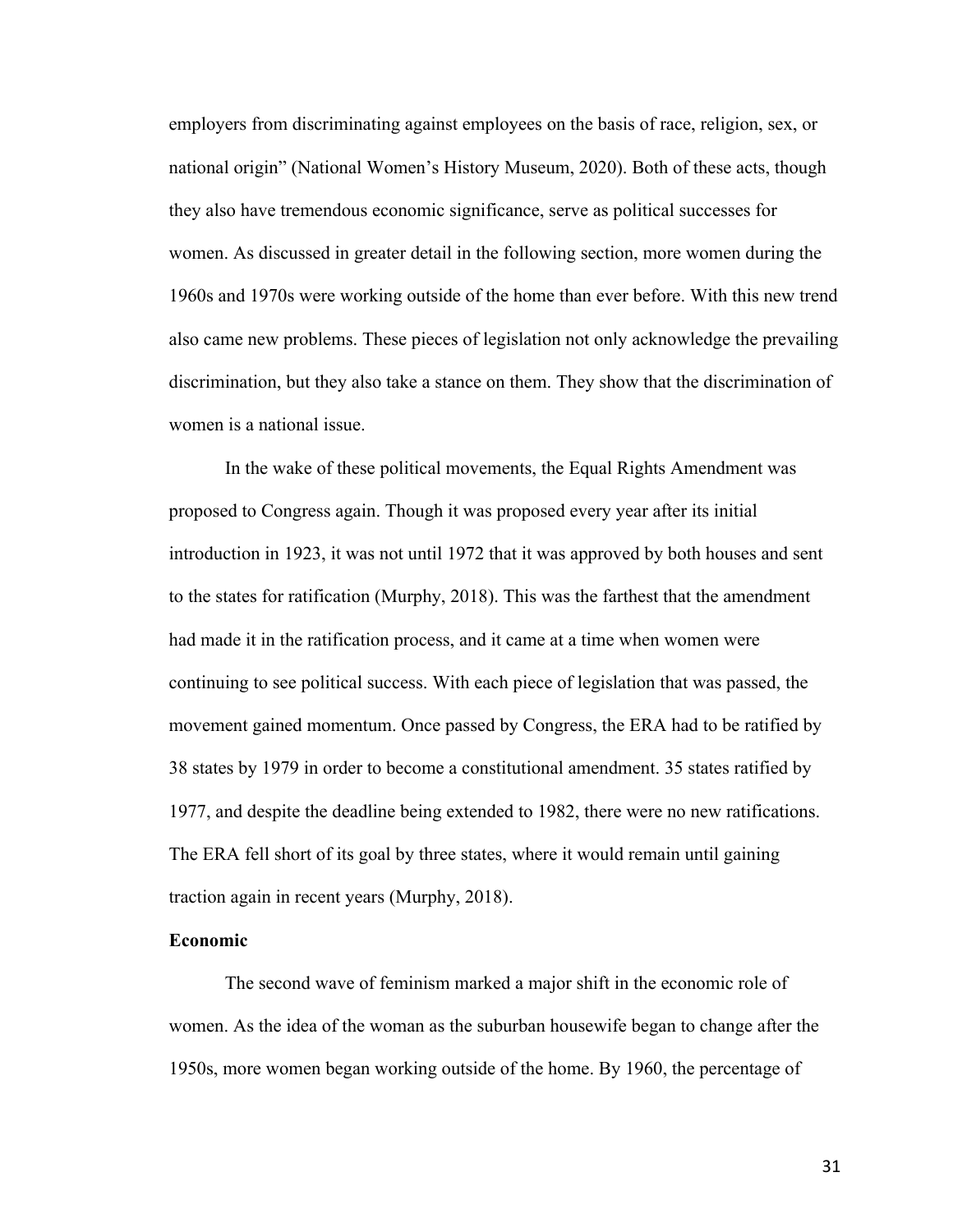women in the civilian labor force reached 33.4%; by the time the Equal Rights Amendment passed through Congress in 1972, that number had jumped to 38.5% (United States Department of Labor, 2020). Additionally, by 1972, the percentage of college educated women with a bachelor's degree or higher reached 12.4% (United States Bureau of Labor Statistics, 2017). These statistics show that while this greater social movement was taking hold, there were more women with degrees and participating in the workforce than ever before.

Along with this increasing number of women in the workforce came increasing workplace discrimination issues. Now that more women had entered this sphere and were retaining these jobs, it called into question the notion that the woman's work outside the home was temporary (Deslippe, 1996). In previous decades, particularly during World War I and World War II, women occupied the vocational roles of the men who had gone to fight. However, upon their return, many of the women ended up back in the home. Now, however, women were seeking degrees and pursuing careers that were exclusively outside of the home.

The women had a unique role in the Feminist Movement. Following the President's Commission on the Status of Women, working class women began to file sex discrimination cases. In the first year alone, nearly 2500 women brought sex discrimination cases to the EEOC (Deslippe, 1996). Feminist activists had addressed these issues previously, but it was during this time that the women who experienced these things daily were able to speak up about them. Feminist unions also emerged as a way for women to find a voice in a male-dominated work environment, and several union leaders served on the President's Commission (Deslippe, 1996).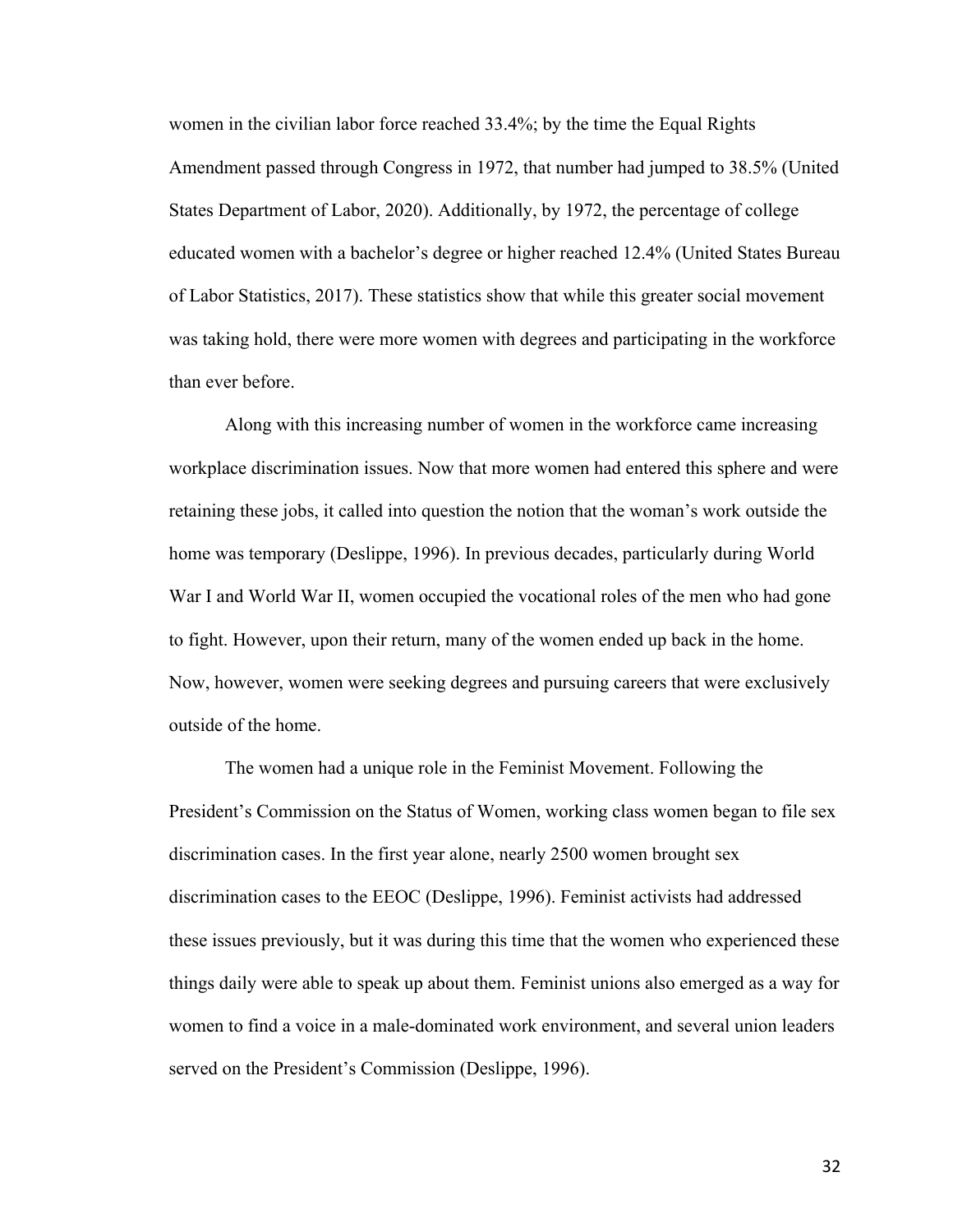Despite these developments, many working-class women did not support federal legislation like the Equal Rights Amendment. Some viewed it as the work of upper-class women who were not experiencing workplace discrimination on the same level (Deslippe, 1996). Arguments were made that it was an issue that should be dealt with on a state level in a more personal way. There was also the belief that women did not need laws promoting equal treatment with men, but rather protective laws like the Equal Pay Act (Deslippe, 1996). The idea was that women needed to be protected as a compensation for being at a disadvantage in the workplace. However, by the mid 1970s this view began to shift. After seeing that the Equal Pay Act, Title VII of the Civil Rights Act, and other legislation was not truly enough to end the discriminatory practices, unions had become vehicles for collective interests toward the ERA (Deslippe, 1996). They helped bridge the gap between the prominent feminist voices and the everyday woman that those voices represented. Though it may not have been enough to get the ERA ratified by the states at that time, it was enough to solidify some of the roles of women outside of the home.

| m<br>я<br>г.<br>٠ |
|-------------------|
|-------------------|

| Time Period | Wave 1                                                                                                                                                  | Wave 2                                                                                                                                                                                     | Wave 3                                                                                             |
|-------------|---------------------------------------------------------------------------------------------------------------------------------------------------------|--------------------------------------------------------------------------------------------------------------------------------------------------------------------------------------------|----------------------------------------------------------------------------------------------------|
|             | $(1848-1920s)$                                                                                                                                          | $(1960s-1970s)$                                                                                                                                                                            | $(1990s-present)$                                                                                  |
| Social      | Declaration<br>οf<br>Sentiments<br>Formation<br>$\bullet$<br>of the NWP<br>Widespread<br>$\bullet$<br>lobbying for<br>the 19 <sup>th</sup><br>Amendment | Civil Rights<br>$\bullet$<br>Movement and<br><b>Gay Rights</b><br>Movement<br>Prominent<br>$\bullet$<br>feminist<br>literature<br>Loud<br>$\bullet$<br>opposition from<br>Phyllis Schlafly | Emergence of<br>the #MeToo<br>Movement<br>More women<br>going public<br>about sexual<br>harassment |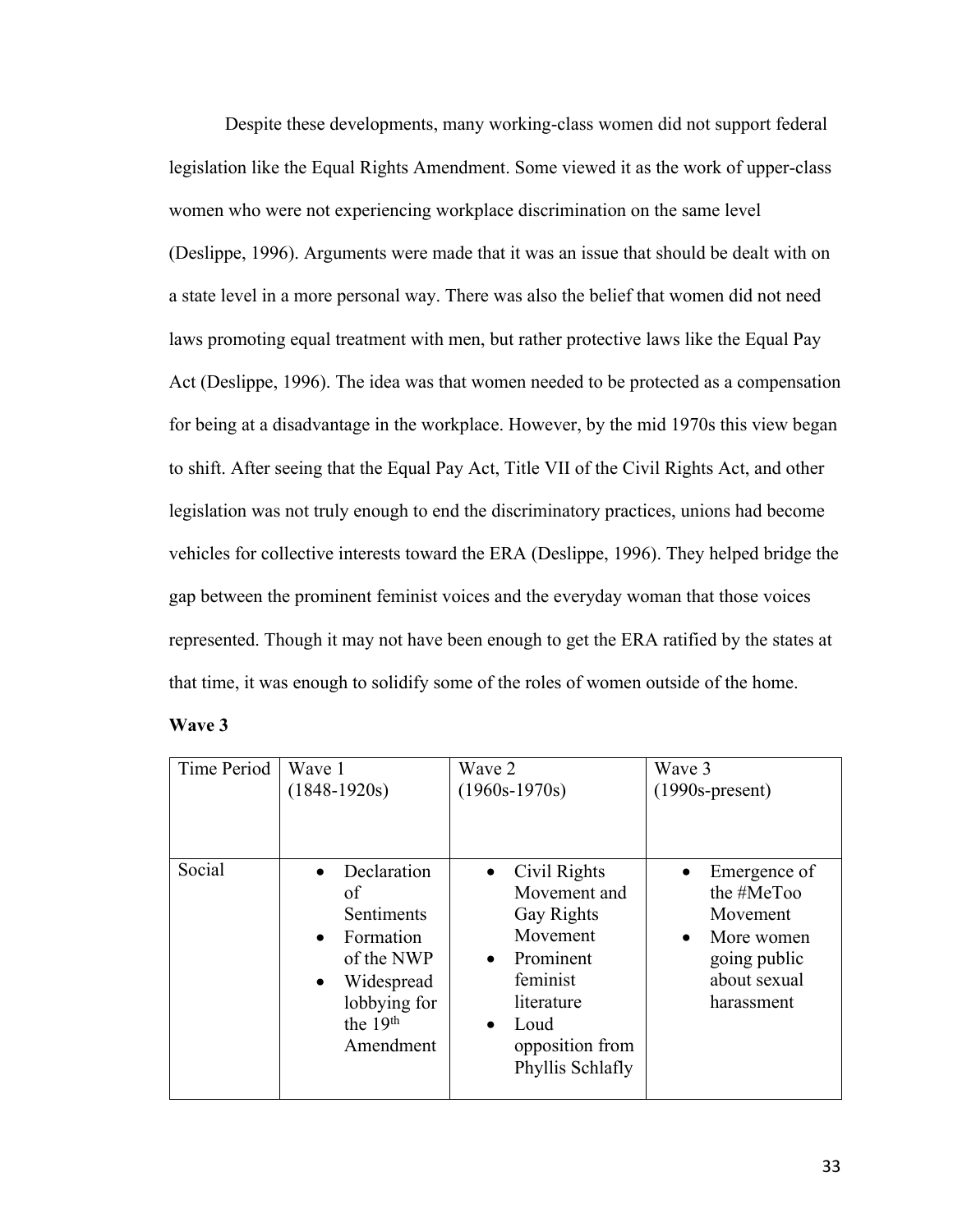| Political | 19 <sup>th</sup><br>Amendment<br>(1920)<br>Women's<br>Bureau of<br>the U.S.<br>Department<br>of Labor<br>established<br>(1920)<br>Introduction<br>of the Equal<br>Rights<br>Amendment<br>(1923)                                                                 | President's<br>Commission on<br>the Status of<br>Women (1961)<br>Equal Pay Act<br>$\bullet$<br>of 1963<br>Title VII of the<br>Civil Rights Act<br>(1964)<br>ERA passes<br>through both<br>houses of<br>Congress<br>(1971)<br>Women made<br>$\bullet$<br>up $0\%$ of US<br>Senators, 3.2%<br>of US<br>Representatives,<br>and $6.4\%$ of<br>state legislators<br>in 1973<br>By 1977, | Department of<br>Labor initiatives<br>for reporting<br>harassment<br>cases<br>Nevada ratifies<br>ERA in 2017<br>Illinois ratifies<br><b>ERA</b> in 2018<br>Virginia<br>becomes 38 <sup>th</sup><br>state to ratify<br><b>ERA</b> in 2020<br>Women made<br>up $21\%$ of US<br>Senators, 19.1%<br>of US<br>Representatives,<br>and $25%$ of<br>state legislators<br>in 2017 |
|-----------|-----------------------------------------------------------------------------------------------------------------------------------------------------------------------------------------------------------------------------------------------------------------|-------------------------------------------------------------------------------------------------------------------------------------------------------------------------------------------------------------------------------------------------------------------------------------------------------------------------------------------------------------------------------------|---------------------------------------------------------------------------------------------------------------------------------------------------------------------------------------------------------------------------------------------------------------------------------------------------------------------------------------------------------------------------|
| Economic  | 20.6%<br>$\bullet$<br>women<br>working<br>outside of<br>the home in<br>1900<br>Increased<br>labor force<br>participation<br>of single<br>women<br>(only $30\%$<br>of unmarried<br>women<br>worked in<br>the home by<br>1900)<br>Increase of<br>working<br>women | ratifications<br>plateaued at 35<br>states<br>Percentage of<br>$\bullet$<br>women in the<br>workforce over<br>30%<br>Percentage of<br>college<br>educated<br>women with a<br>bachelor's<br>degree or higher<br>over 12%<br>Increase in<br>women filing<br>sexual<br>harassment and<br>workplace<br>discrimination<br>cases                                                          | Increase in<br>$\bullet$<br>number of<br>women<br>occupying<br>previously<br>male-dominated<br>jobs<br>More women<br>putting family<br>life on hold in<br>favor of their<br>career<br>Companies like<br>Google<br>eliminate forced<br>arbitration<br>practices                                                                                                            |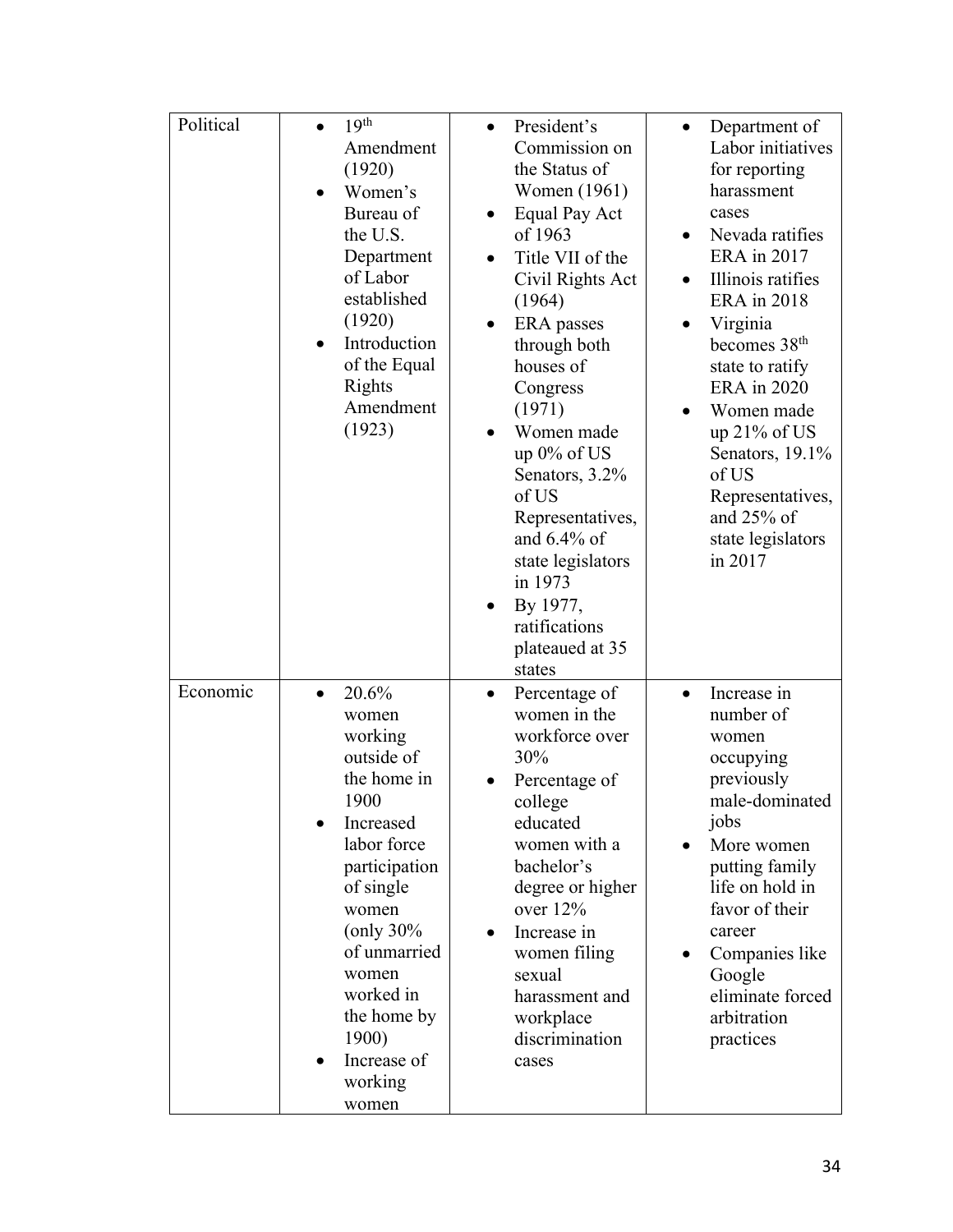| during<br>WW1 |  |
|---------------|--|
|               |  |

## **Social**

Although the issues facing women did not end after the 1970s, the Equal Rights Amendment's failure to be ratified by the states and the subsiding of the second wave of feminism pushed those issues into the background. By the 1990s, these issues were brought back into the forefront and became the spark for the most recent wave of feminism. The driving forces behind the formation of the ERA and its success in the 1970s, such as voting rights, education opportunities, and the fight for equal pay, began to shift in the direction of gender norms and advocating for equal treatment of women in the workplace (Machalow, 2020). Because women now have the right to vote, to obtain a college education, and to hold professional occupations previously dominated by men, they now have the footing to address the deeper layers of discrimination and inequality that occur within each of those institutions. This revitalized fight came to a head in 2017 with the emergence of the "#MeToo" Movement.

Although the phrase "#MeToo" really took hold after 2017, its origins are much earlier. In 2017, TIME Magazine revealed its person of the year to be "The Silence Breakers." This encompasses all of the women who broke their silence on workplace discrimination and sexual harassment, showing that it is an issue that has gone unaddressed for far too long (Zacharek, et al, 2017). The article begins with the story of actress Ashley Judd and her harassment claims against Harvey Weinstein. She was the first star to go on the record about Weinstein's behavior, and her decision prompted many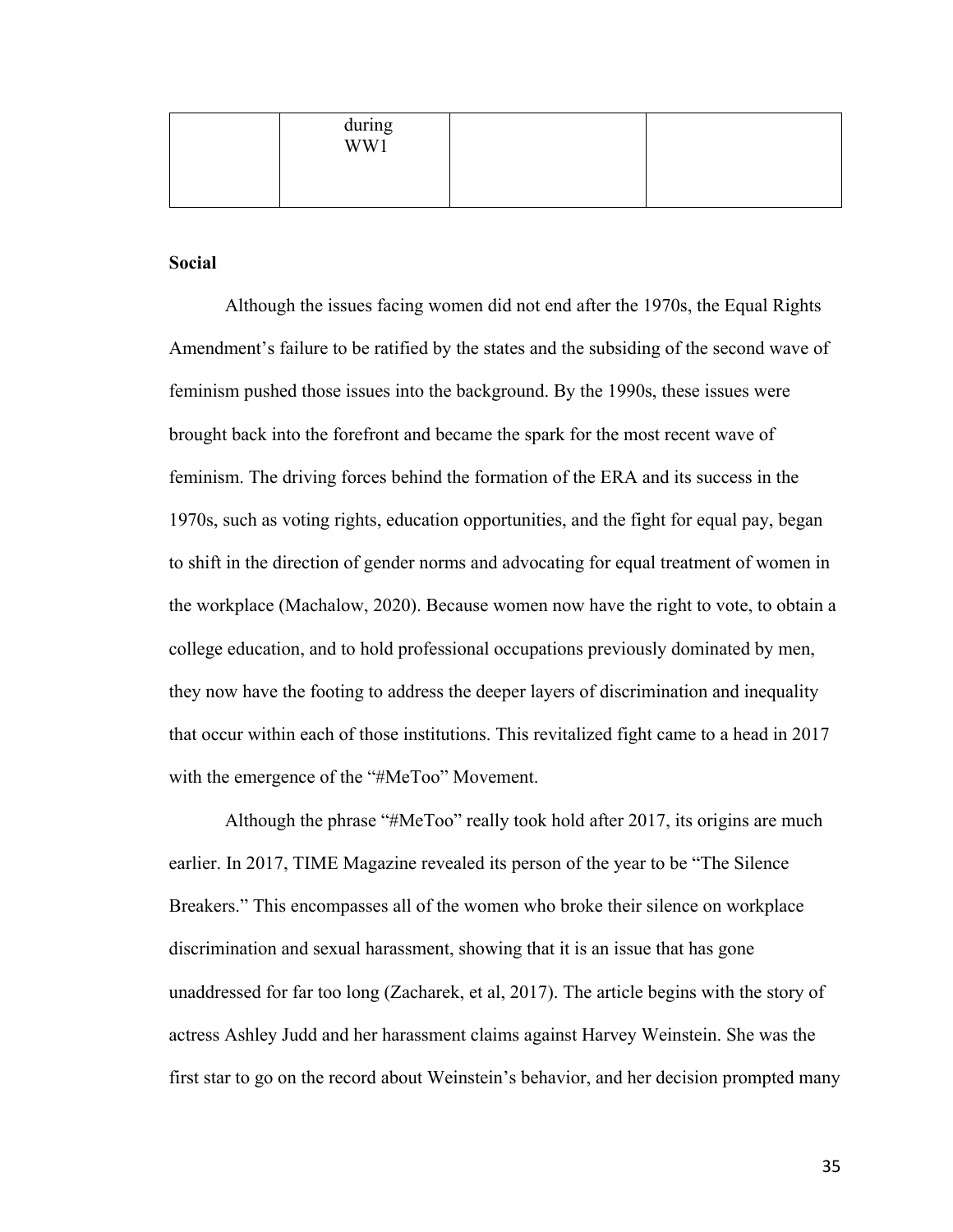other victims to do the same (Zacharek, et al, 2017). The article continues to tell the stories of women - all of different races, classes, occupations, and social statuses - who began to break down the wall of silence that had been put up. In a similar manner to how Friedan broke the silence in the 1960s about the daily struggles faced by housewives, the silence breakers of the modern day allow the problems to stop simmering in the background and be brought to light. The TIME article also goes on to say that nearly all of the women interviewed had at some point feared retaliation from their abusers if they were to come forward, and many also feared the potential social consequences of being treated differently by family, friends, or employers (Zacharek, et al, 2017). These things continued to take hold into the early 2000s, and eventually became a movement with a name.

On October 15, 2017, actress Alyssa Milano took to Twitter and encouraged the victims of sexual abuse to come forward by responding "me too" to her initial tweet. By the next day, thousands of people had tweeted using "#MeToo" (Machalow, 2020). What started as a tweet became a symbol for women across the country whose mistreatment had gone previously unnoticed. Additionally, because the media plays such a big role in the rapid spread of information, this movement gained momentum almost immediately. Women became more likely to come forward with claims and they were more likely to be believed than ever before (Machalow, 2020).

During this time, the ERA had significant developments as well. In 2017, Nevada ratified the amendment, becoming the first state to do so since 1977. As in the decades before, this new step came at a time when the greater Feminist Movement as a whole was seeing a resurgence. It has been a trend that when new issues are made known, the next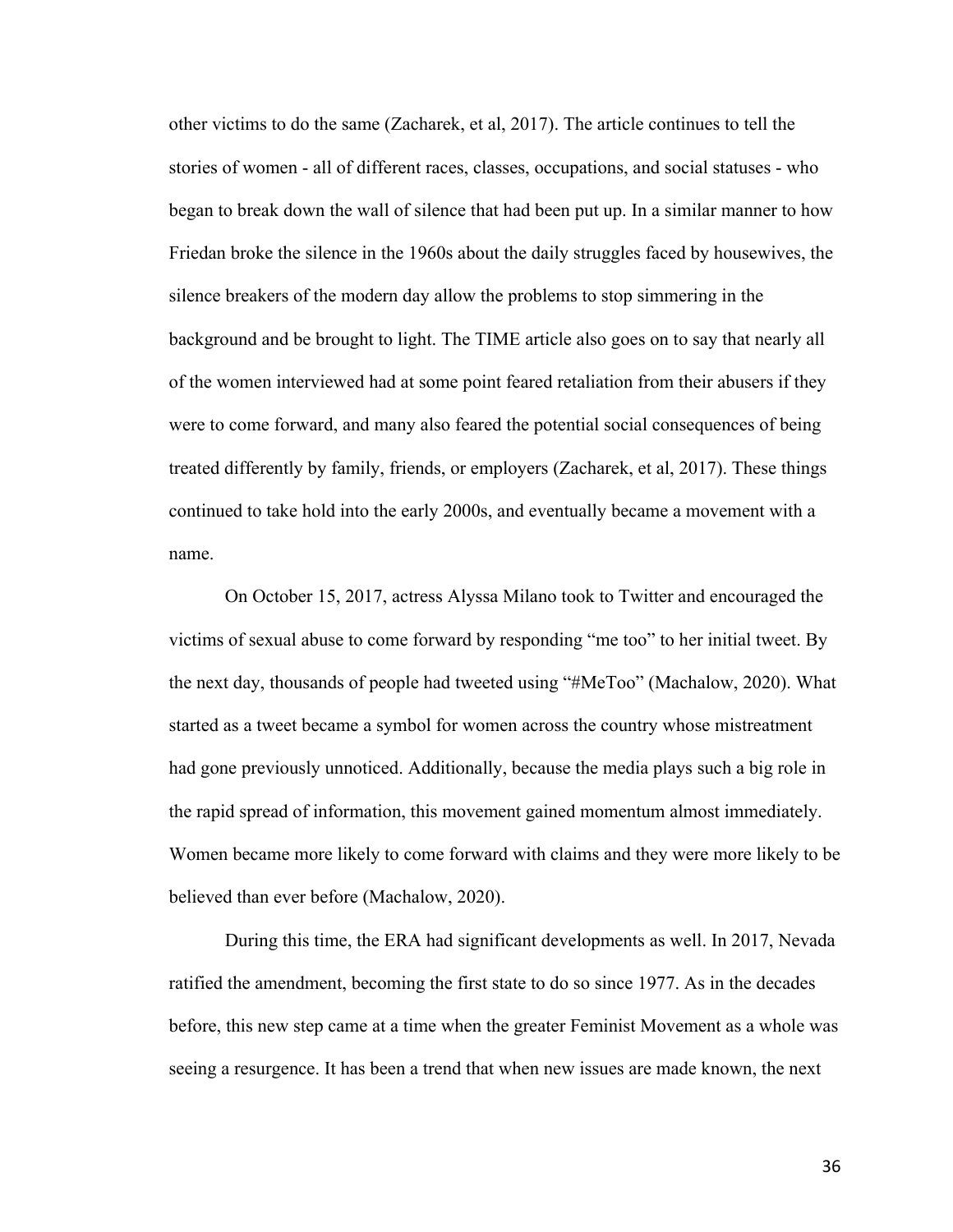step is a potential solution for that problem. Based on this, it should not be surprising to see the ERA make a social reappearance as the #MeToo Movement continues to gain traction and more people begin to realize that the underlying causes for women's social inequality, as well as political and economic inequality, have never fully gone away.

## **Political**

By the time the third wave of feminism began to take hold, there were more women involved in state and local politics than at any other time. In 1991, 2% of US Senators, 6.4% of US Representatives, and 18.3% of state legislators were women. By 1999, those numbers jumped to 9% of US Senators 12.9% of US Representatives, and 22.4% of state legislators. When Nevada broke the stalemate of state ratifications for the Equal Rights Amendment in 2017, women made up 21% of US Senators, 19.1% of US Representatives, and 25% of state legislators (Pew Research Center, 2018). This steady trend in the increase of women directly involved in politics is important for many reasons. Together with the increase of women in the workforce and women in higher education, these trends show that women are now being able to situate themselves in sectors of life that were previously reserved for men only. Within politics specifically, to have more women represented within legislative bodies allows for a more equal representation of the needs of the citizens as a whole. These women are able to have a say in the decisions of the government and live out the ideas that early suffragists and feminist thinkers like Elizabeth Cady Stanton, Alice Paul, and so many others fought for.

Amid the third wave's focus on advocating for women's equality through exposing widespread issues of sexual harassment and discrimination, the Women's Bureau of the US Department of Labor had many initiatives regarding these issues. In the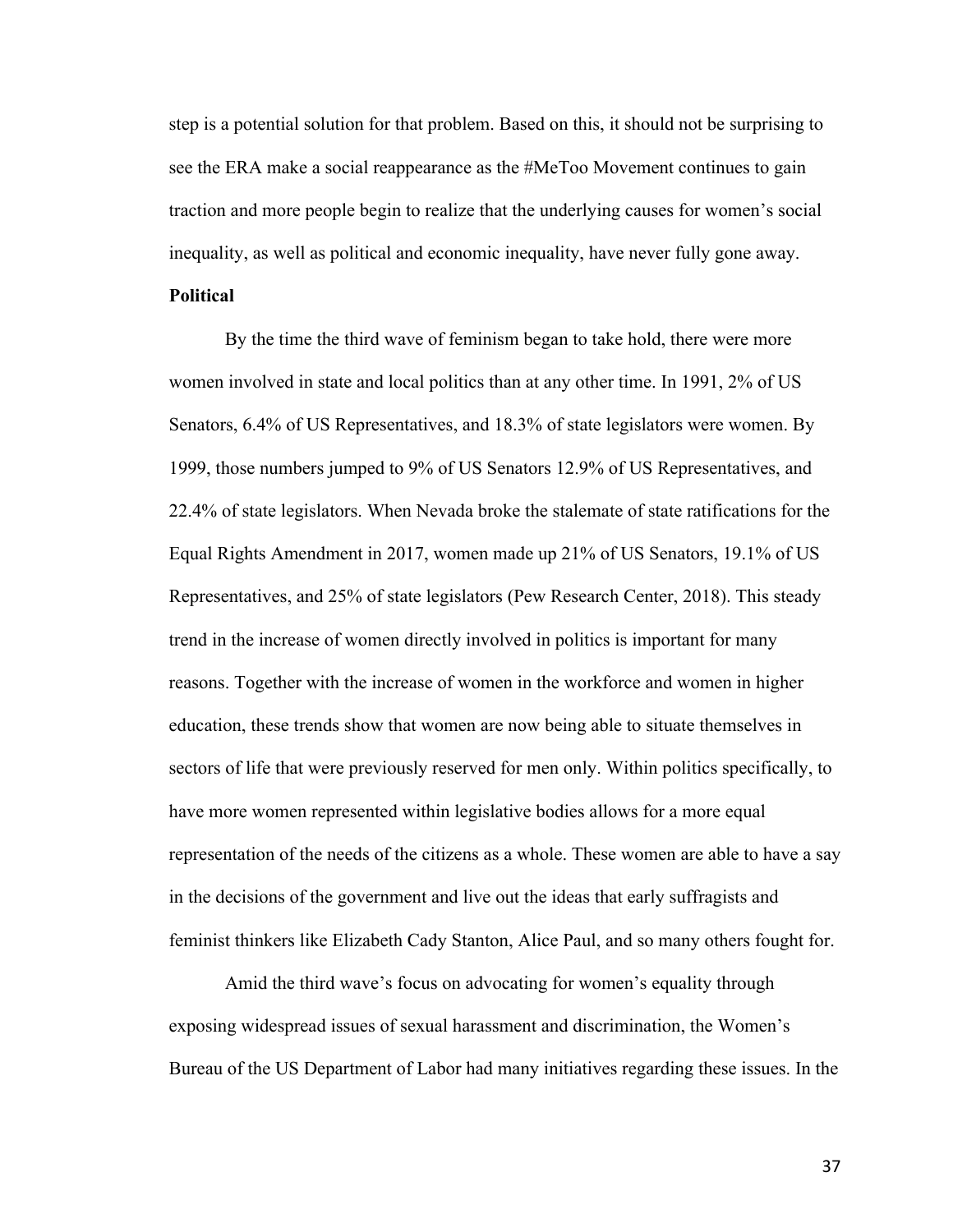1990s, one of the publications from the Bureau was titled "Know Your Rights," and it was a series of publications designed to inform women of their legal rights regarding sexual harassment, pregnancy discrimination, and family and medical leave (United States Department of Labor, 2020). This was a move by the federal government to educate women on their rights as employees.

Perhaps the most significant political gain regarding the fight for women's equality during this time came in 2017, when Nevada ratified the Equal Rights Amendment. Though the time limit for ratification expired in 1982, this marked the first time a state had taken action regarding the ERA since 1977 (ERA, 1972). In an NPR interview with Senator Pat Spearman, who introduced the ERA on the Nevada Senate floor, she says that "the Equal Rights Amendment is about equality, period" (Dwyer and Kaufman, 2017). As part of that debate in 2017, Spearman also addressed the time limit and the fact that Congress' original ratification deadline had long passed. She argued that the time limit is something that is determined by Congress separately, and it has no bearing on the text of the actual amendment. Congress already extended the deadline once from 1979 to 1982, so there is no reason to presume that they would not be able to extend it again (Dwyer and Kaufman, 2017).

Whether this was viewed as a legitimate step toward eventual constitutional ratification or merely a symbol, other states began to follow suit. Illinois ratified the ERA in May of 2018, and in January of 2020, Virginia became the  $38<sup>th</sup>$  state to ratify (ERA, 1972). The vote in Virginia came early in the state's legislative session, after having a record number of women voted into office the previous November (Chappell, 2020). Additionally, Virginia now has its first female Speaker of the House in the state's history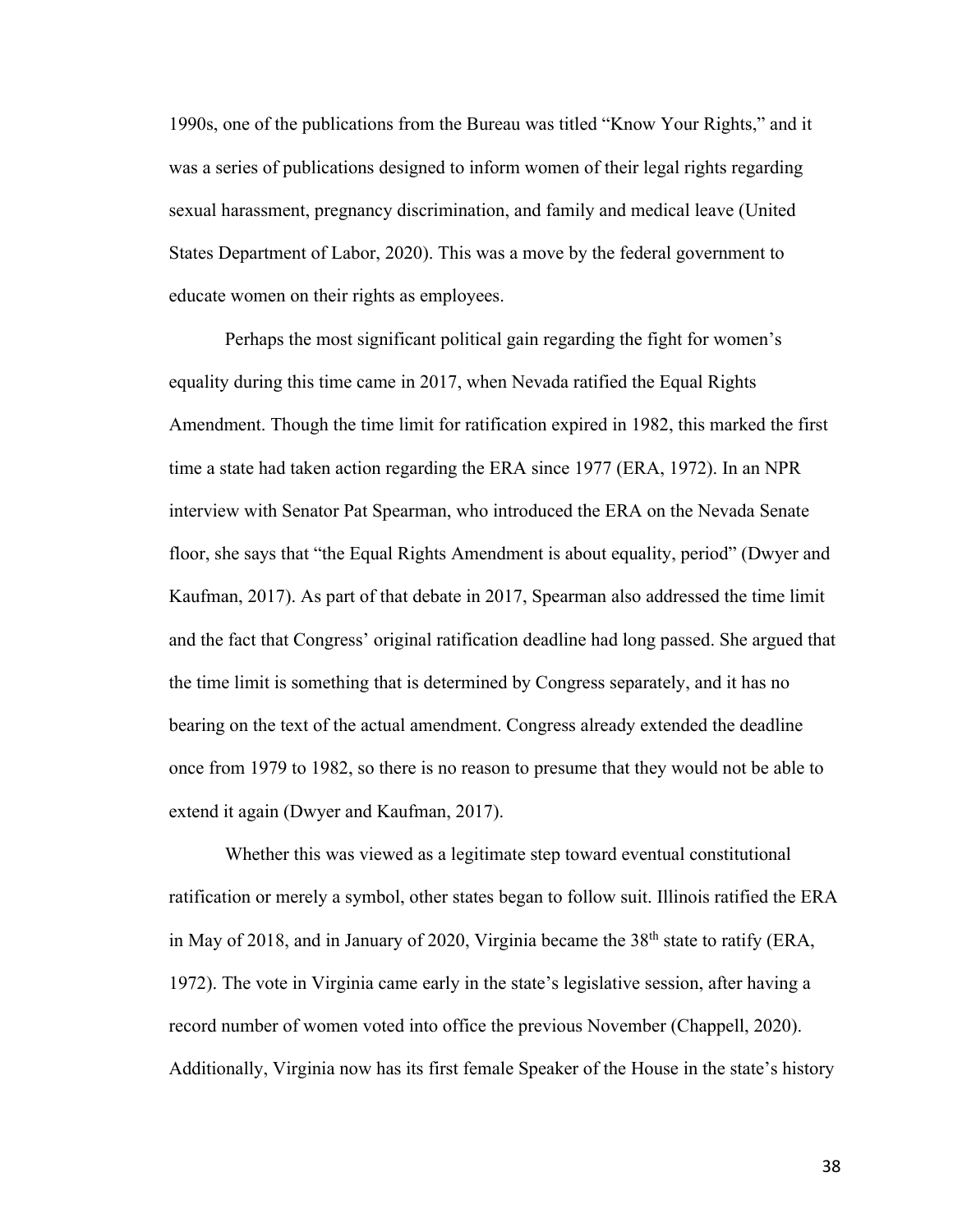(Chappell, 2020). Like in Nevada and Illinois, the vote did not come because there was a belief that doing so would mean an immediate change at the federal level. The questions around time limits and Congress' role are still questions that need to be addressed. The push came from the people living in those states who want to see equality for women under the law become a reality. Now that the Equal Rights Amendment has been ratified by 38 states, it is up to Congress to decide what that means for the amendment's future.

# **Economic**

As with the political sphere, the number of women in the workforce continued to increase during this time period. In 1990, women made up 45.2% of the workforce. This number increased to 46.5% in 1999 and 46.9% in 2017 (United States Department of Labor, 2020). Not only did the number of women increase, but so did the types of occupations women hold. Since the early 2000s, there has been an increase in female lawyers and physicians (Machalow, 2020). Women are now holding occupations that have been traditionally reserved for men. Along with this, the number of women seeking secondary education has increased. The percentage of women with a bachelor's degree or higher was 24.5% in 1990, 29.9% in 1999, and 41.6% in 2016 (the most recent year of this particular survey data) (United States Bureau of Labor Statistics, 2017). This is particularly significant with relation to the #MeToo movement. With more women in these occupations, workplaces are having to deal with issues that could have been previously swept under the rug with relative ease. However, now that women are a part of this space, there is more of a push from the inside.

Another trend involving women in the economy is the change in marriage and family life. The married population is shrinking, and more women are delaying marriage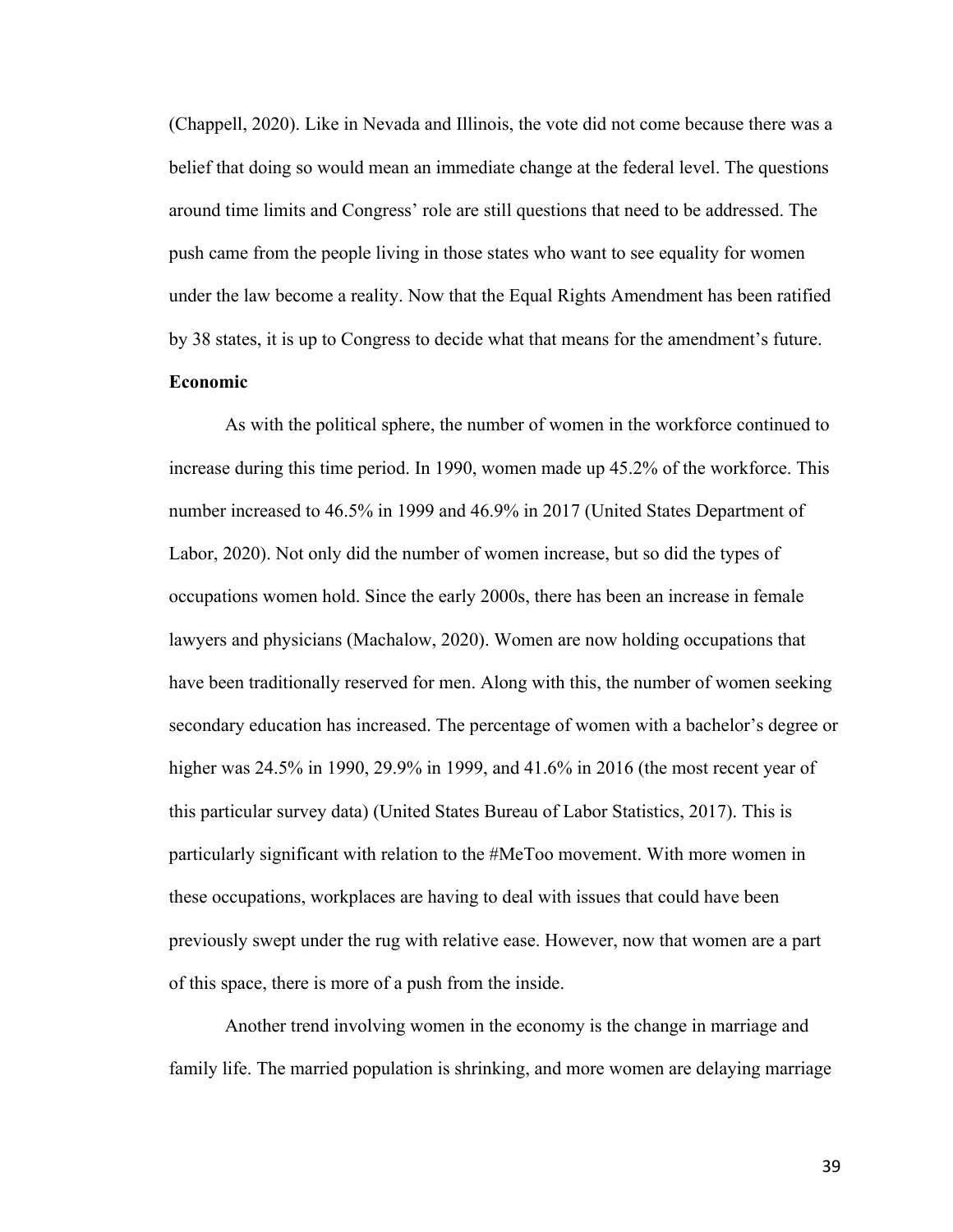and parenthood in order to focus on their career (Machalow, 2020). This is completely different from the nuclear family of the 1950s. Even since the resurgence of the ERA in the 1970s, this trend has continued. With more women in the workforce focusing on their careers, the workplaces themselves have taken steps to address discrimination issues. In 2019, Google announced that they were eliminating the practice of forced arbitration for all employees (O'Brien, 2019). This was a major step in allowing anyone, women included, to bring complaints against their company. The arbitration agreements made it so an employee could not sue the company for misconduct or discrimination, and instead had to bring the complaint through an arbitration system within the company (O'Brien, 2019). With a system like this, the company involved is essentially the one tasked with holding itself responsible, which does not always result in a change in discriminatory practices. However, by eliminating this requirement, employees are able to bring their claims through a judicial court system. This policy debate, with Google and other companies, gained more attention with the development of the #MeToo movement (O'Brien, 2019). Issues involving women in the workforce continue to surface, and the changes that are being made are just the beginning of what could be a much greater movement.

# **Discussion**

This research sought to answer the following question: what factors have contributed to the failures and successes of the Equal Rights Amendment? Along the way, it addressed additional sub questions, including: are any of these factors consistent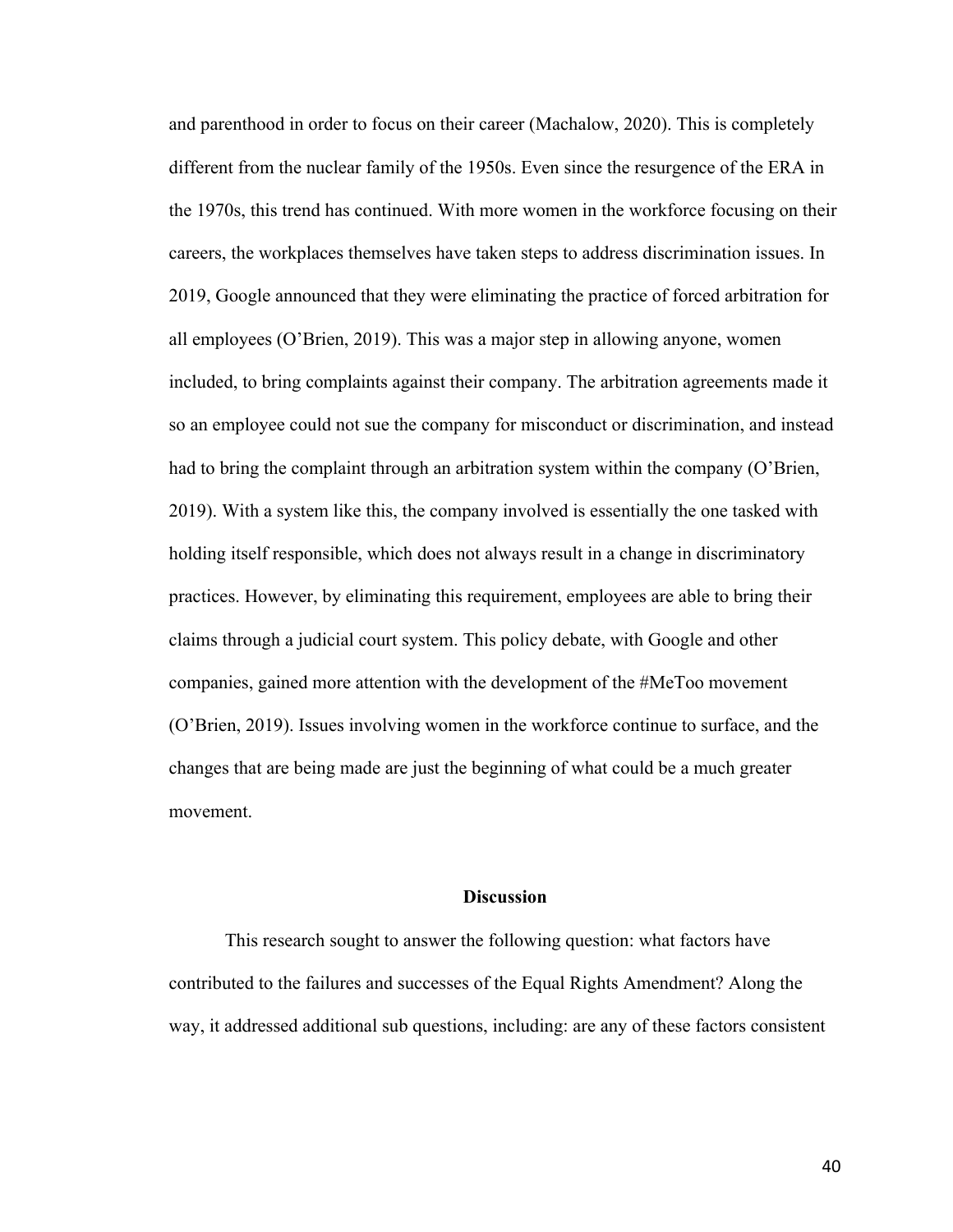over time? Have any past failures become successes? Based on trends, is the passage of the Equal Rights Amendment any more likely today than it was when it was first drafted?

To address this first question, I identified the social, political, and economic factors that corresponded to each wave of feminism in the United States. Those noted are some, but certainly not all, of the factors that make each resurgence of feminism identifiable. The connection to be made here is that the waves of success and failure of the Equal Rights Amendment correspond with the greater feminism timeline. The ERA was first introduced in the 1920s as part of the fight for women's suffrage, and support for the amendment died out along with much other social change not long after the 19th Amendment was ratified. Its next major success, passing through both houses of Congress, occurred in 1972 during the second wave of feminism. The goal of this era was to get women out of the home and into the workforce. This social, political, and economic gain for women led to the ERA progressing further through the federal government than it ever had. But like in the decades before, the decline the second wave was mirrored by the ERA missing its state ratification deadline in 1982. Finally, with the emergence of #MeToo and the ongoing fight against sexual harassment and workplace discrimination for women in the 1990s and early 2000s, the ERA saw its most recent success. After the halt of ratifications in the 1970s, Nevada became the 36th state to ratify in 2017. This brings the fight to the present day, where the question still remains if this will be the era of the ultimate success, or if the ERA will face another cycle in the Feminist Movement.

This cyclical fight through successes and failures can be further understood through Mackinnon's difference approach and Collins' theory of intersectionality.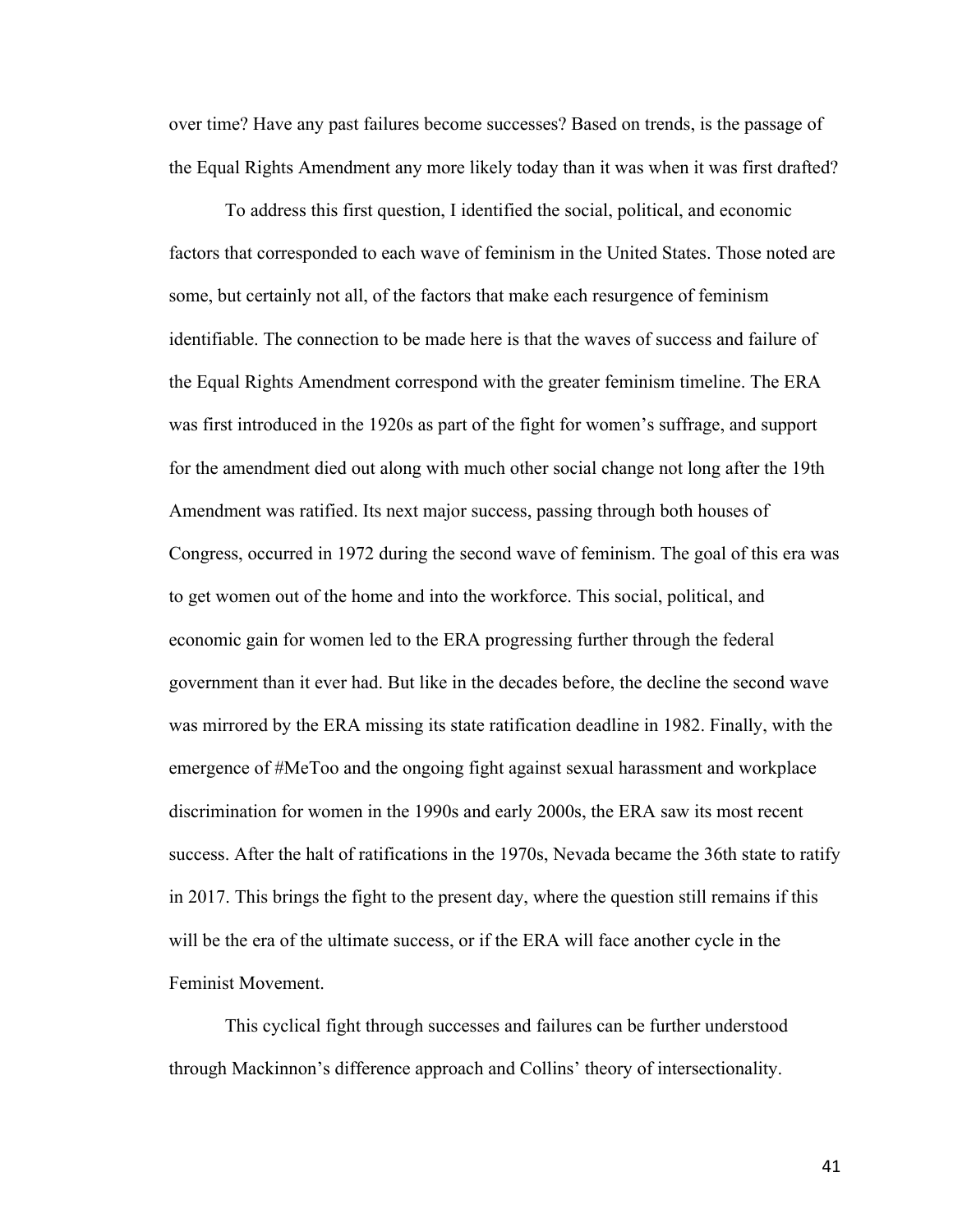Mackinnon's argument that women are measured according to their correspondence with man is the very thing that the ERA seeks to prevent (Mackinnon, 1987: 34). She discusses how women are marginalized in society simply because they are women, and both the successes and failures of the ERA reflect that. Factors like the steady increase of women in the workforce, the passage of laws such as the Equal Pay Act of 1961, and women making up roughly 20% of federal legislative bodies demonstrate how women have broken past this wall of comparison to men and continue to fight against marginalization. On the other hand, factors such as increased sexual harassment and workplace discrimination persist as evidence of the difference approach that Mackinnon writes about. Essentially, each step forward for the ERA occurred when women were able to break through existing gendered norms, and progress halted when women were not able to obtain these social victories. Collins' theory of intersectionality also feeds into this perspective because her argument is that a multitude of social factors, such as race, gender, income, social class, etc., are all essential parts of the greater social problem (Dillon, 2019: 350). This is seen through nearly all of the social movements throughout history - rarely did these social changes happen in isolation. Rather, they developed in a time when they could build off of one another. The resurgence of the ERA in the 1970s, for example, occurred alongside many other social movements. Often, supporters of the ERA overlapped with supporters of the Civil Rights movement and the Gay Rights movement. This is important because it shows that not only were the success and failures contingent upon the relationship between men and women - but there were also many other factors at play as well.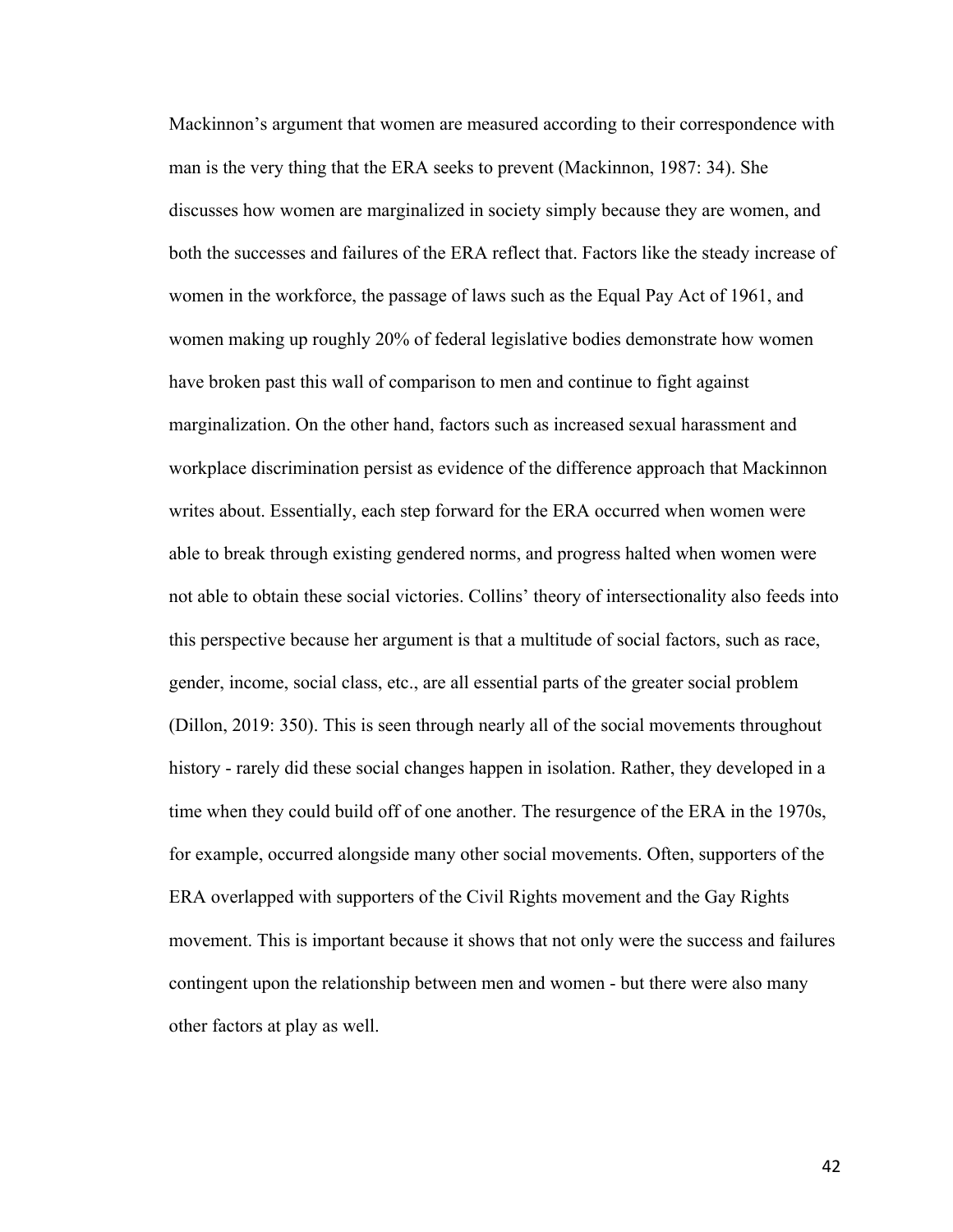The second question asks whether the successes and failures were consistent over time. Based on the data, many of the factors contributing to both the ERA and the Feminist Movement as a whole have been consistent. Across each time period, there has been an increase in women's involvement in politics and the economy. Each wave saw more women in the workforce, seeking higher education, and being elected to all positions in both the state and federal governments. Each time period also experienced a major social goal sparked by literature and/or influential women. The suffrage goals of the first wave took hold after Stanton's "Declaration of Sentiments" and the advocates for the National Woman's Party. The goals of the second wave were made public through de Beauvoir's "The Second Sex" and Friedan's "The Feminine Mystique." Finally, the third wave is marked by the social phenomenon of the #MeToo movement and the stories of women, including celebrities, who fight the daily battle against discrimination.

The sparks by literature and influential women embody Dorothy Smith's feminist standpoint. This was a driving factor behind the data collection for this research because by uncovering the major contributions of women, there is the opportunity to gain a more complete view of society. Smith argues for the inclusion of women's voice in a world where the neutral perspective is the male perspective (Dillon, 2019: 333). These works created by women were part of the push that women of the time needed to continue fighting for the ERA. The fact that the emergence of feminist literature as a contributing factor is consistent over time further reenforces Smith's emphasis on the inclusion of women's voices.

The third question to be addressed with this research was whether past failures in the life of the ERA have become successes. The answer to this is first seen within the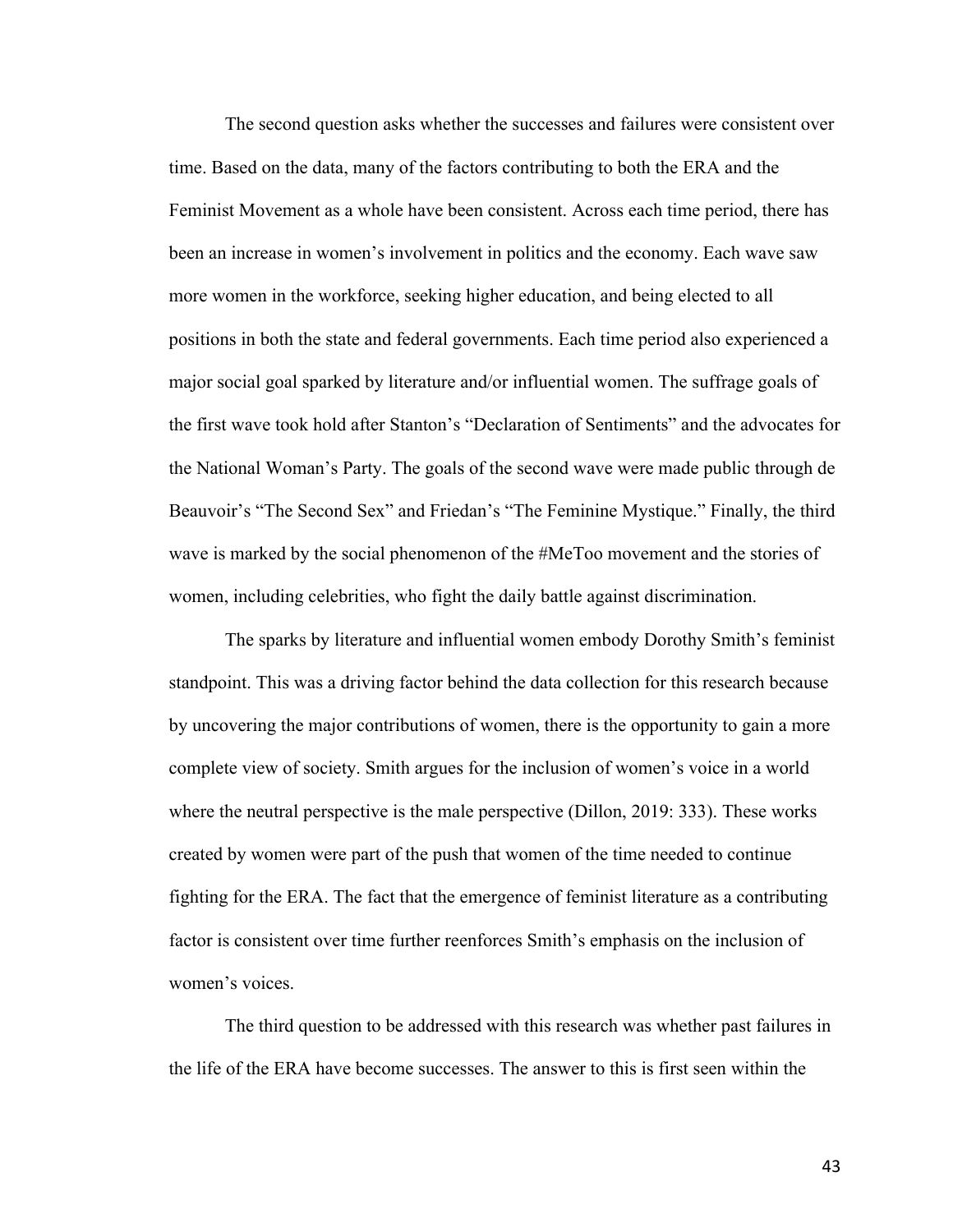development of the ERA itself. The failure of Congressional approval in the 1920s became a success in the 1970s, and the failure of state ratification in the 1980s has seen recent success in the 2010s. Additionally, along the way, state legislatures have seen their own successes. Though the ERA has not been ratified as a constitutional amendment, many states have adopted equal rights amendments to their own state constitutions (see Appendix 1). This is a success in that states are taking more responsibility in passing legislation to end legal inequality for women.

The path dependency approach used here can help illustrate the failure-to-success trends. Each development of the ERA and corresponding wave of feminism served its own individual purpose with its own specific goals, but the underlying forces remained the same. Specific causes of inequality were addressed in each wave of feminism women's suffrage, lack of participation in workforce and education, high rates of sexual harassment - but the continual resurgence of feminist activism suggests that the underlying issues are still present. Additionally, each wave continued to build upon the one before it. Women in the 1970s were only able to make the strides they did because of the work of the suffragists in the 1920s. In the early days of feminist theory, Martineau's "Society in America" highlights the lack of representation of women in politics (Martineau, 1998). These concerns are mirrored in Stanton's "Declaration of Sentiments" and serve as part of the foundation for the women's suffrage movement. Women today would not have the voice to bring issues of sexual harassment to light if it was not for the women before them breaking down the barriers within the workplace. Gilman's concept of the "sexuo-economic relation" addresses the ways in which women are framed to be economically dependent on men (Lengerman and Niebrugge, 1998). From this we see the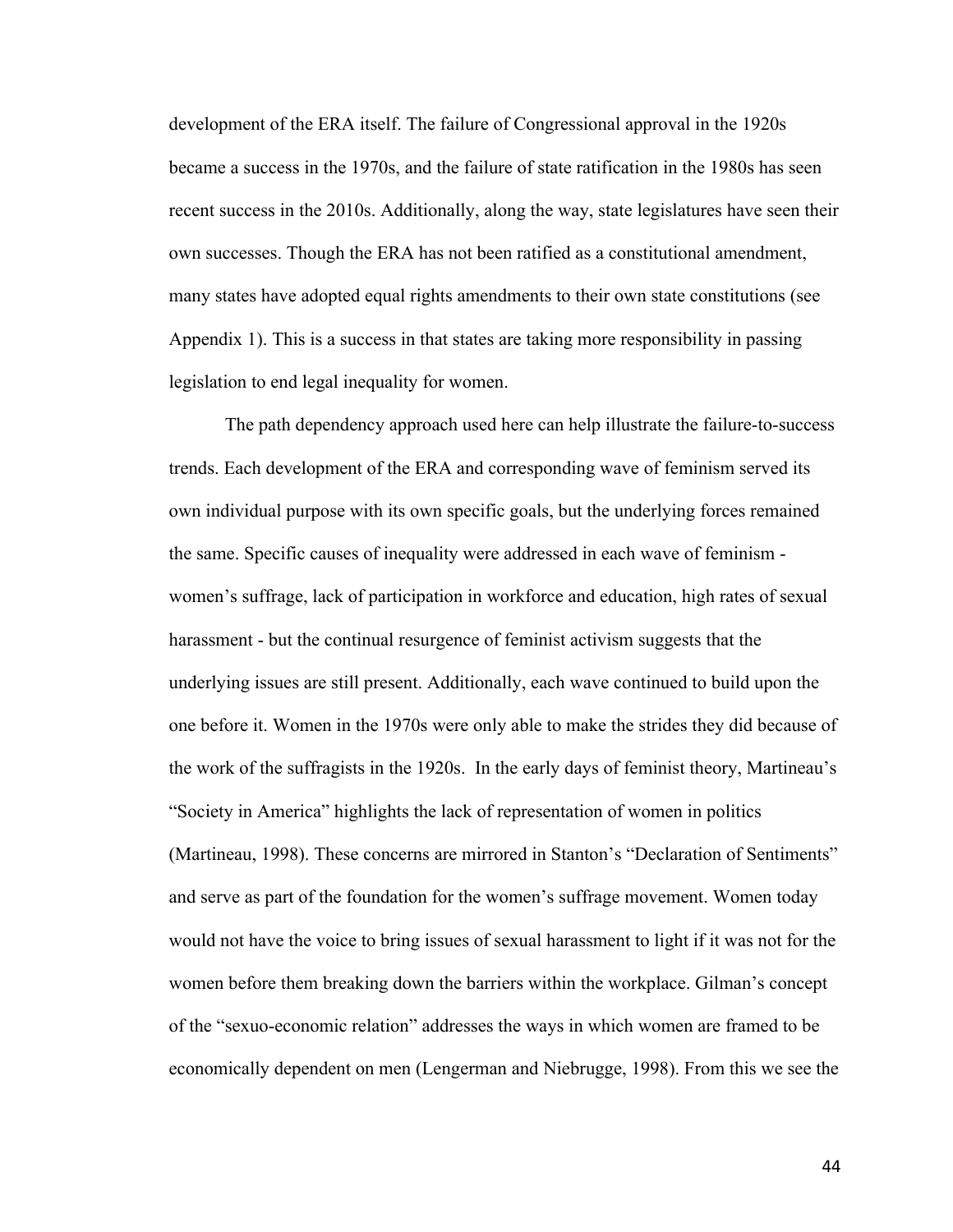increase of working women and subsequent decrease in their dependency on men to engage in the economic world. With the Equal Rights Amendment, the Congressional success in the 1970s would not have been possible if women had never gained the right to vote. Additionally, the amendment's prominence in state legislatures would likely not have occurred without women being able to hold those offices. Each stage in the process has served as a building block for the stages that follow, and each individual success has ramifications much greater than itself.

The final question to be asked with this research is simply, what now? Is the Equal Rights Amendment any more likely to pass today than at any previous time? While there is no way to definitively predict the future of the ERA, the patterns that have been revealed allow for speculation. One takeaway that can be gathered from a brief study of the Feminist Movement is that the problems addressed never fully go away. Each law that has been passed and policy that has been changed serves as a steppingstone toward a greater goal. However, there are still women every day who have to deal with the consequences of not having an established amendment constituting equality regardless of sex. An important thing to note is that like the greater Feminist Movement, each resurgence of the ERA is not starting at ground zero. Rather, the developments of the past decades have slowly laid the foundation to where the amendment sits today.

A strong indicator of the potential future success of the Equal Rights Amendment is the presence of all of the ingredients that were essential to successes in the past. The successes of the previous decades were coupled with a large-scale social movement, an increase in women's involvement in politics, increased government action regarding women, and more women in the workforce. Just in the past few years, the #MeToo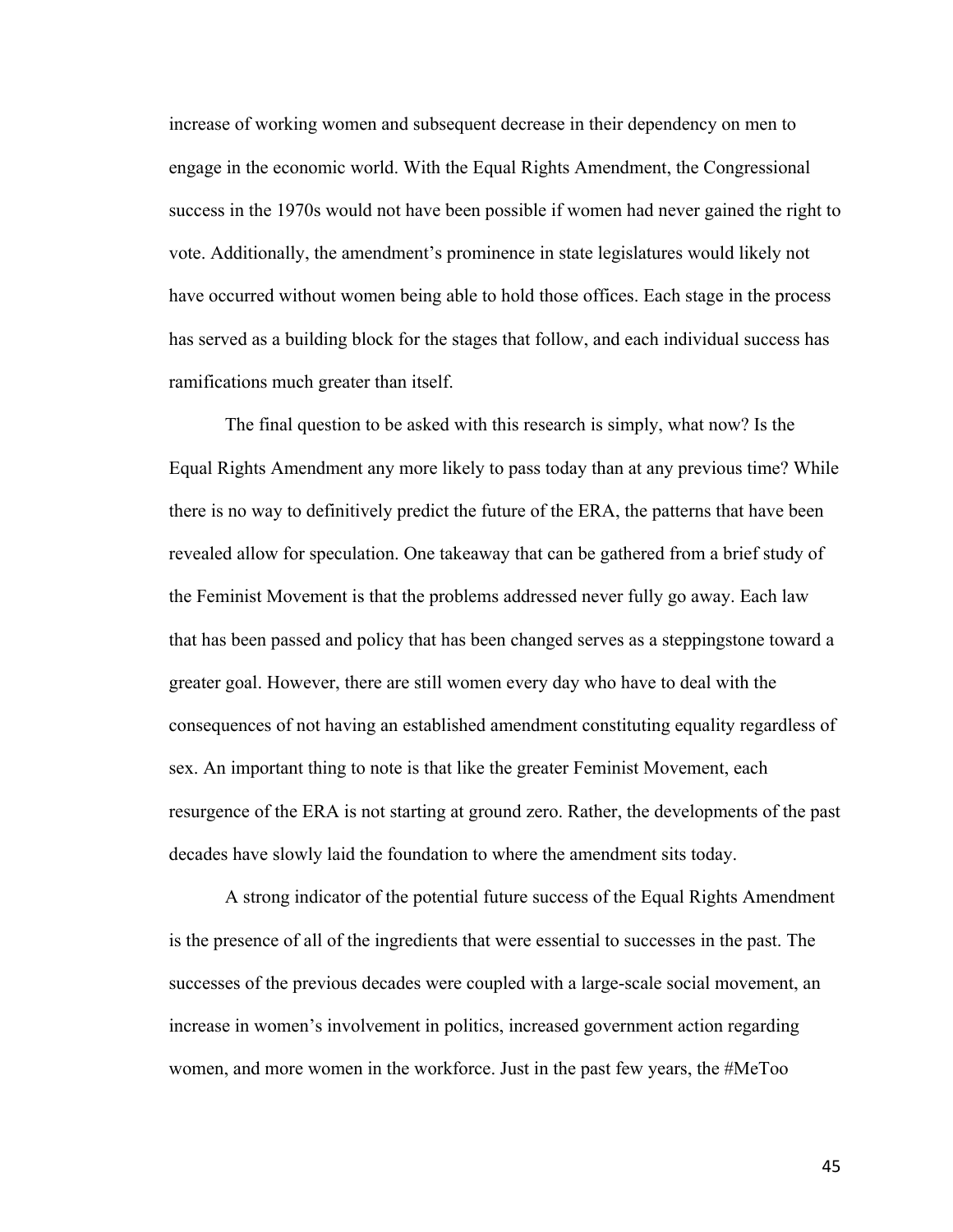movement gained momentum, more women than ever are being elected to public office, three new states have ratified the ERA, women make up nearly half of the workforce, and more women today are holding previously male-dominated occupations like physicians and lawyers. The fate of the amendment is now in the hands of the members of Congress, who must decide whether the newest ratifications have any impact and what additional steps must be taken to make the ERA a reality.

#### **Limitations**

Due to the nature of this research, the scope of the issue, and the sampling methods learned, there are notable limitations. In determining what factors have contributed to the failures and successes of the Equal Rights Amendment, I addressed this question throughout three distinct time periods. Within those time periods, I used a purposive sampling method to gather data on the social, political, and economic gains and losses for the Equal Rights Amendment and the Feminist Movement as a whole. I selected variables within each category to compare across time, including the percentage of women in the workforce, the percentage of women in Congress, and legislation passed to advance the status of women in some way. However, the overall progress of the Equal Rights Amendment is not limited to those selected variables. Further research could benefit from expanding the types of data gathered within the social, political, and economic categories. More in-depth conclusions may also be drawn from further exploration of data in these areas.

Another limitation to this research is the division of the three time periods. The major steps of forward progress for the ERA fell in line with resurgences of each wave of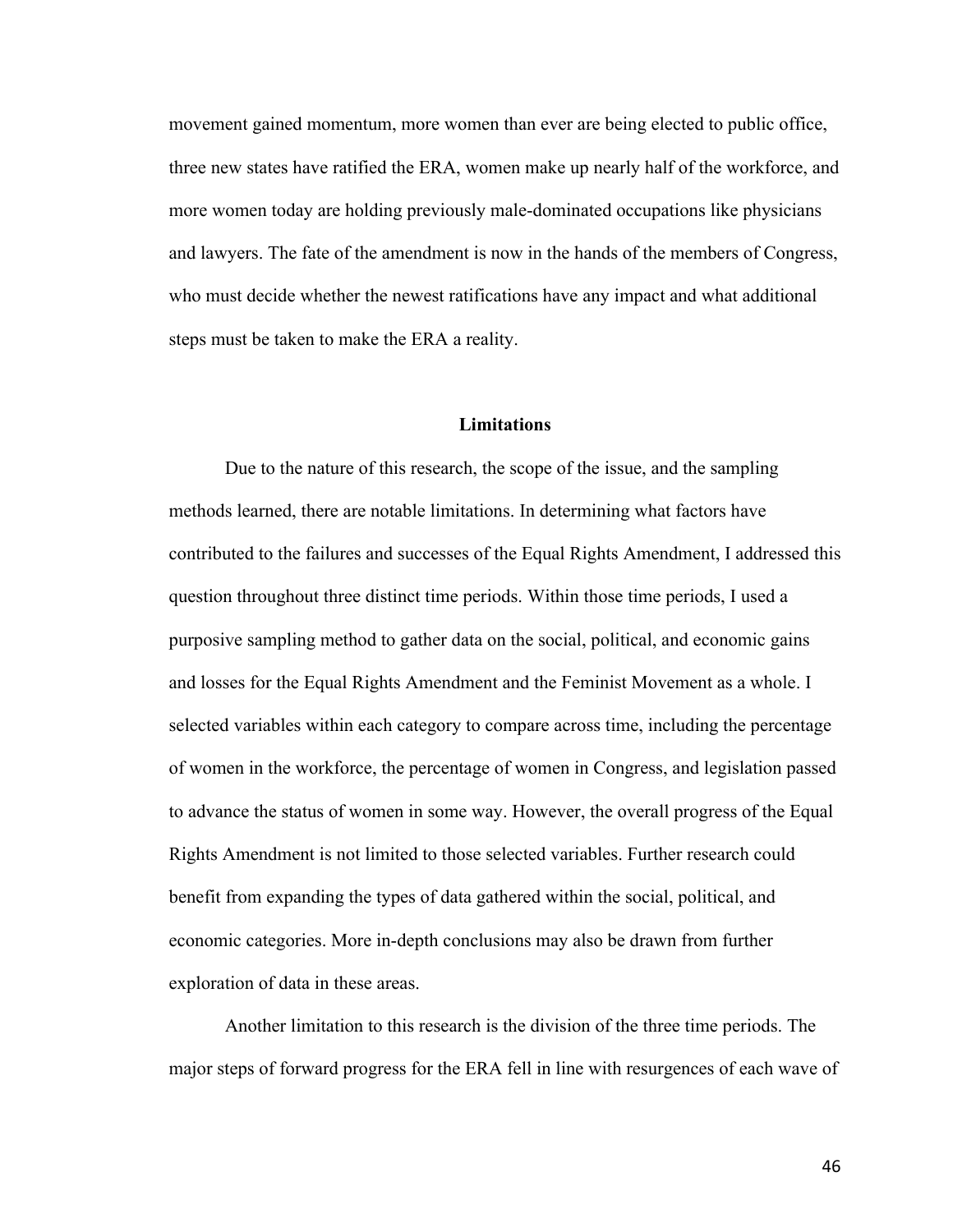the Feminist Movement. The first of these waves began in 1848 and continued through the 1920s, and the Second Wave occurred during the 1960s and 1970s. For the purposes of this research, I classified the Third Wave as beginning in the 1990s and continuing to the present day. There has been discussion about the rise of a Fourth Wave in the 2010s, but the lack of cohesive data representing this time period and the overlap of the Third and Fourth Waves led me to combine them for the purposes of this research. In the coming years, it could be beneficial to discover how the progress of the recent decade will be situated in the greater movement as a whole.

# **Conclusion**

This research aimed to answer the question: what factors contributed to the failures and successes of the Equal Rights Amendment? Based on the analysis of the data, factors such as the increased presence of women in the workforce, the rising number of college-educated women, the rising number of women in political positions, the passing of anti-discrimination legislation, and the presence of activist groups helped move the ERA through the policy process and gain more favor in the public eye. On the other hand, the presence of anti-ERA groups and increases in sexual harassment and workplace discrimination have played a role in halting the progress.

At the present time, as feminist efforts continue to permeate the social climate, the discussion of the future of the ERA remains open. The elements discussed here have shown that many of the original underlying causes and driving forces remain the same today as they were in the late 1800s, though they have presented themselves differently over time. They also reveal that though the efforts of the past have been successful in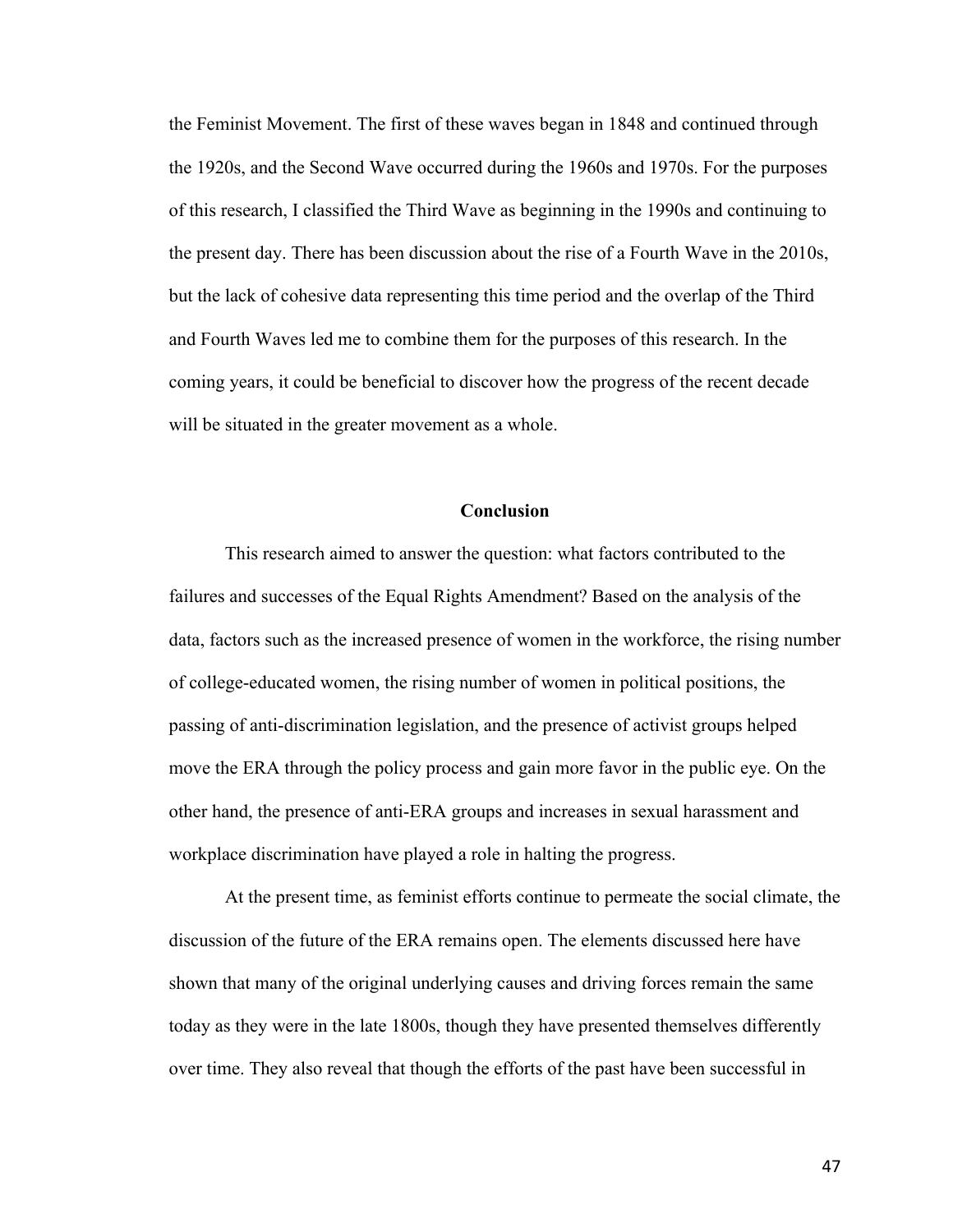many ways, anything short of true equality under the law has not been sufficient to resolve the underlying problems. However, given the recent successes of the #MeToo movement and three new states ratifying the Equal Rights Amendment, there is hope that major society-level changes can be made in the near future.

The significance of the Equal Rights Amendment goes back to the 1800s, when women were fighting to have a democratic voice in their own country. It extends into the present day, while women are battling daily to end opportunities for discrimination, harassment, and the consequences that come with sticking up for those things. Though developments have been made that significantly improve the status of women in the United States, the fight for the ERA is just as important today as it was when it was introduced in 1923. Every step in the right direction helps, but the only way to enact a society-level change is with a society-level solution.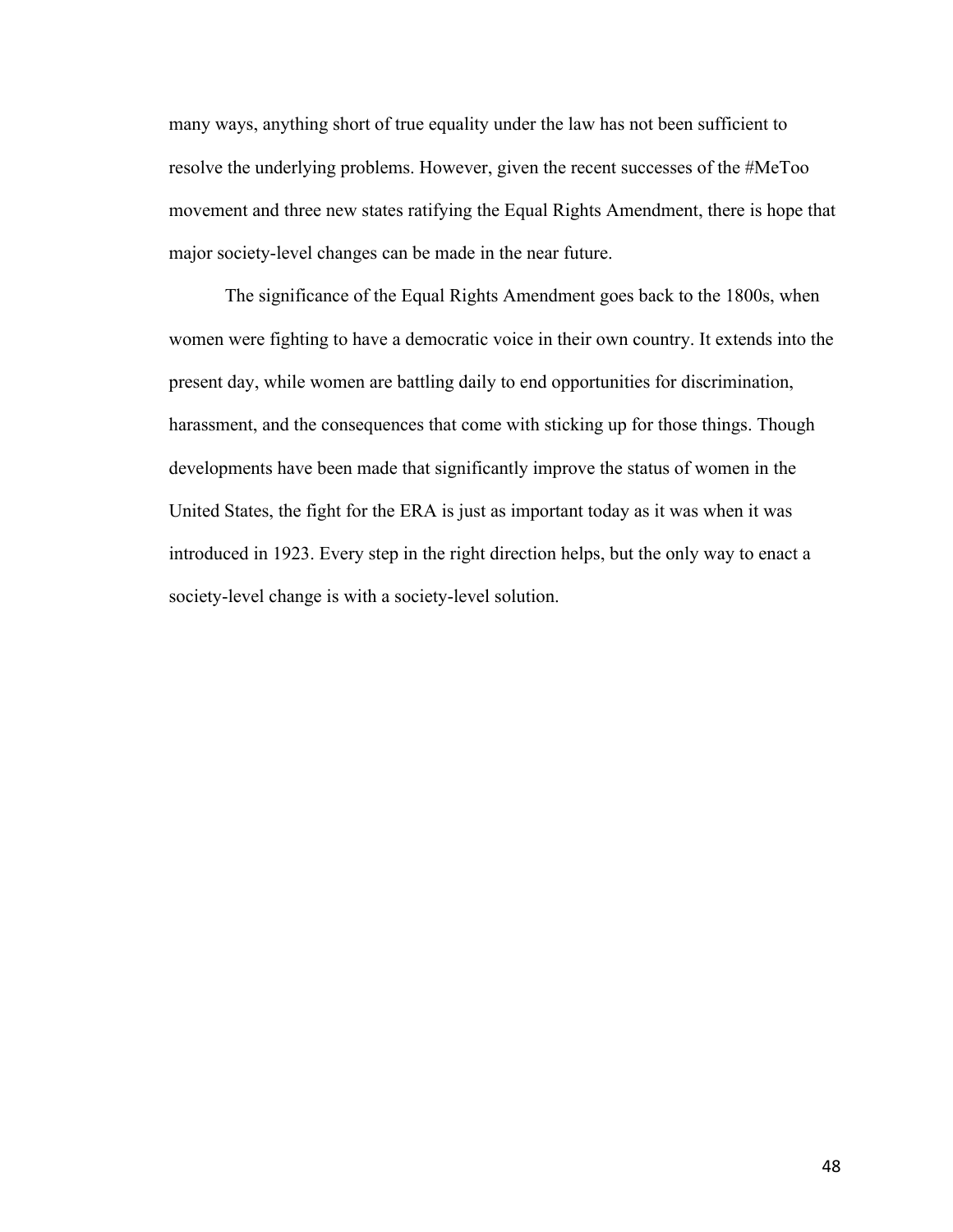# **References**

Bleiweis, Robin. 2020. "Quick Facts About the Gender Wage Gap." Retrieved Feb. 28, 2021.

(https://www.americanprogress.org/issues/women/reports/2020/03/24/482141/qui ck-facts-gender-wage-gap/)

Chappell, Bill. 2020. "Virginia Ratifies the Equal Rights Amendment, Decades After the Deadline." Retrieved Dec. 4, 2020.

(https://www.npr.org/2020/01/15/796754345/virginia-ratifies-the-equal-rights-

amendment-decades-after-deadline)

Declaration of Independence, Preamble, 1776.

- Delaware House of Representatives, House Bill No. 1, § 21, 2018.
- Deslippe, Dennis A. 1996. "Organized Labor, National Politics, and Second-Wave Feminism in the United States, 1965-1975." *International Labor and Working-Class History* 49: 143-165.
- Dillon, Michelle. 2019. *Introduction to Sociological Theory: Theorists, Concepts, and Their Applicability to the Twenty-First Century.* 2<sup>nd</sup> ed. West Sussex, UK: John Wiley & Sons, Inc. Retrieved September 28, 2021.

(https://ebookcentral.proquest.com/lib/uark-

ebooks/reader.action?docID=1566387)

Dwyer, Colin and Carrie Kaufman. 2017. "Nevada Ratifies the Equal Rights Amendment ... 35 Years After the Deadline." Retrieved Dec. 4, 2021. (https://www.npr.org/sections/thetwo-way/2017/03/21/520962541/nevada-oncusp-of-ratifying-equal-rights-amendment-35-years-after-deadline)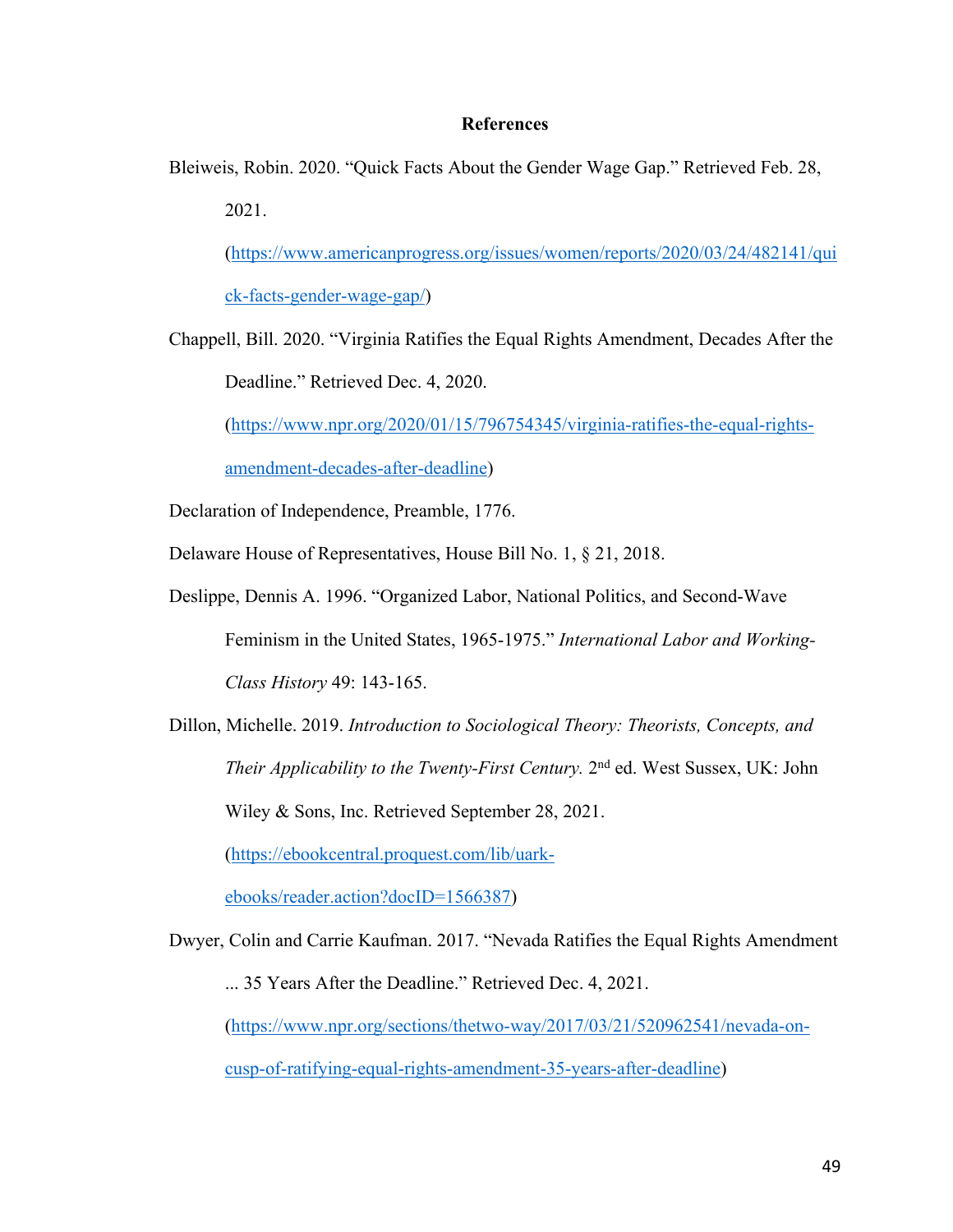*Equal Pay Act of 1963,* Public Law 88-38, United States Code, Vol. 29 (1963).

ERA. 1972. "Equal Rights Amendment." Retrieved January 31, 2021.

(https://www.equalrightsamendment.org/)

Etikan, Ilker, Sulaiman Abubakar Musa, and Rukayya Sunusi Alkassim. 2016.

"Comparison of Convenience Sampling and Purposive Sampling." *American Journal of Theoretical and Applied Statistics* 5(1): 1-4.

Executive Order 10980 (1961).

- Freedman, Estelle B. 1974. "The New Woman: Changing Views of Women in the 1920s." *The Journal of American History* 61(2): 372-393.
- Friedan, Betty. 1963. *The Feminine Mystique.* New York: W.W. Norton & Company, Inc.
- Geidel, Peter. 1980. "The National Woman's Party and the Origins of the Equal Rights Amendment, 1920-1923." *The Historian* 42(4): 557-582.
- Gladstone, Leslie W. 2004. "Equal Rights Amendments: State Provisions." *Congressional Research Service: The Library of Congress.* Washington D.C., U.S.
- Goldin, Claudia. 1983. "The Changing Economic Role of Women: A Quantitative Approach." *The Journal of Interdisciplinary History* 13(4): 707-733.
- Haydu, Jeffrey. 1998. "Making Use of the Past: Time Periods as Cases to Compare and as Sequences of Problem Solving." *The American Journal of Sociology* 104(2): 339-371.
- Lengermann, Patricia Madoo and Gillian Niebrugge. 1998. *The Woman Founders: Sociology and Social Theory, 1830-1930.* Long Grove, IL: Waveland Press, Inc.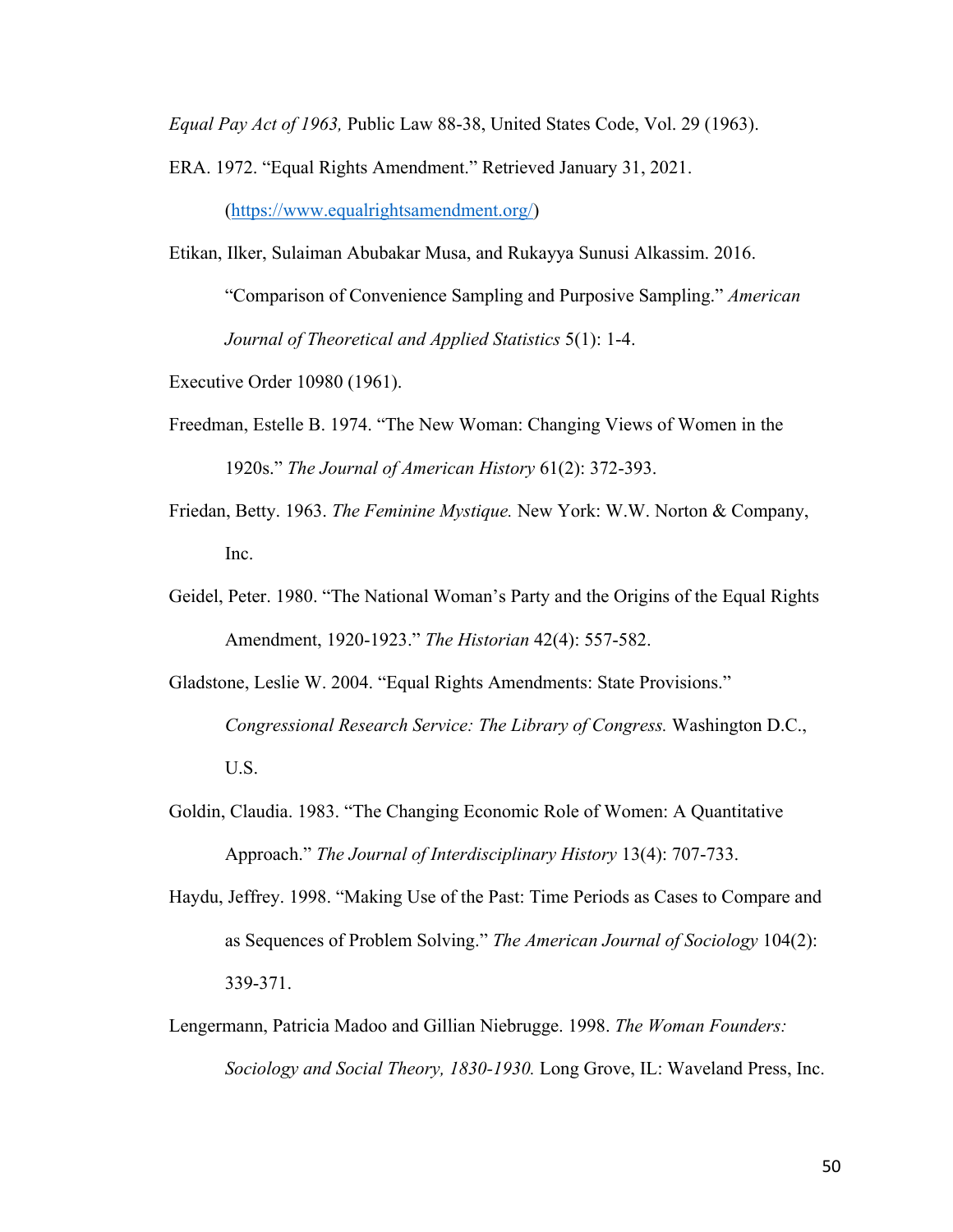Library of Congress. "Historical Overview of the National Woman's Party." Retrieved Nov. 20, 2021.

(https://www.loc.gov/collections/women-of-protest/articles-and-essays/historicaloverview-of-the-national-womans-party/)

- Machalow, Deborah. 2020. "The Equal Rights Amendment in the Age of #MeToo." *DePaul Journal for Social Justice* 13(1).
- Mackinnon, Catharine. 1987. *Feminism Unmodified.* Cambridge, MA: Harvard University Press.
- Mackinnon, Catharine. 2013. "Difference and Dominance: On Sex Discrimination." Pp. 336-349 in *Social Theory: Roots and Branches*. Edited by Peter Kivisto. New York, NY: Oxford University Press.
- Mahoney, James. 2000. "Path Dependence in Historical Sociology." *Theory and Society* 29(4): 507-548.
- Martineau, Harriet. 1998. "Society in America." Pp. 125-143 in *The Feminist Papers: From Adams to de Beauvoir.* Edited by Alice S. Rossi. New York, NY: Columbia University Press.
- Miller, Kelly A. 1995. "The Pink-Collar Ghetto." *Clearinghouse Review* 28(10): 1168- 1172.
- Mintz, Steven. 2007. "The Passage of the Nineteenth Amendment." *OAH Magazine of History* 21(3): 47-50.
- Murphy, Bridget L. 2018. "The Equal Rights Amendment Revisited." *Notre Dame Law Review* 94(2): 937-958.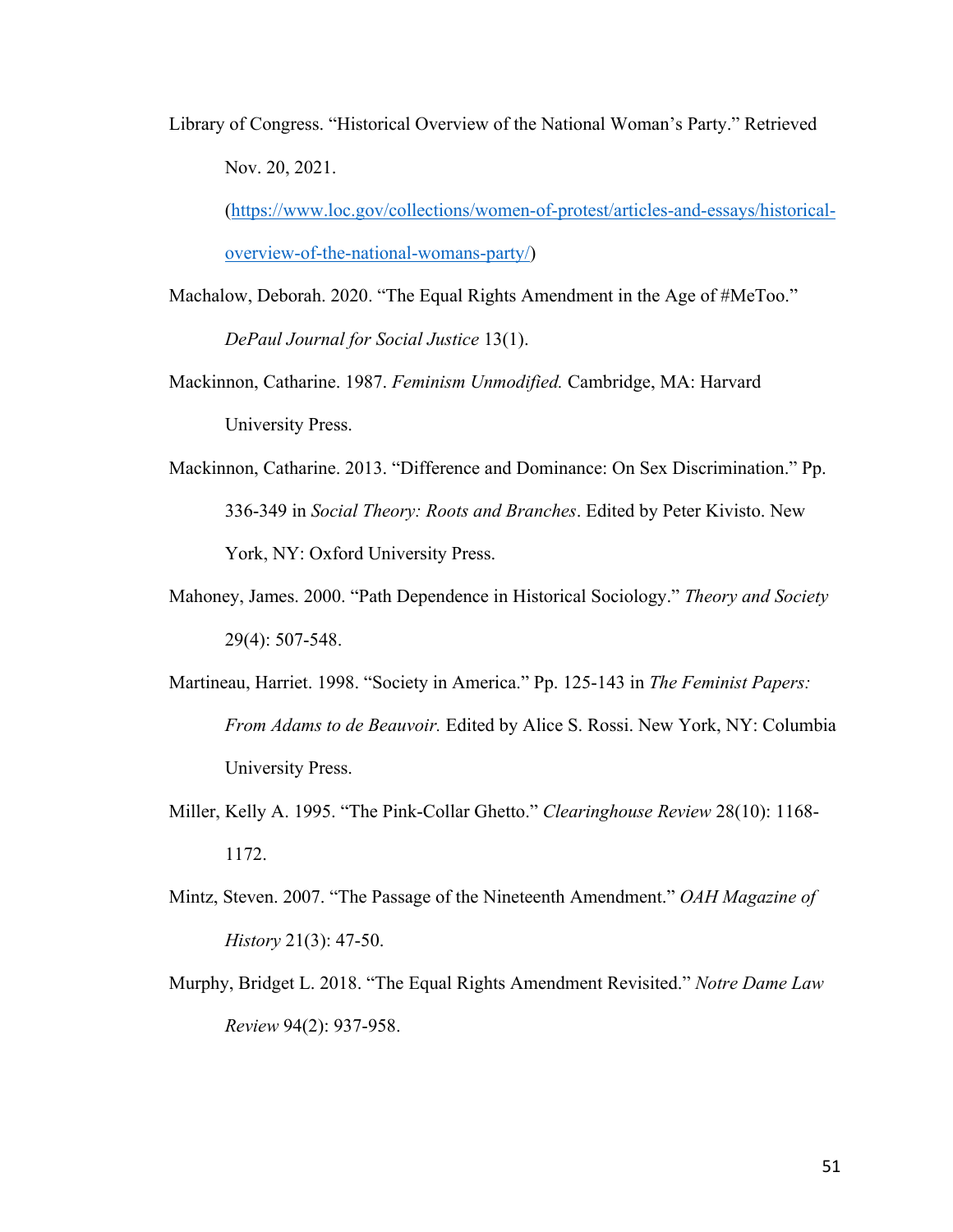National Park Service. 2015. "The First Women's Rights Convention." Retrieved Nov. 20, 2021.

(https://www.nps.gov/wori/learn/historyculture/the-first-womens-rightsconvention.htm)

National Women's History Museum. 2020. "Feminism: The Second Wave." Retrieved Nov. 20, 2021.

(https://www.womenshistory.org/exhibits/feminism-second-wave)

O'Brien, Sara Ashley. 2019. "Google Eliminating Controversial Forced Arbitration Practice." Retrieved Dec. 4, 2021.

(https://www.cnn.com/2019/02/21/tech/google-mandatory-arbitration/)

Palley, Marian Lief. 2001. "Women's Policy Leadership in the United States." *PS:* 

*Political Science and Politics* 34(2): 247-250.

Pew Research Center. 2017. "Gender Discrimination Comes in Many Forms for Today's Working Women." Retrieved October 6, 2021.

(https://www.pewresearch.org/fact-tank/2017/12/14/gender-discriminationcomes-in-many-forms-for-todays-working-women/)

- Pew Research Center. 2018. "The Data on Women Leaders." Retrieved October 6, 2021. (https://www.pewresearch.org/social-trends/fact-sheet/the-data-on-womenleaders/)
- Simons, Margaret A., Jessica Benjamin, and Simone de Beauvoir. 1979. "Simone de Beauvoir: An Interview." *Feminist Studies* 5(2): 330-345.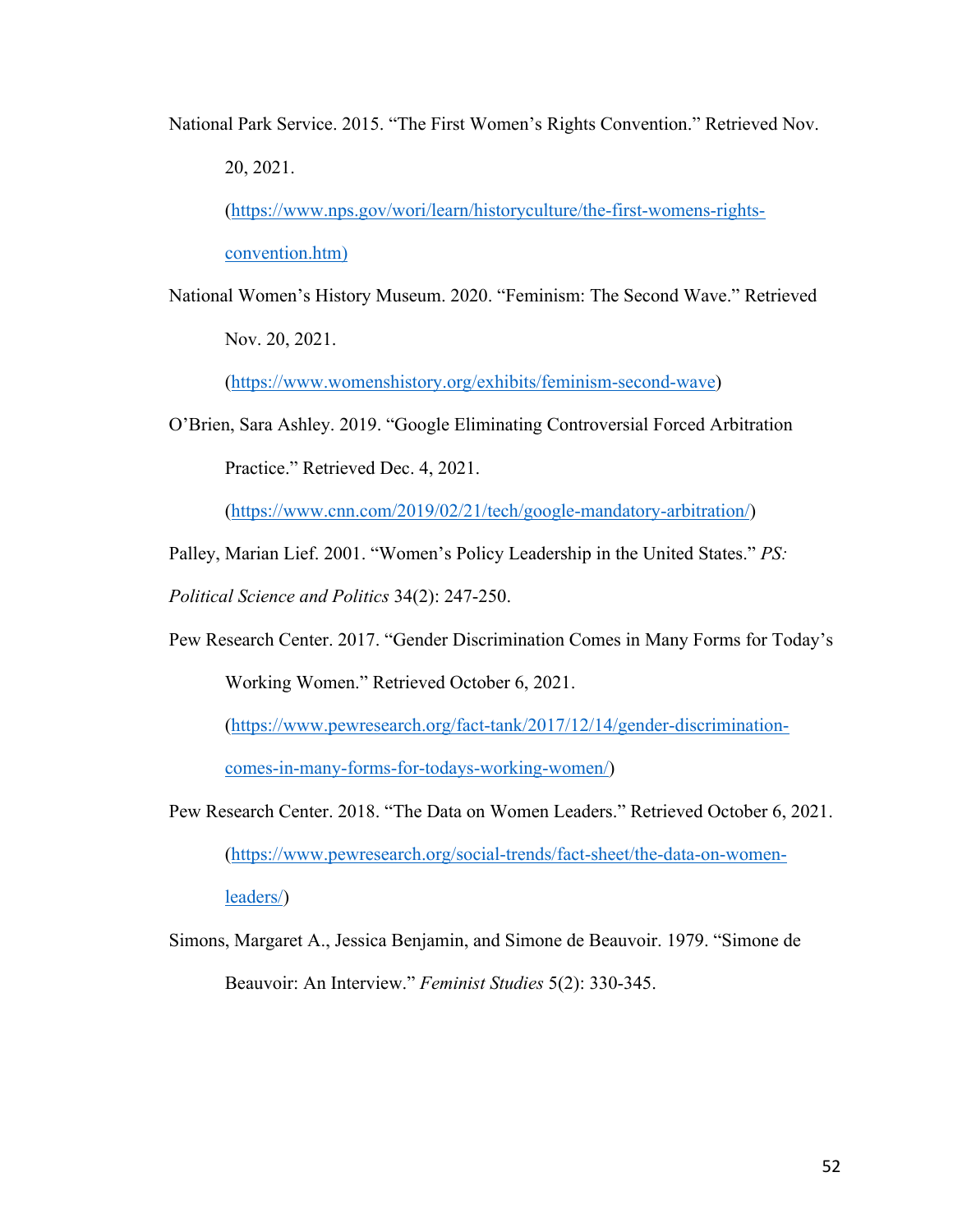Soule, Sarah A. and Susan Olzak. 2004. "When Do Movements Matter? The Politics of Contingency and the Equal Rights Amendment." *American Sociological Review* 69: 473-497.

Stanton, Elizabeth Cady. 1848. *Declaration of Sentiments*. Seneca Falls, NY.

- U.S. Bureau of Labor Statistics. 2017. *A Look at Women's Education and Earnings Since the 1970s.* Washington D.C., U.S.
- U.S. Census Bureau. 1907. *1900 Census Special Reports: Statistics of Women at Work based on unpublished information derived from the Schedules of the Twelfth Census.* Washington D.C., US Government Printing Office.
- U.S. Constitution, Amendment 19.
- U.S. Department of Labor. 2020. *Civilian Labor Force by Sex.* Washington D.C., U.S.
- U.S. Department of Labor. 2020. "Women's Bureau: History." Washington D.C., U.S. (https://www.dol.gov/agencies/wb/about/history)
- White, Marilyn Domas and Emily E. Marsh. 2006. "Content Analysis: A Flexible Methodology." *Library Trends* 55(1): 22-45.
- Zacharek, Stephanie, Eliana Dockterman, and Haley Sweetland Edwards. 2017. "TIME Person of the Year 2017: The Silence Breakers." Retrieved Dec. 3, 2021. (https://time.com/time-person-of-the-year-2017-silence-breakers/)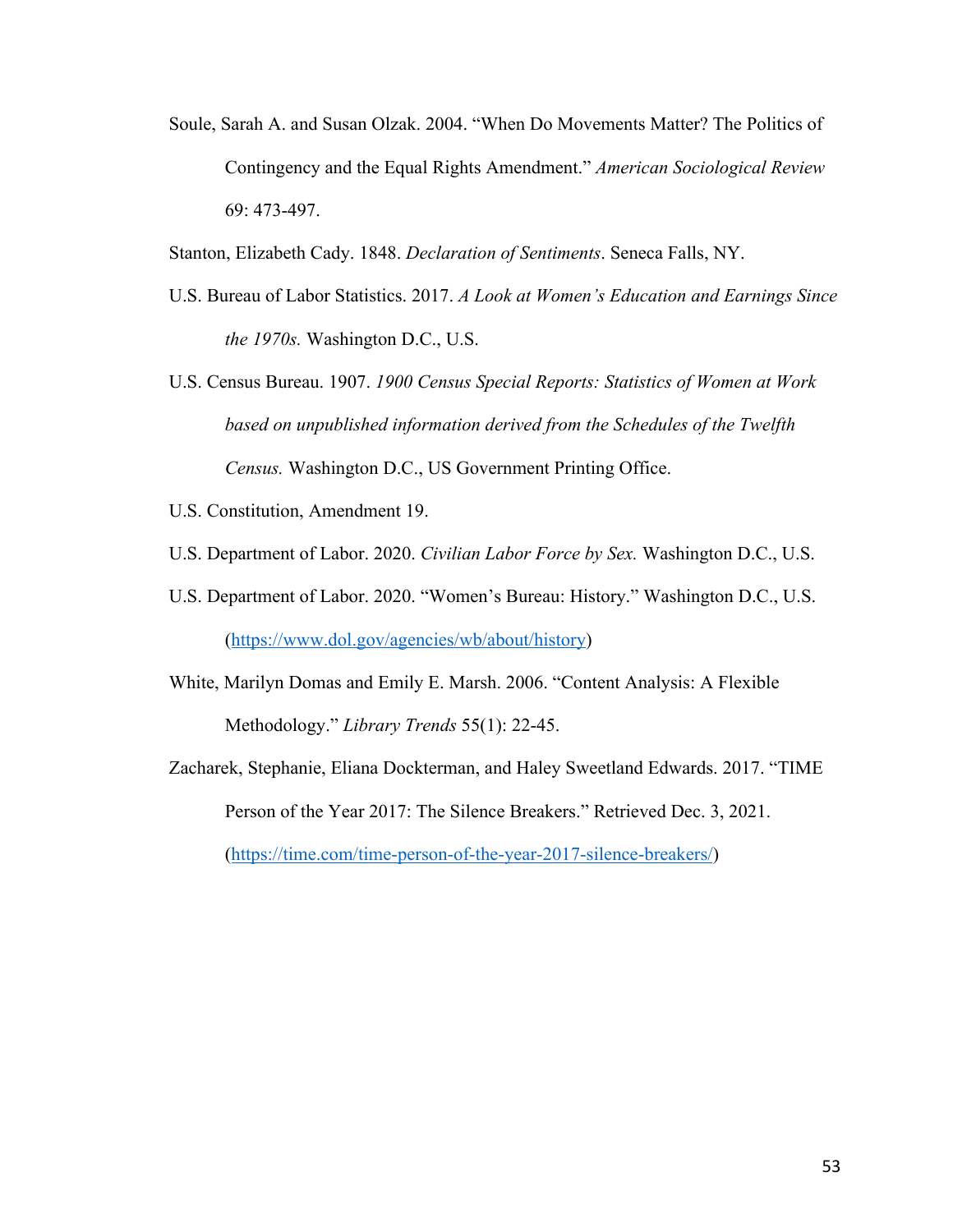## **Appendix 1**

#### **Equal Rights Amendments: State Provisions (Gladstone, 2004)**

**California (1879):** "A person may not be disqualified from entering or pursuing a business, profession, vocation, or employment because of sex, race, creed, color, or national or ethnic origin." California Constitution, Article I, §8.

**Wyoming (1890):** "In their inherent right to life, liberty and the pursuit of happiness, all members of the human race are equal. Since equality in the enjoyment of natural and civil rights is only made sure through political equality, the laws of this state affecting the political rights and privileges of its citizens shall be without distinction of race, color, sex, or any circumstance or condition whatsoever other than the individual incompetency or unworthiness duly ascertained by a court of competent jurisdiction. The rights of citizens of the state of Wyoming to vote and hold office shall not be denied or abridged on account of sex. Both male and female citizens of this state shall equally enjoy all civil, political and religious rights and privileges." Wyoming Constitution, Articles I and VI. **Utah (1896):** "The rights of citizens of the State of Utah to vote and hold office shall not be denied or abridged on account of sex. Both male and female citizens of this State shall enjoy all civil, political and religious rights and privileges." Utah Constitution, Article IV, §1.

**Illinois (1971):** "All persons shall have the right to be free from discrimination on the basis of race, color, creed, national ancestry, and sex in the hiring and promotion practices of any employer or in the sale or rental of property." "These rights are enforceable without action by the General Assembly, but the General Assembly by law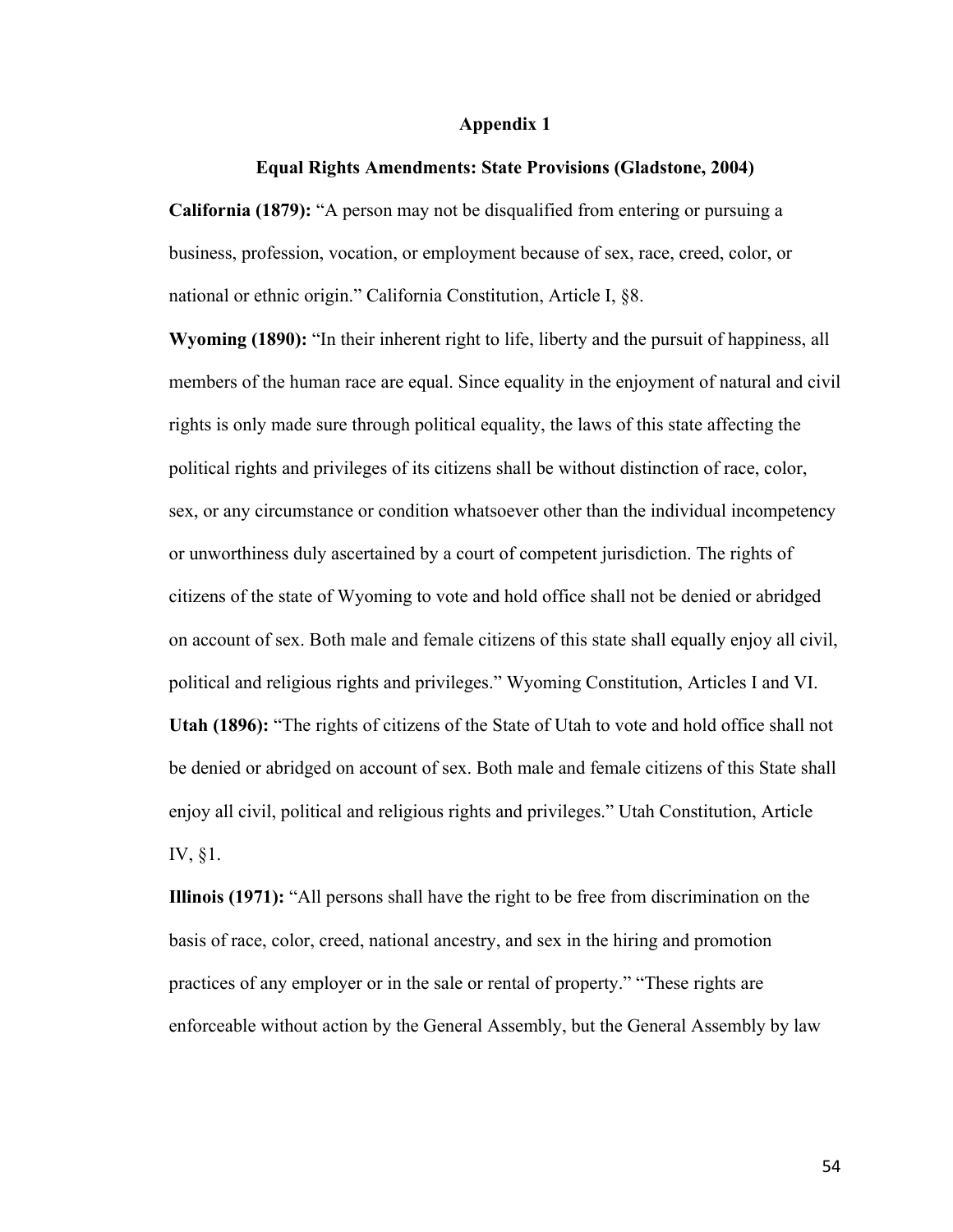may establish reasonable exemptions relating to these rights and provide additional remedies for their violation." Illinois Constitution, Article I, §17.

"The equal protection of the laws shall not be denied or abridged on account of sex by the State or its units of local government and school districts." Illinois Constitution, Article I, §1.

**Pennsylvania (1971):** "Equality of rights under the law shall not be denied or abridged in the Commonwealth of Pennsylvania because of the sex of the individual." Pennsylvania Constitution, Article I, §28.

**Virginia (1971):** "The right to be free from any governmental discrimination upon the basis of religious conviction, race, color, sex, or national origin shall not be abridged, except that the mere separation of the sexes shall not be considered discrimination." Virginia Constitution, Article I, §11/

**Alaska (1972):** "No person is to be denied the enjoyment of any civil or political right because of race, color, creed, sex or national origin. The legislature shall implement this section." Alaska Constitution, Article I, §3.

**Hawaii (1972):** "Equality of rights under the law shall not be denied or abridged by the State on account of sex. The legislature shall have the power to enforce, by appropriate legislation, the provisions of this section." Hawaii Constitution, Article I, §3.

**Maryland (1972):** "Equality of rights under the law shall not be abridged or denied because of sex." Maryland Constitution, Declaration of Rights, Article 46.

**Texas (1972):** "Equality under the law shall not be denied or abridged because of sex, race, color, creed, or national origin. This amendment is self-operative." Texas Constitution, Article I, §3a.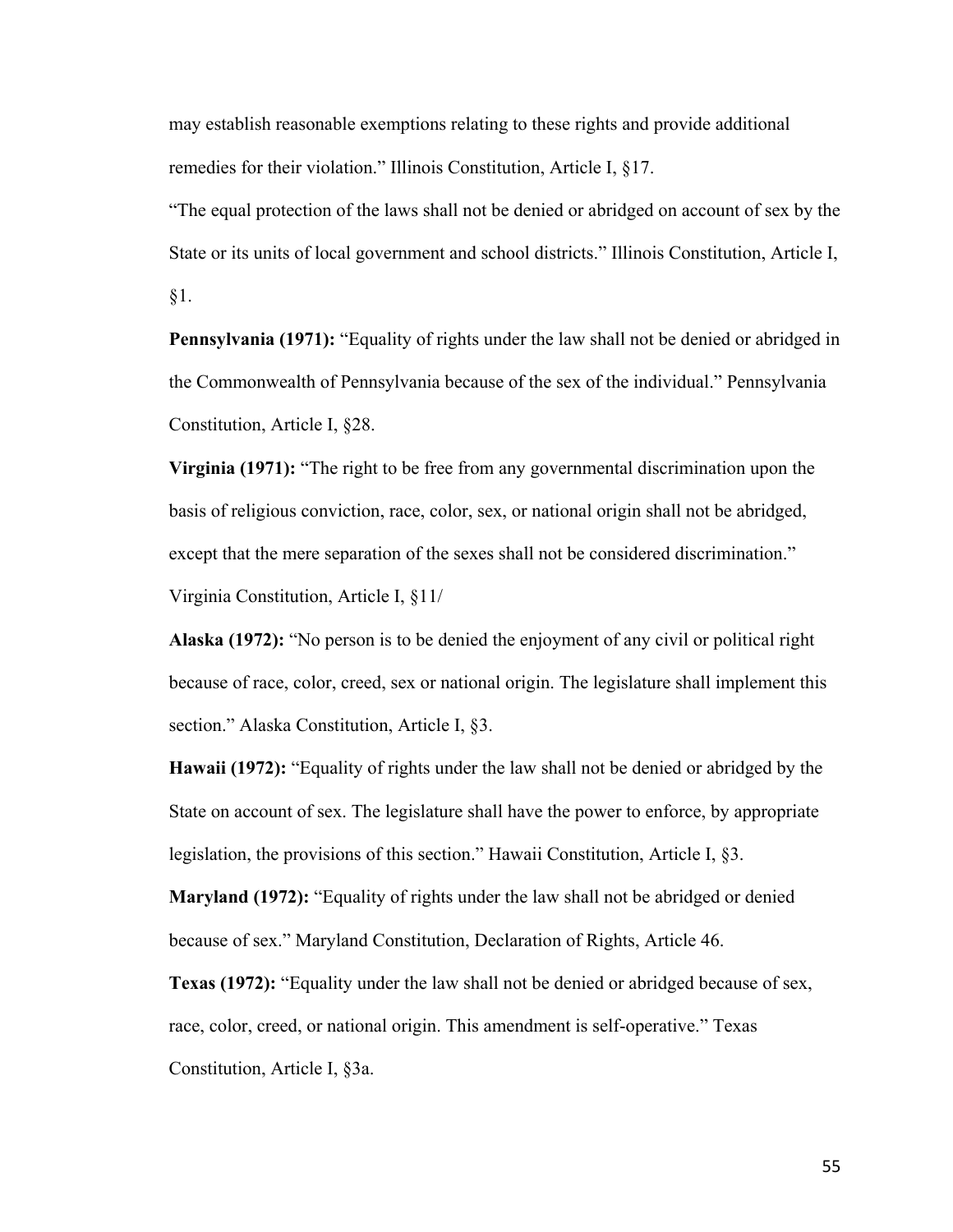**Washington (1972):** "Equality of rights and responsibility under the law shall not be denied or abridged on account of sex." Washington Constitution, Article XXXI, §1.

**Colorado (1973):** "Equality of rights under the law shall not be denied or abridged by the state of Colorado or any of its political subdivisions because of sex." Colorado Constitution, Article II, §29.

**Montana (1973):** "The dignity of the human being is inviolable. No person shall be denied the equal protection of the laws. Neither the state nor any person, firm, corporation, or institution shall discriminate against any person in the exercise of his civil or political rights on account of race, color, sex, culture, social origin, or condition, or political or religious ideas." Montana Constitution, Article II, §4/

**New Mexico (1973):** "No person shall be deprived of life, liberty or property without due process of law. Equality of rights under the law shall not be denied on account of the sex of any person." New Mexico Constitution, Article II, §18.

**Connecticut (1974):** "No person shall be denied the equal protection of the law nor be subjected to segregation or discrimination in the exercise or enjoyment of his or her civil or political rights because of religion, race, color, ancestry, national origin or sex." Connecticut Constitution, Article I, §20.

**Louisiana (1974):** "No person shall be denied the equal protection of the laws. No law shall discriminate against a person because of race or religious ideas, beliefs, or affiliations. No law shall arbitrarily, capriciously, or unreasonably discriminate against a person because of birth, age, sex, culture, physical condition, or political ideas or affiliations. Slavery and involuntary servitude are prohibited, except in the latter case as punishment for a crime." Louisiana Constitution, Article I, §3.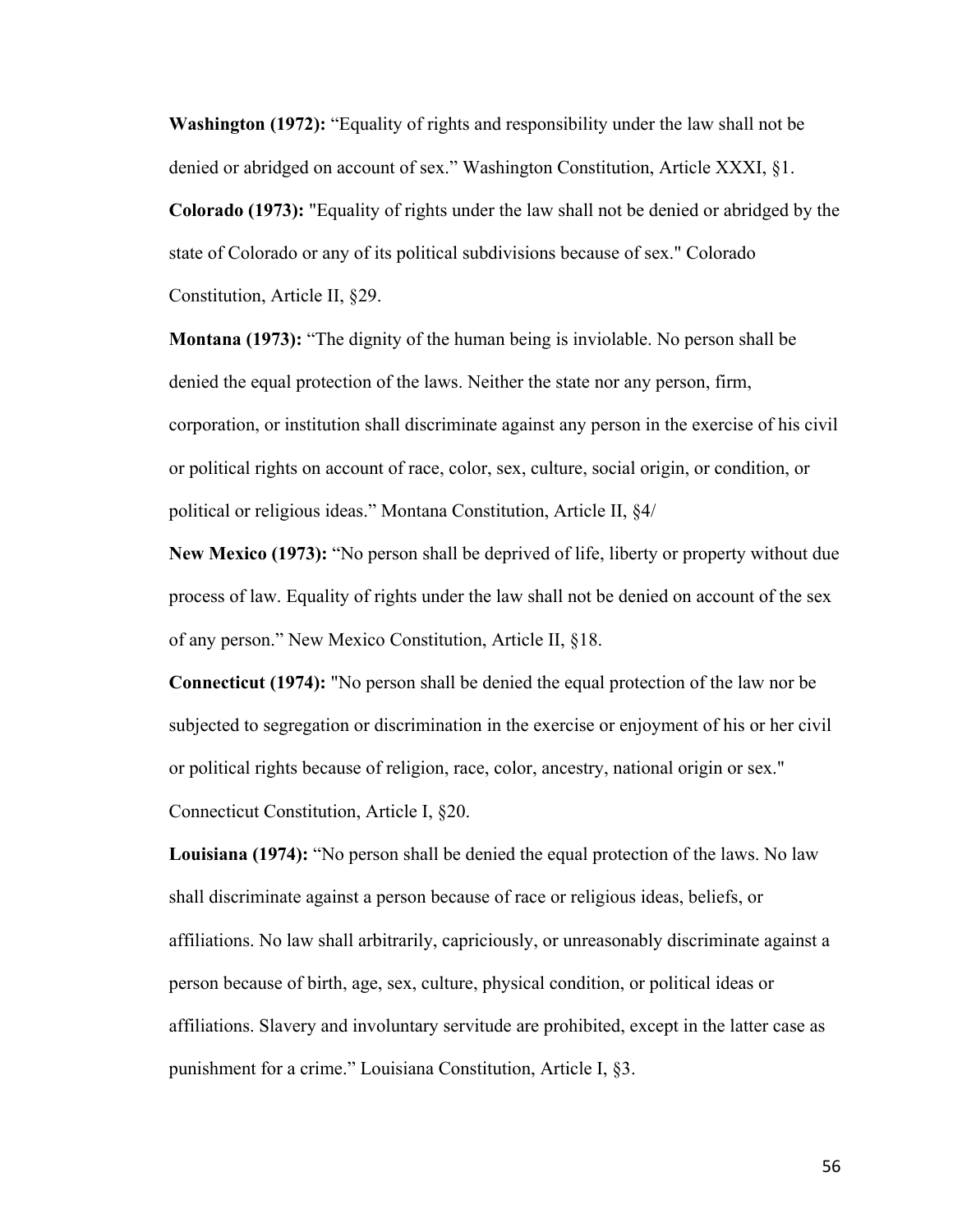"In access to public areas, accommodations, and facilities, every person shall be free from discrimination based on race, sex, religion, or national ancestry and from arbitrary, capricious or unreasonable discrimination based on age, sex, or physical condition." Louisiana Constitution, Article I, § 12/

**New Hampshire (1974):** "All men have certain natural, essential and inherent rights among which are, enjoying and defending life and liberty; acquiring, possessing, and protecting property; and, in a word, of seeking and obtaining happiness. Equality of rights under the law shall not be denied or abridged by this state on account of race, creed, color, sex or national origin." New Hampshire Constitution, Part 1, Article 2.

**Massachusetts (1976):** "All people are born free and equal, and have certain natural, essential, and unalienable rights; among which may be reckoned the right of enjoying and defending their lives and liberties; that of acquiring, possessing and protecting property; in fine, that of seeking and obtaining their safety and happiness. Equality under the law shall not be denied or abridged because of sex, race, color, creed or national origin." Massachusetts Constitution, Part 1, Article 1.

**Hawaii, cont. (1978):** "No person shall be deprived of life, liberty, or property without due process of law, nor be denied the equal protection of the laws, nor be denied the enjoyment of the person's civil rights or be discriminated against in the exercise thereof because of race, religion, sex or ancestry." Hawaii Constitution, Article 1, §5.

**Florida (1988):** "All natural persons, female and male alike, are equal before the law and have inalienable rights, among which are the right to enjoy and defend life and liberty, to pursue happiness, to be rewarded for industry, and to acquire, possess and protect property; except that the ownership, inheritance, disposition and possession of real